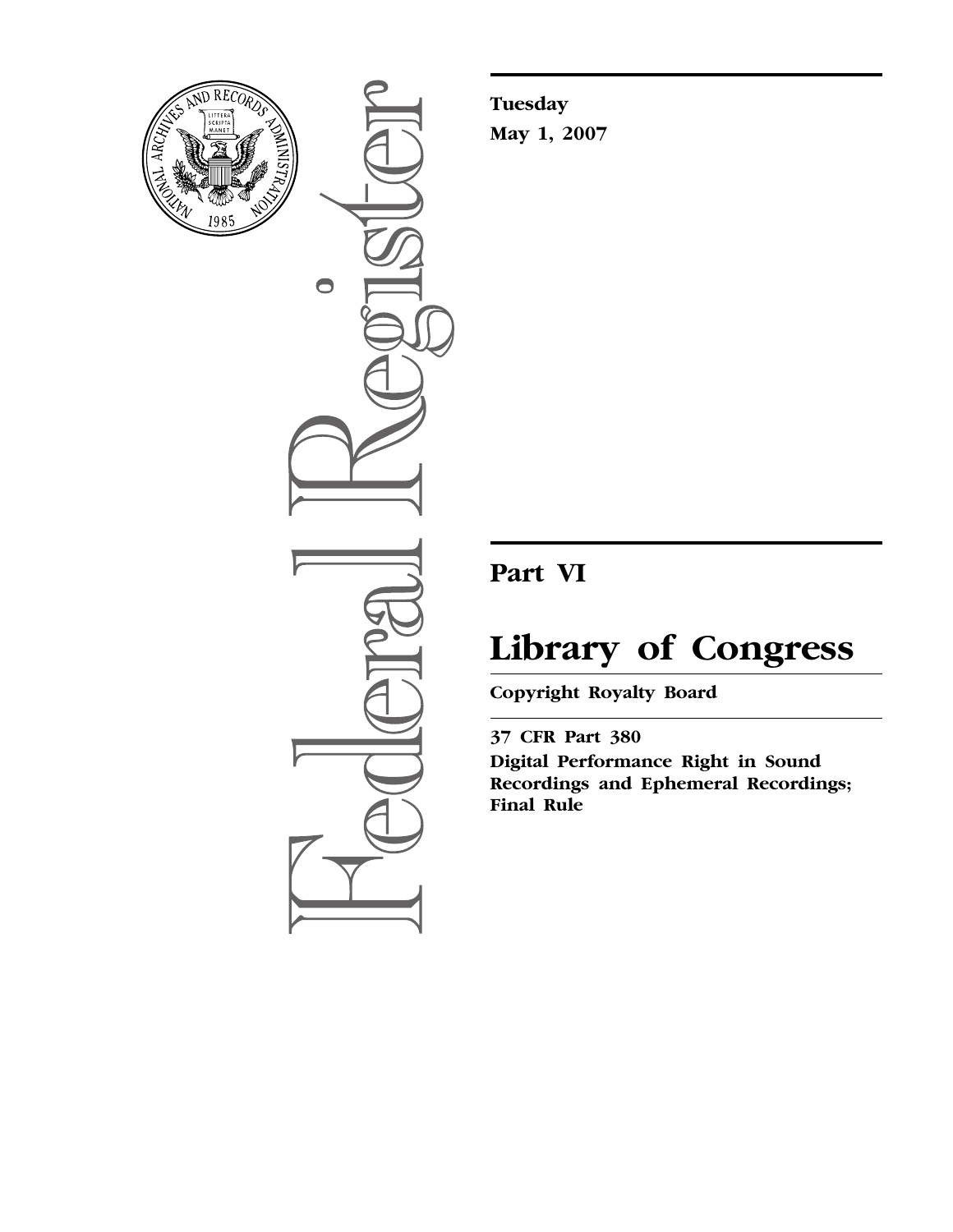#### **LIBRARY OF CONGRESS**

#### **Copyright Royalty Board**

#### **37 CFR Part 380**

#### **[Docket No. 2005–1 CRB DTRA]**

#### **Digital Performance Right in Sound Recordings and Ephemeral Recordings**

**AGENCY:** Copyright Royalty Board, Library of Congress. **ACTION:** Final rule and order.

**SUMMARY:** The Copyright Royalty Judges, on behalf of the Copyright Royalty Board of the Library of Congress, are announcing their final determination of the rates and terms for two statutory licenses, permitting certain digital performances of sound recordings and the making of ephemeral recordings, for the period beginning January 1, 2006, and ending on December 31, 2010.

**DATES:** *Effective date:* May 1, 2007. *Applicability date:* The regulations apply to the license period January 1,

2006 through December 31, 2010. **ADDRESSES:** The final determination is also posted on the Copyright Royalty Board Web site at *http://www.loc.gov/ [crb/proceedings/2005-1/final-rates](http://www.loc.gov/crb/proceedings/2005-1/final-rates-terms2005-1.pdf)terms2005-1.pdf.* 

#### **FOR FURTHER INFORMATION CONTACT:**

Richard Strasser, Senior Attorney, or Gina Giuffreda, Attorney Advisor. *Telephone:* (202) 707–7658. Telefax: (202) 252–3423.

#### **SUPPLEMENTARY INFORMATION:**

#### **I. Introduction**

#### *A. Subject of the Proceeding*

This is a rate determination proceeding convened under 17 U.S.C. 803(b) *et seq.* and 37 CFR 351 *et seq.*, in accord with the Copyright Royalty Judges' Notice announcing commencement of proceeding, with a request for Petitions to Participate in a proceeding to determine the rates and terms for a digital public performance of sound recordings by means of an eligible nonsubscription transmission or a transmission made by a new subscription service under section 114 of the Copyright Act, as amended by the Digital Millennium Copyright Act (''DMCA''), and for the making of ephemeral copies in furtherance of these digital public performances under section 112, as created by the DMCA, published at 70 FR 7970 (February 16, 2005). The rates and terms set in this proceeding apply to the period of January 1, 2006 through December 31, 2010. 17 U.S.C. 804(b)(3)(A).

#### *B. Parties to the Proceeding*

The parties to this proceeding are: (i) Digital Media Association and certain of its member companies that participated in this proceeding, namely: America Online, Inc. (''AOL''), Yahoo!, Inc. (''Yahoo!''), Microsoft, Inc. (''Microsoft''), and Live365, Inc. (''Live365'') (collectively referred to as ''DiMA''); (ii) ''Radio Broadcasters'' (this designation was adopted by the parties): namely, Bonneville International Corp., Clear Channel Communications, Inc., National Religious Broadcasters Music License Committee (''NRBMLC''), Susquehanna Radio Corp.; (iii) SBR Creative Media, Inc. (''SBR'') and the ''Small Commercial Webcasters'' (this designation was adopted by the parties): namely, AccuRadio, LLC, Digitally Imported, Inc., Radioio.com LLC, Discombobulated, LLC, 3WK, LLC, Radio Paradise, Inc.; (iv) National Public Radio, Inc. (''NPR''), Corporation for Public Broadcasting-Qualified Stations (''CPB''), National Religious Broadcasters Noncommercial Music License Committee (''NRBNMLC''), Collegiate Broadcasters, Inc. (''CBI''), Intercollegiate Broadcasting System, Inc., (''IBS''), and Harvard Radio Broadcasting, Inc. (''WHRB''); (v) Royalty Logic, Inc. (''RLI''); and (vi) SoundExchange, Inc. (''SoundExchange'').

DiMA, Radio Broadcasters, Small Commercial Webcasters, SBR, NPR, CPB, NRBNMLC, CBI, IBS and WHRB are sometimes referred to collectively as ''the Services.'' The Services are Internet webcasters or broadcast radio simulcasters that each employ a technology known as streaming, but comprise a range of different business models and music programming. DiMA and certain of its member companies that participated in the proceeding (namely: AOL, Yahoo!, Microsoft and Live365), Radio Broadcasters, SBR and Small Commercial Webcasters are sometimes referred to collectively as ''Commercial Webcasters.'' NPR, CPB, NRBNMLC, CBI, IBS and WHRB are sometimes referred to collectively as ''Noncommercial Webcasters.''

#### **II. The Proceedings**

#### *A. Pre-Hearing Proceedings*

A notice calling for the filing of Petitions to Participate in this proceeding to set the rates and terms for the period beginning January 1, 2006, and ending on December 31, 2010, was published February 16, 2005. 70 FR 7970. The Petitions were due by March 18, 2005. Forty-two petitions were filed. Following an order to file a Notice of Intention to Submit Written Direct

Statements, the participants were reduced to the following twenty eight: SBR; NPR; NPR Member Stations; CPB; CBI; SoundExchange; RLI; IBS; WHRB; Digital Media Association; AOL; Live365; Microsoft; Yahoo!; AccuRadio LLC; Discombobulated LLC; Digitally Imported, Inc.; Radioio.com LLC; Radio Paradise, Inc.; Educational Media Foundation; NRBNMLC; Bonneville International Corp.; Clear Channel Communications, Inc.; CBS Radio, Inc.; NRBMLC; Salem Communications Corp.; Susquehanna Radio Corp.; and Beethoven.com LLC.

Following an unsuccessful negotiation period, the Written Direct Statements were due October 31, 2005. All of the above filed plus the additional following: Mvyradio.com LLC; 3WK; XM Satellite Radio, Inc.; Sirius Satellite, Inc.; Infinity Broadcasting Corp.

#### *B. The Direct Cases*

The participants conducted discovery and then began live testimony. By the time testimony began, the participants reduced to the following: SBR; NPR; NPR Member Stations; CPB; CBI; SoundExchange; RLI; IBS; WHRB; Digital Media Association; AOL; Yahoo!; AccuRadio LLC; Discombobulated LLC; Digitally Imported, Inc.; Mvyradio.com LLC; Radioio.com LLC; Radio Paradise, Inc.; 3WK LLC; Educational Media Foundation; NRBNMLC; Bonneville International Corp.; Clear Channel Communications, Inc.; NRBMLC; and Susquehanna Radio Corp.

Testimony was taken from May 1, 2005, through August 7, 2006. SoundExchange presented the testimony of the following 14 witnesses: (1) John Simson, SoundExchange, executive director; (2) Barrie Kessler, SoundExchange, chief operating officer; (3) James Griffin, One House LLC, chief executive officer; (4) Erik Brynjolfsson, MIT Sloan School of Management, professor of management and director of Center for eBusiness at MIT; (5) Michael Pelcovits, MiCRA, economic consultant; (6) Mark Eisenberg, SONY BMG, senior vice president of business and legal affairs; (7) Lawrence Kenswil, Universal eLabs, a division of Universal Music Group, president; (8) Michael Kushner, Atlantic Records Group, business and legal affairs; (9) Stephen Bryan, Warner Music Group, vice president of strategic planning and business development; (10) Harold Bradley, American Federation of Musicians of United States and Canada, vice president; (11) Jonatha Brooke, songwriter and performer, owner of Bad Dog Records; (12) Cathy Fink, songwriter and performer; (13) Bruce Iglauer, Alligator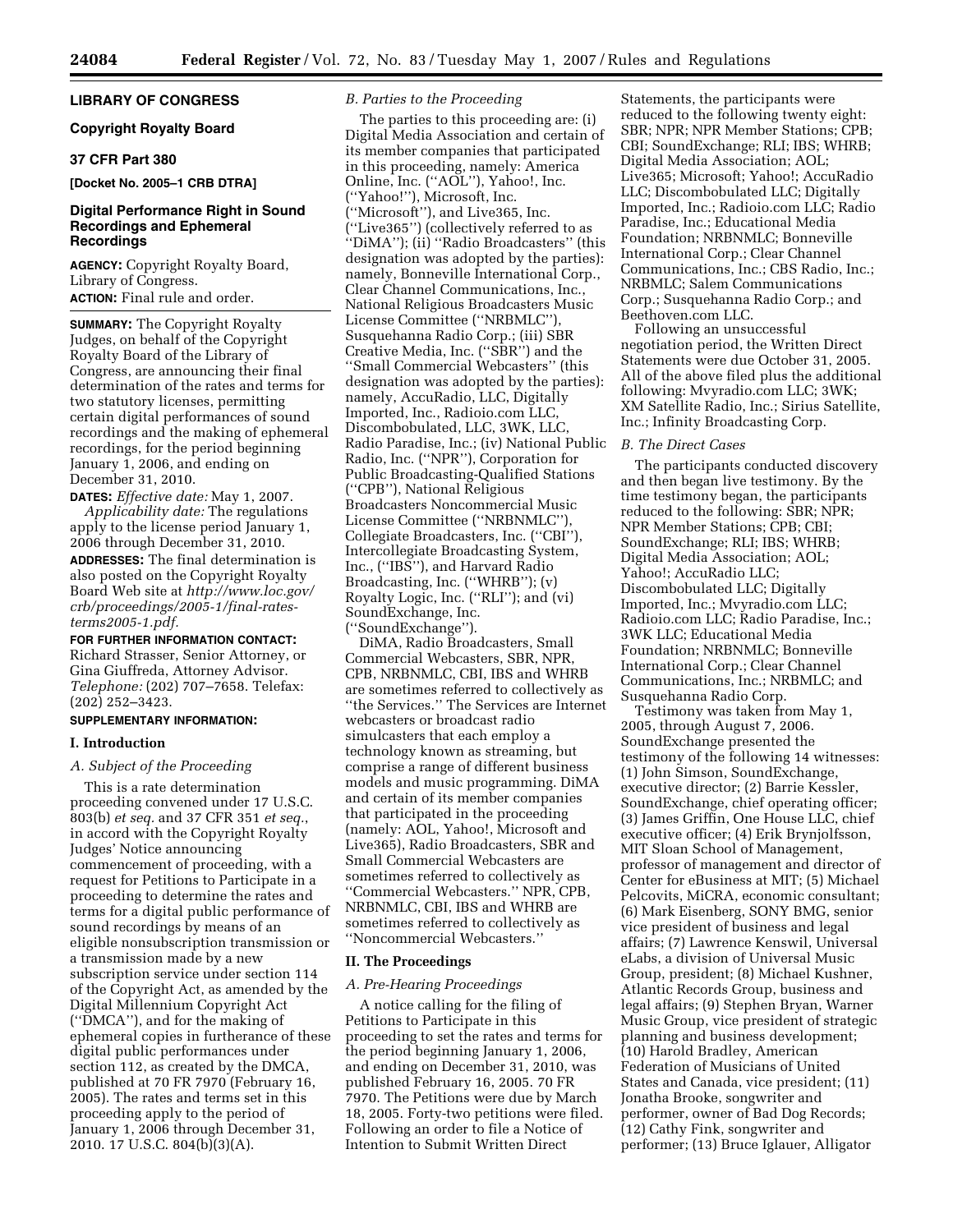Records, an independent blues label, founder; and (14) Mark Ghuneim, Wiredset, LLC, chief executive officer.

Royalty Logic, Inc. presented the testimony of Ronald A. Gertz, president.

The Services presented the testimony of the following 24 witnesses: Digital Media Association and its Member Companies: (1) Adam B. Jaffe, Brandeis University, professor in economics; (2) Christine Winston, America Online, executive director of programming strategy and planning; (3) David Porter, Live365, general manager of business development; (4) Jonathan Potter, DiMA, executive director; (5) N. Mark Lam, Live365, chairman and chief executive officer; (6) Robert D. Roback, Yahoo! Music, general manager; (7) J. Donald Fancher, Deloitte and Touche Financial Advisory Services LLP; (8) Jay Frank, Yahoo!, programming and label relations; (9) Fred Silber, Microsoft, business development manager for MSN; (10) Eric Ronning, Ronning Lipset Radio; (11) Jack Isquith, American Online Music, executive director Music Industry Relations; (12) Karyn Ulman, Music Reports, Inc.;

Radio Broadcasters: (13) Dan Halyburton, Susquehanna Radio, research, engineering and programming; (14) Roger Coryell, San Francisco Bonneville Radio Group, director strategic marketing and Internet; (15) Russell Hauth, National Radio Broadcasters Music Licensing Committee, executive director; (16) Brian Parsons, Clear Channel Radio, vice president of technology;

Small Commercial Webcasters: (17) Kurt Hanson, AccuRadio, president and RAIN newsletter, publisher;

National Public Radio: (18) Kenneth Stern, NPR, chief executive officer;

Intercollegiate Broadcasting System, Inc. and Harvard Radio Broadcasting Co., Inc.: (19) Frederick J. Kass, Jr., IBS, chief operating officer; (20) Michael Papish, HRBC, treasurer and Media Unbound, president;

Collegiate Broadcasters, Inc.: (21) William Robedee, CBI, past chair and KTRU, Rice University, manager; (22) Joel R. Willer, KXUL, University of Louisiana, Monroe, faculty advisor;

National Religious Broadcasters Noncommercial Music Licensing Committee: (23) Eric Johnson, NRBNMLC, board member and CDR Radio Network, music director; and

SBR Creative Media, Inc.: (24) David Rahn, president.

#### *C. The Rebuttal Cases*

The participants filed Written Rebuttal Statements on September 29, 2006. Discovery was then conducted on the rebuttal evidence. Rebuttal

testimony was taken from November 6 through November 30, 2006.

SoundExchange presented the testimony of the following nine witnesses: (1) Barrie Kessler, SoundExchange, chief operating officer; (2) James Griffin, One House LLC, chief executive officer; (3) Erik Brynjolfsson, MIT Sloan School of Management, professor of management and director of Center for eBusiness at MIT; (4) Michael Pelcovits, MiCRA, economic consultant; (5) Mark Eisenberg, SONY BMG, senior vice president of business and legal affairs; (6) Thomas Lee, American Federation of Musicians, president; (7) Simon Wheeler, Association of Independent Music, chair of New Media Committee; (8) Charles Ciongoli, Universal Music Group, North American, executive vice president and chief financial officer; and (9) Tom Rowland, Universal Music Enterprises, senior vice president, film and television music;

Royalty Logic, Inc. presented the testimony of the following two witnesses: (1) Ronald A. Gertz, president; and (2) Peter Paterno, entertainment attorney;

The Services presented the testimony of the following 16 witnesses:

Digital Media Association and its Member Companies: (1) Adam B. Jaffe, Brandeis University, professor in economics; (2) Christine Winston, America Online, executive director of programming strategy and planning; (3) N. Mark Lam, Live365, chairman and chief executive officer; (4) Robert D. Roback, Yahoo! Music, general manager; (5) J. Donald Fancher, Deloitte and Touche Financial Advisory Services LLP; (6) Jay Frank, Yahoo!, programming and label relations; (7) Jack Isquith, American Online Music, executive director Music Industry Relations; (8) Roger James Nebel, FTI Consulting;

Radio Broadcasters: (9) Keith Meehan, Radio Music Licensing Committee, executive director; (10) Eugene Levin, Radio Music Licensing Committee, controller; (11) Brian Parsons, Clear Channel Radio, vice president of technology; (12) Adam B. Jaffe, Brandeis University, professor of economics;

National Public Radio: (13) Adam B. Jaffe, Brandeis University, professor of economics;

Intercollegiate Broadcasting System, Inc. and Harvard Radio Broadcasting Co., Inc.: (14) Jerome Picard, economics professor (ret.); (15) Michael Papish, HRBC, treasurer; and

National Religious Broadcasters Noncommercial Music Licensing Committee: (16) Eric Johnson, member of board.

At the close of all the evidence, the record was closed. In addition to the written direct statements and written rebuttal statements, the Copyright Royalty Judges heard 48 days of testimony, which filled 13,288 pages of transcript, and 192 exhibits were admitted. The docket contains 475 entries of pleadings, motions and orders.

#### *D. Post-Hearing Submissions and Arguments*

After the evidentiary phase of the proceeding, the participants were ordered to file Proposed Findings of Fact and Conclusions of Law on December 12, 2006, and Responses to those proposals on December 15, 2006. The parties were also ordered to submit Stipulated Terms on December 15, 2006, but none have been filed. Closing arguments were heard on December 21, 2006. Then the matter was submitted to the Copyright Royalty Judges for a Determination.<sup>1</sup>

On March 2, 2007, the Copyright Royalty Judges issued the initial Determination of Rates and Terms. Pursuant to 17 U.S.C. 803(c)(2) and 37 CFR Part 353, the parties filed Motions for Rehearing.2 The Judges requested the parties to respond to the motions filed, in order to know the positions of each party on each of the issues raised in the motions, and ordered the parties to file written arguments in support of each motion. The parties filed responses and written arguments. Having reviewed all motions, written arguments and responses, the Judges denied all the motions for rehearing. Order Denying Motions for Rehearing, In the Matter of Digital Performance Right in Sound Recordings and Ephemeral Recordings, Docket No. 2005–1 CRB DTRA (April 16, 2007). As reviewed in the said Order, none of the grounds in the motions presented the type of exceptional case where the Determination is not supported by the

<sup>2</sup> Motions were filed by DiMA, IBS, WHRB, NPR, Radio Broadcasters, RLI, Small Commercial Webcasters, SoundExchange and CBI.

 $^{\rm 1}$  Hereinafter, references to written direct testimony shall be cited as ''WDT'' preceded by the last name of the witness and followed by the page number. References to written rebuttal testimony shall be cited as ''WRT'' preceded by the last name of the witness and followed by the page number. References to the transcript record shall be cited as ''Tr.'' preceded by the date and followed by the page number and the last name of the witness. References to proposed findings of fact and conclusions of law shall be cited as ''PFF'' or ''PCL,'' respectively, preceded by the name of the party that submitted same and followed by the paragraph number. References to reply proposed findings of fact and conclusions of law shall be cited as ''RFF'' or ''RCL,'' respectively, preceded by the name of the party and followed by the paragraph number.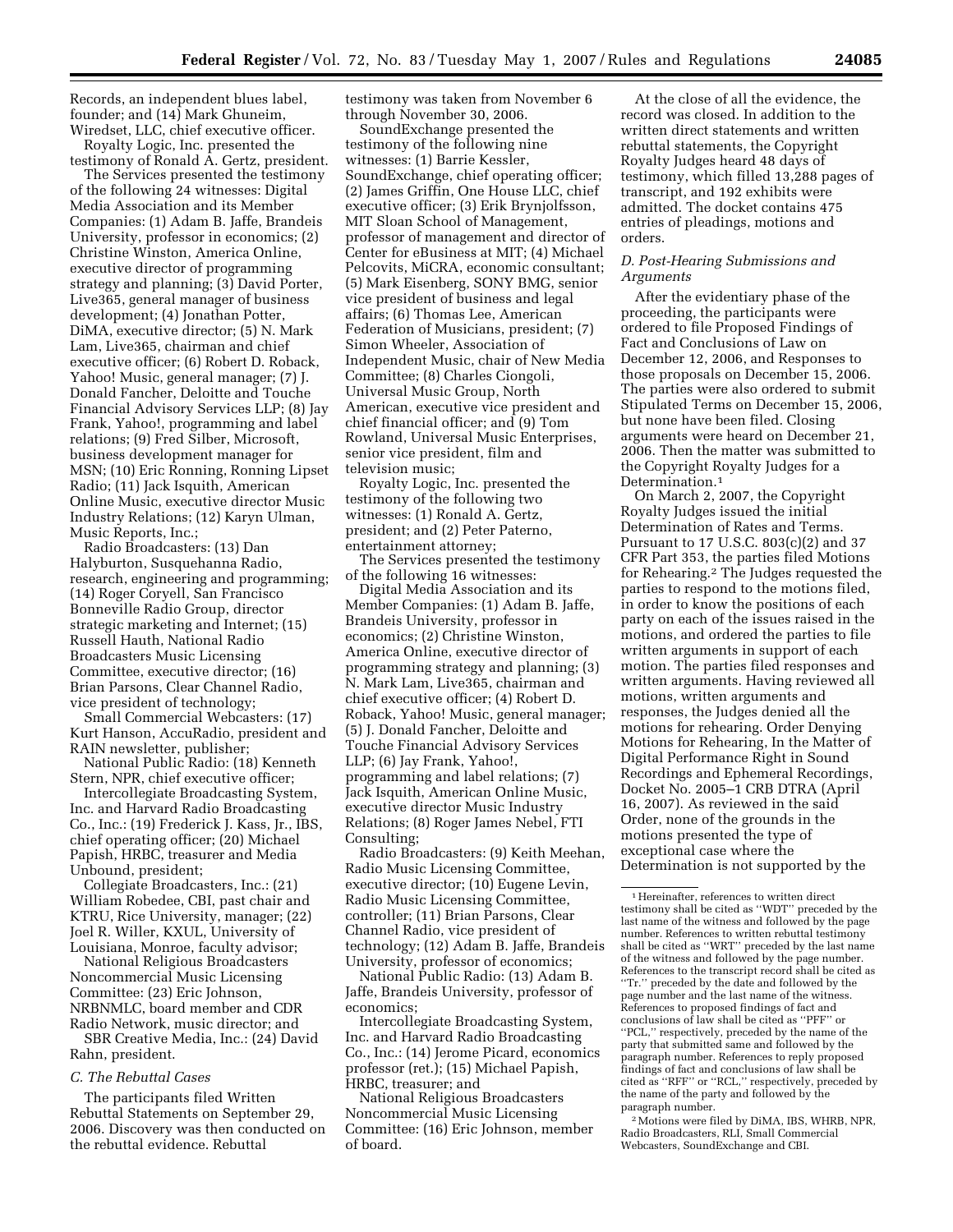evidence, is erroneous, is contrary to legal requirements, or justifies the introduction of new evidence. 17 U.S.C. 803(c)(2)(A); 37 CFR 353.1 and 353.2. The motions did not meet the required standards set by statute, by regulation and by case law. Nevertheless, the Judges were persuaded to clarify two issues raised by the parties. This Final Determination includes a transition phase for 2006 and 2007 to use Aggregate Tuning Hours (''ATH'') to estimate usage as permitted under the prior fee regime. This limited use of an ATH calculation option should facilitate a smooth transition to the fee structure adopted in this Final Determination. Next, the regulations are corrected to refer to ''digital audio transmissions'' in place of the phrase ''Internet transmissions.''

#### **III. The Statutory Criteria for Setting Rates and Terms**

#### *A. The Statutory Background*

#### 1. Music Copyright Law in General

Section 102 of the Copyright Act of 1976 (the ''Copyright Act'') identifies various categories of works that are eligible for copyright protection. 17 U.S.C. 102. These include ''musical works'' and ''sound recordings.'' *Id.* at 102(2) and 102(7). The term ''musical work'' refers to the notes and lyrics of a song, while a ''sound recording'' results from ''the fixation of a series of musical, spoken, or other sounds.'' *Id.* at 101. A song that is sung and recorded will constitute a sound recording by the entity that records the performance, and a musical work by the songwriter. Another performer may record the same song and that performance will result in another sound recording, but the musical work remains with the songwriter. Under these facts, there are two sound recordings and one musical work as a result of the two recordings of the same song. Typically, a record label owns the copyright in a sound recording and a music publisher owns the copyright in a musical work. 5/4/06 Tr. 24:11–27:16 (Simson).

Under the 1976 Copyright Act, a copyright owner receives a bundle of exclusive rights set forth in section 106. 17 U.S.C. 106. Among them is the right to make or authorize the performance to the public of a copyrighted work. The performance right is granted to all categories of copyrighted works with one exception: Sound recordings. Thus, while the owner of a musical work enjoys the performance right, the owner

of a sound recording does not.3 Congress did not begin to address this inequality until the end of the twentieth century.

#### 2. The DPRA

In 1995, Congress enacted the Digital Performance Right in Sound Recordings Act (''DPRA''), Public Law 104–39, 109 Stat. 336 (1995), which added a new section 106(6) to the Copyright Act. That provision grants copyright owners of sound recordings a limited performance right to make or authorize the performance of their works ''by means of a digital audio transmission.'' 17 U.S.C. 106(6). Often referred to as the ''digital performance right,'' the right was further limited by the creation of a statutory license for certain nonexempt, noninteractive subscription services and preexisting satellite digital audio radio services. 17 U.S.C. 114. The statutory license permits these services, upon compliance with certain statutory conditions, to make those transmissions without obtaining consent from, or having to negotiate license fees with, copyright owners of the sound recordings they perform. *Id.* Congress established procedures to facilitate voluntary negotiation of rates and terms including a provision authorizing copyright owners and services to designate common agents on a nonexclusive basis to negotiate licenses—as well as to pay, to collect, and to distribute royalties— and a provision granting antitrust immunity for such actions. *Id.* 

Absent agreement among all the interested parties, the Librarian of Congress was directed to convene a Copyright Arbitration Royalty Panel (''CARP'') to recommend royalty rates and terms. Congress directed the CARP to set a royalty rate for the subscription services' statutory license that achieves the policy objectives in section 801(b)(1) of the Copyright Act. *Id.* 

Under the DPRA, copyright owners must allocate one-half of the statutory licensing royalties that they receive from the subscription services to recording artists. Forty-five percent of these royalties must be allocated to featured artists; 21⁄2 percent of the royalties must be distributed by the American Federation of Musicians to non-featured musicians; and 21⁄2 percent of the royalties must be distributed by the American Federation of Television and Radio Artists to nonfeatured vocalists. 17 U.S.C. 114(g).

#### 3. The DMCA

The new statutory license for digital audio transmission of sound recordings was expanded in the Digital Millennium Copyright Act of 1998 (''DMCA''), Public Law 105–304, 112 Stat. 2860 (1998). It provided that certain digital transmissions and retransmissions, typically referred to as webcasting, are subject to the section 106(6) digital performance right and that webcasters who transmit/retransmit sound recordings on an interactive basis, as defined in section 114(j), must obtain the consent of, and negotiate fees with, individual owners of those recordings. However, webcasting would be eligible for statutory licensing when done on a *non-interactive* basis. Accordingly, Congress created another statutory license in sections  $114(d)(2)$  &  $(f)(2)$  for ''eligible nonsubscription transmissions,'' which include noninteractive transmissions of sound recordings by webcasters. 17 U.S.C. 114(d)(2). To qualify for that license, the webcaster must comply with several conditions in addition to those that the DPRA applied to preexisting subscription and satellite radio services. As with these service royalties, webcaster royalties are allocated on a 50–50 basis to copyright owners and to performers.

Congress adopted the DPRA voluntary negotiation and arbitration procedures for the DMCA webcaster performance license. 17 U.S.C. 114(e), (f). However, it changed the statutory standard for determining rates and terms. The new standard is to determine what ''most clearly represent the rates and terms that would have been negotiated in the marketplace between a willing buyer and a willing seller.'' 17 U.S.C. 114(f)(2)(B).

Congress also recognized that webcasters who avail themselves of the section 114 license may need to make one or more temporary or ''ephemeral'' copies of a sound recording in order to facilitate the transmission of that recording. Accordingly, Congress created a new statutory license in section 112(e) for such copies and extended that license to services that transmit sound recordings to certain business establishments under the section  $114(d)(1)(c)(iv)$  exemption created by the DPRA. Congress retained the DPRA voluntary negotiation and arbitration procedures for the section 112 ephemeral license. 17 U.S.C. 112(e)(2), (3). Congress again applied the willing buyer/willing seller standard applicable to the section 114 webcaster performance license. 17 U.S.C. 112(e)(4). The webcasting and

<sup>3</sup> Indeed, copyright owners of musical works have enjoyed the performance right since the nineteenth century.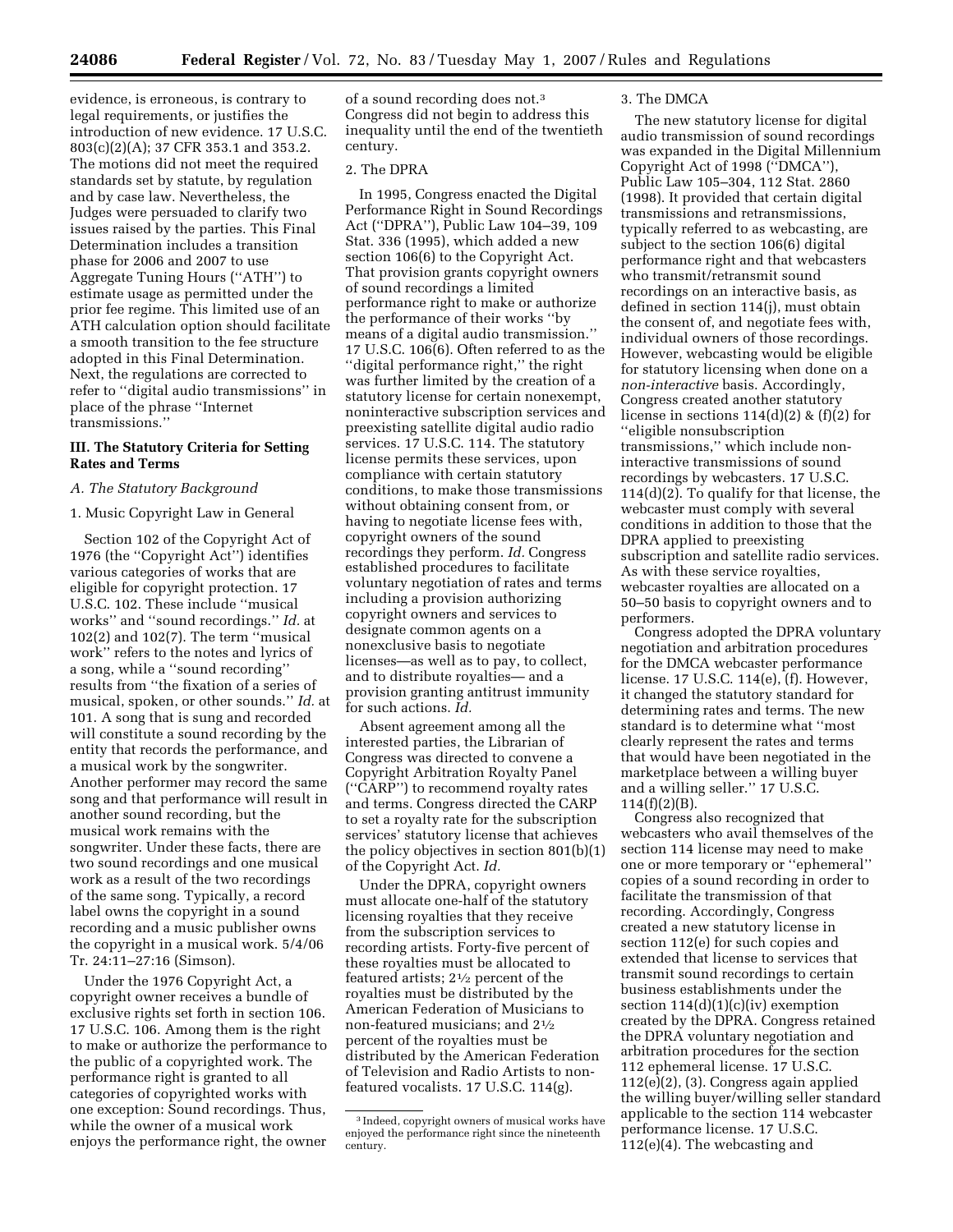ephemeral statutory licenses created by the DMCA are the subject of this proceeding.

The two DMCA licenses were the subject of one prior proceeding. Determination of Reasonable Rates and Terms for the Digital Performance of Sound Recordings and Ephemeral Recordings (Final Rule), 67 FR 45240 (July 8, 2002) (codified at 37 CFR part 261) (''Webcaster I''). After a recommendation from a CARP, the Librarian applied the statutory standard to determine rates and terms. Many of the parties in this proceeding participated in that prior proceeding.

#### 4. The Reform Act

Congress enacted a new system to administer copyright royalties with the Copyright Royalty and Distribution Reform Act of 2004 (the ''Reform Act''), Public Law 108–419, 118 Stat. 2341. The Copyright Royalty Judges were established to perform the functions previously served by the Copyright Royalty Tribunal and the Librarian of Congress. They were appointed January 9, 2006, and took over this proceeding.

#### *B. Section 114(f)(2)*

#### 1. The Statutory Language

The criteria for setting rates and terms for the section 114 webcaster performance license are enunciated under 17 U.S.C. 114(f)(2)(B), which provides in pertinent part:

\* \* \* Such rates and terms shall distinguish among the different types of eligible nonsubscription transmission services then in operation and shall include a minimum fee for each such type of service, such differences to be based on criteria including, but not limited to, the quantity and nature of the use of sound recordings and the degree to which use of the service may substitute for or may promote the purchase of phonorecords by consumers. In establishing rates and terms for transmissions by eligible nonsubscription services and new subscription services, the Copyright Royalty Judges shall establish rates and terms that most clearly represent the rates and terms that would have been negotiated in the marketplace between a willing buyer and a willing seller. In determining such rates and terms, the Copyright Royalty Judges shall base [their] decision on economic, competitive and programming information presented by the parties, including—

(i) whether use of the service may substitute for or may promote the sales of phonorecords or otherwise may interfere with or may enhance the sound recording copyright owner's other streams of revenue from its sound recordings; and

(ii) the relative roles of the copyright owner and the transmitting entity in the copyrighted work and the service made available to the public with respect to relative creative contribution, technological contribution, capital investment, cost, and risk.

#### 17 U.S.C. 114(f)(2)(B).

The statute further directs the Judges to set ''a minimum fee for each such type of service'' and grants the Judges discretion to consider the rates and terms for ''comparable types of digital audio transmission services and comparable circumstances under voluntary license agreements'' negotiated under the voluntary negotiation provisions of the statute. *Id.* 

2. The Relationship of the Statutory Factors to the ''Willing Buyer/Willing Seller'' Standard

Webcaster I clarified the relationship of the statutory factors to the willing buyer/willing seller standard. The standard requires a determination of the rates that a willing buyer and willing seller would agree upon in the marketplace. In making this determination, the two factors in section  $114(f)(2)(B)(i)$  and (ii) must be considered, but neither factor defines the standard. They do not constitute additional standards, nor should they be used to adjust the rates determined by the willing buyer/willing seller standard. The statutory factors are merely to be considered, along with other relevant factors, to determine the rates under the willing buyer/willing seller standard. Webcaster I; In re Rate Setting for Digital Performance Right in Sound Recordings and Ephemeral Recordings, No. 2000–9 CARP DTRA 1 & 2 (''Webcaster I Carp Report'').

#### 3. The Nature of ''The Marketplace''

The parties agree that the directive to set rates and terms that ''would have been negotiated'' in the marketplace between a willing buyer and a willing seller reflects Congressional intent for the Judges to attempt to replicate rates and terms that ''would have been negotiated'' in a hypothetical marketplace. Webcaster I CARP Report at 21. The ''buyers'' in this hypothetical marketplace are the Services (and other similar services) and this marketplace is one in which no statutory license exists. *Id.* See also Noncommercial Educational Broadcasting Compulsory License (Final rule and order), 63 FR 49823, 49835 (September 18, 1998) (''[I]t is difficult to understand how a license negotiated under the constraints of a compulsory license, where the licensor has no choice but to license, could truly reflect 'fair market value.' ''). The ''sellers'' in this hypothetical marketplace are record companies, and the product being sold consists of a blanket license for the record companies' complete repertoire of sound recordings. Webcaster I, 67 FR 45244 (July 8, 2002).

4. The Appropriate Willing Buyer/ Willing Seller Rate

As noted, the statute directs us to ''establish rates and terms that *most clearly* represent the rates and terms that would have been negotiated in the marketplace.'' 17 U.S.C. 114(f)(2)(B) (emphasis added). In the hypothetical marketplace we attempt to replicate, there would be significant variations, among both buyers and sellers, in terms of sophistication, economic resources, business exigencies, and myriad other factors. Congress surely understood this when formulating the willing buyer/ willing seller standard. Accordingly, the Judges construe the statutory reference to rates that ''most clearly represent the rates \* \* \* that would have been negotiated in the marketplace'' as the rates to which, absent special circumstances, most willing buyers and willing sellers would agree. Webcaster I, 67 FR 45244, 45245 (July 8, 2002); Webcaster I CARP Report at 25, 26.

#### *C. Section 112(e)*

The criteria for setting rates and terms for the section 112 ephemeral license are enunciated under 17 U.S.C. 112(e)(4), which provides in pertinent part:

The Copyright Royalty Judges shall establish rates that most clearly represent the fees that would have been negotiated in the marketplace between a willing buyer and a willing seller. In determining such rates and terms, the Copyright Royalty Judges shall base their decision on economic, competitive, and programming information presented by the parties, including—

(A) whether use of the service may substitute for or may promote the sales of phonorecords or otherwise interferes with or enhances the copyright owner's traditional streams of revenue; and

(B) the relative roles of the copyright owner and the transmitting organization in the copyrighted work and the service made available to the public with respect to relative creative contribution, technological contribution, capital investment, cost, and risk.

17 U.S.C. 112(e)(4). As does section 114, this section further directs the Judges to set ''a minimum fee for each type of service.'' 17 U.S.C. 112(e)(4). Although section 112 does not explicitly grant the Judges discretion to consider the rates and terms for comparable types of services, it does explicitly grant discretion to ''consider the rates and terms under voluntary license agreements'' negotiated under the provisions of the statute. 17 U.S.C. 112(e)(4). Accordingly, while the language of the two sections varies in minor respects, the Judges interpret the criteria for setting rates and terms as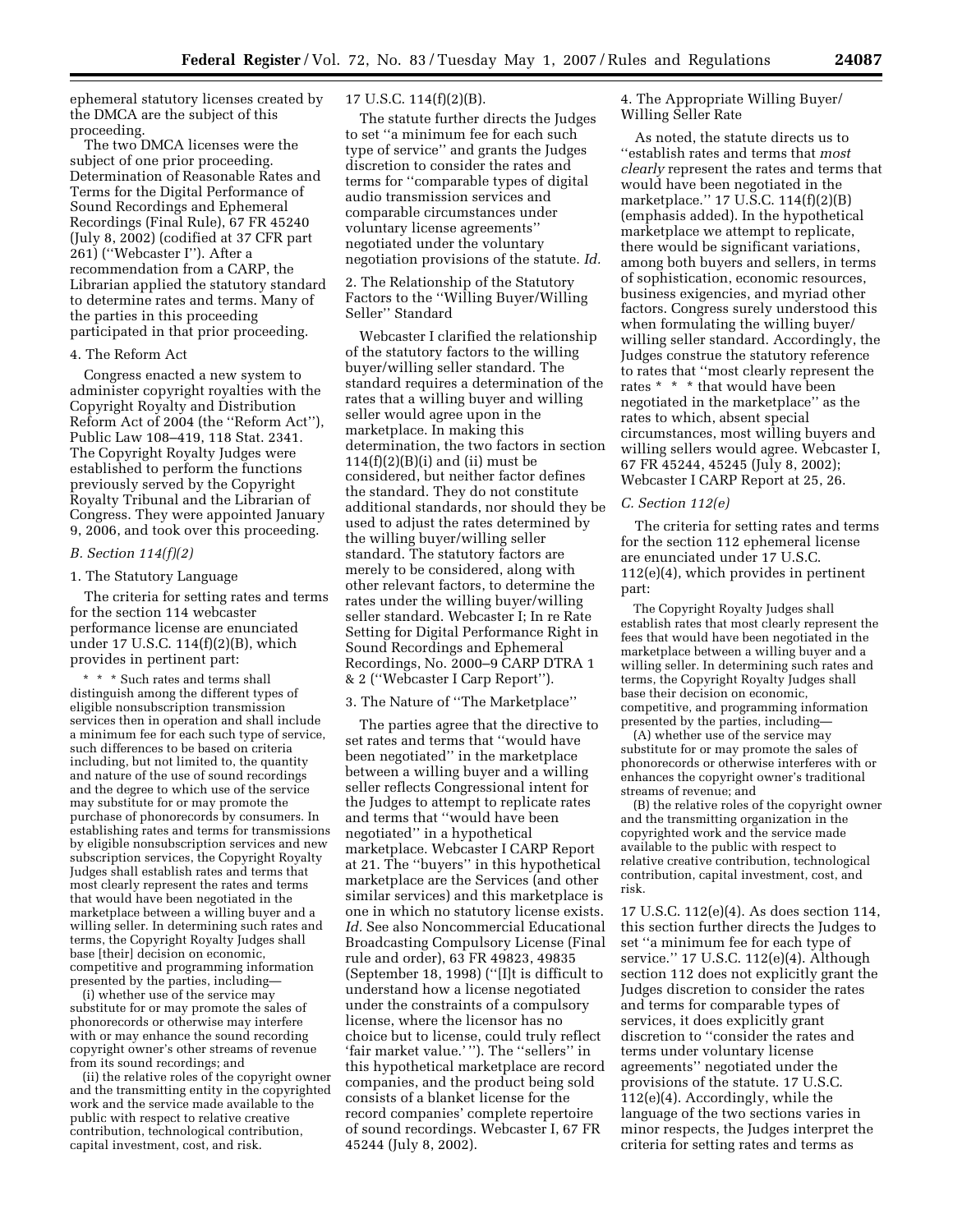essentially identical. See Webcaster I Order of July 16, 2001, at 5.

#### **IV. Determination of Royalty Rates**

#### *A. Application of Section 114 and Section 112*

Based on the applicable law and relevant evidence received in this proceeding, the Copyright Royalty Judges must determine rates for two licenses, the section 114 webcaster performance license and the section 112 ephemeral reproduction license. The Copyright Act requires that the Copyright Royalty Judges establish rates for each of these two licenses that most clearly represent those ''that would have been negotiated in the marketplace between a willing buyer and a willing seller'' and directs the Copyright Royalty Judges to set a minimum fee for each license. In the case of both licenses, the Copyright Act requires the Copyright Royalty Judges to take into account evidence presented on such factors as (1) whether the use of the webcasting services may substitute for or promote the sale of phonorecords and (2) whether the copyright owner or the service provider make relatively larger contributions to the service ultimately provided to the consuming public with respect to creativity, technology, capital investment, cost and risk. 17 U.S.C. 114(f)(2)(B) and 17 U.S.C. 112 (e)(4).

Having carefully considered the relevant law and the evidence received in this proceeding, the Copyright Royalty Judges determine that the appropriate section 114 performance license rate is a per performance usage rate for Commercial Webcasters and an annual flat per-station rate for Noncommercial Webcasters for use up to a specified cap coupled with a per performance rate for use above the cap, while the appropriate section 112 reproduction license rate is deemed to be included in the applicable respective section 114 license rates.

The applicable rate structure is the starting point for the Copyright Royalty Judges' determination.

*B. The Rate Proposals of the Parties and the Appropriate Royalty Structure for Section 114 Performance Licenses* 

#### 1. Commercial Webcasters

The contending parties present several alternative rate structures for Commercial Webcasters. In its final revised rate proposal, SoundExchange argues in favor of a monthly fee equal to the greater of: 30% of gross revenues or a performance rate beginning at \$.0008 per performance in 2006 and

increasing annually to \$.0019 by 2010.4 This fee structure is proposed for nonsubscription services and is modified to add a third alternative in its ''greater of'' formulation of a \$1.37 per subscriber minimum for new subscription services.<sup>5</sup> An exception to this ''greater of'' formulation is proposed for so-called ''bundled services'' from which SoundExchange seeks a per performance rate of \$.002375 to be adjusted each year by the change in the CPI–U. SoundExchange's Revised Rate Proposal (filed September 29, 2006) at 2–12.

By contrast, DiMA on behalf of certain large commercial webcasters, proposes a fee structure under which webcasters could elect a fee equal to either \$.00025 per performance or \$.0038 per Aggregate Tuning Hour (''ATH'') or 5.5% of revenue directly associated with the streaming service. However, DiMA applies only its per performance usage rate to ''bundled services'' situations where the bundle price to the consumer is not allocated as between the individual component parts of the bundle. DiMA PFF at  $\P$ <sup>q</sup> 35–38.

Smaller commercial webcasters present varying proposals. SBR Creative Media, Inc., a privately owned commercial webcaster, proposes a fee structure under which webcasters can elect a fee equal to either a use metric of \$.0033 per Aggregate Tuning Hour (''ATH'') or 4% of gross revenue. SBR Creative Media PFF at ¶ 19. The selfstyled Small Commercial Webcasters,6 in contrast to all the other commercial parties, propose a pure revenue-based metric equal to 5% of gross revenues. Small Commercial Webcasters PCL at ¶ 24.

Radio Broadcasters propose an annual flat fee 7 structure generally related to usage as reflected in the format of the radio station being simulcast over the web. For example, Radio Broadcasters propose that music-formatted stations

5 In addition, SoundExchange proposes an adjustment to its revenue alternative based on time spent listening to music for so-called ''non-music'' services, a per performance rate of \$.002375 to be adjusted each year by the change in the CPI–U for ''bundled services'' and a 25% premium for transmissions terminating on wireless devices for nonsubscription services, new subscription services and bundled services.

6The Small Commercial Webcasters are AccuRadio, LLC; Digitally Imported, Inc.; Radioio.com, LLC; Discombobulated, LLC; 3WK, LLC and Radio Paradise, Inc.

7Radio Broadcasters further propose that the structure increase across the board by 4% annually over the term of the license.

pay a fee ranging from as little as \$500 per annum for small stations in low revenue ranked markets to as much as \$8,000 per annum for large stations in high revenue ranked markets, but further propose that news, talk, sports and/or business stations pay \$250 per annum irrespective of station size in low revenue ranked markets and \$750 per annum irrespective of station size in high revenue ranked markets. Finally, Radio Broadcasters propose that stations with mixed music/non-music formats pay a percentage of the music format fee, depending on the percentage of programming identified as music programming. Radio Broadcasters PFF at ¶¶ 325–338.

In short, among the parties on both sides who have proposed rates covering Commercial Webcasters, only Small Commercial Webcasters propose a fee structure based solely on revenue. However, in making their proposal, this group of five webcasters clearly is unconcerned with the actual structure of the fee, except to the extent that a revenue-based fee structure especially one in which the percent of revenue fee is a single digit number (i.e., 5%)—can protect them against the possibility that their costs would ever exceed their revenues.8 Their only witness, Kurt Hanson, CEO/President of AccuRadio, LLC, in fact, provided testimony indicating that the Small Commercial Webcasters were, at bottom, concerned with the amount of the fee rather than the structure of the fee. (''Obviously, were there to be a sound recording royalty based on performances that was at an extremely low rate \* \* \* a percentage-of-revenue model might not be required. And just as obviously, a confiscatory percentage-of-revenue rate would not allow these companies [the Small Commercial Webcasters] to survive.'') Hanson, WDT at 4 n.2. Small Commercial Webcasters' focus on the amount of the fee, rather than how it should be structured, is further underlined by the absence of evidence submitted by this group to identify a basis for applying a pure revenue-based structure to them. While, at times, they suggest that their situation as small

<sup>4</sup>The latter \$.0019 per performance rate is to be adjusted by the change in the CPI–U from December 2005 to December 2009 (accordingly, if the CPI–U increases by 3% in each of these four twelve-month periods, the resulting per performance rate for 2010 would increase from \$.0019 to \$.00214).

 $^{\rm 8}$  It must be emphasized that, in reaching a determination, the Copyright Royalty Judges cannot guarantee a profitable business to every market entrant. Indeed, the normal free market processes typically weed out those entities that have poor business models or are inefficient. To allow inefficient market participants to continue to use as much music as they want and for as long a time period as they want without compensating copyright owners on the same basis as more efficient market participants trivializes the property rights of copyright owners. Furthermore, it would involve the Copyright Royalty Judges in making a policy decision rather than applying the willing buyer/willing seller standard of the Copyright Act.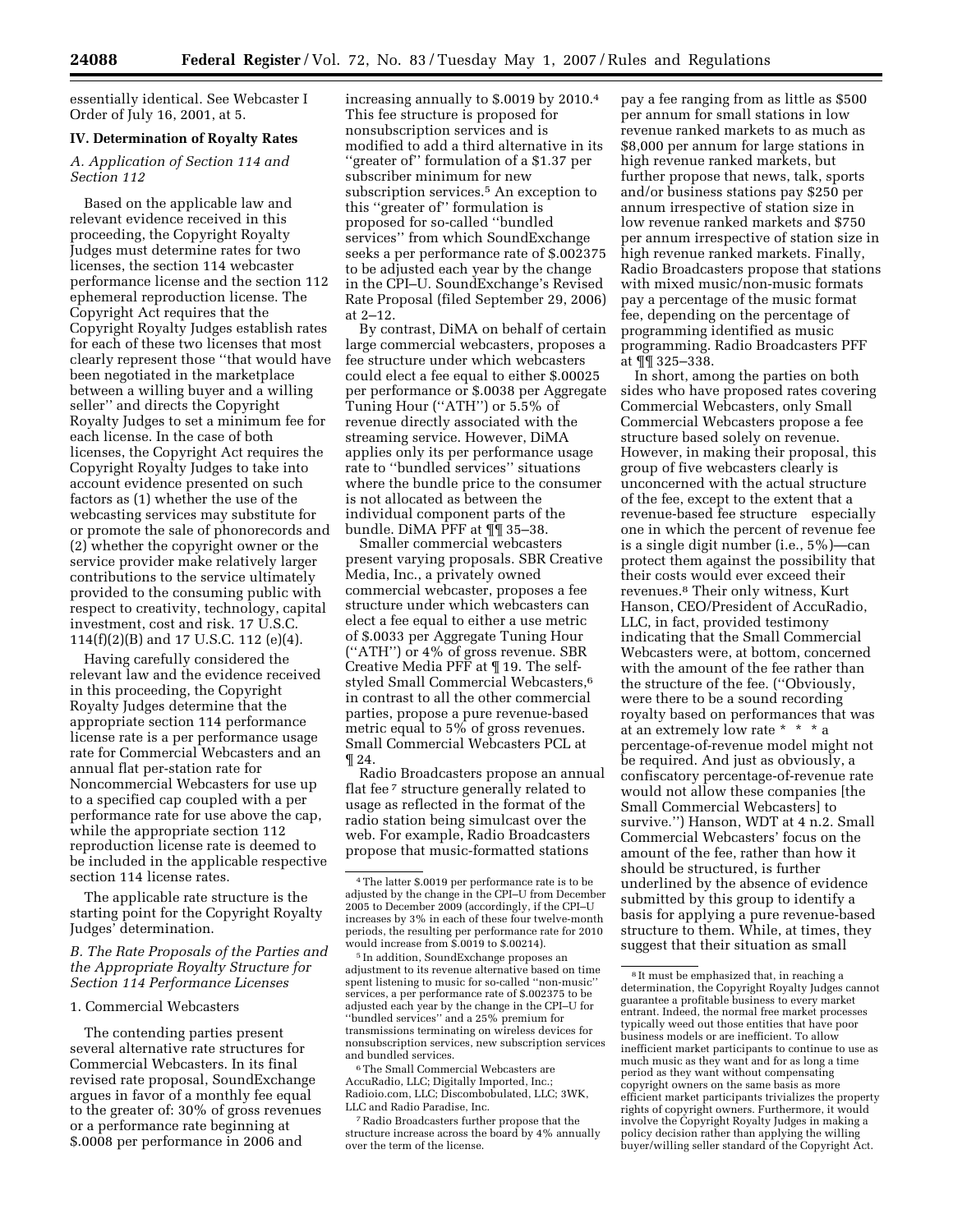commercial webcasters requires this type of structure, there is no evidence in the record about how the Copyright Royalty Judges would delineate between small webcasters and large webcasters.9 Similarly, while Mr. Hanson asserts that a percentage-of-revenue is necessary because ''this is a nascent industry'' or because small entrepreneurs require such a structure, 8/3/06 Tr. 49:12–22 (Hanson), he offers no evidence to support that assertion or to help define the parameters of the assertion. Furthermore, the only other self-styled small entrepreneur to offer testimony in this proceeding, SBR Creative Media Inc., specifically includes a usage metric in its rate proposal and neither SBR Creative Media, Inc. nor the Small Commercial Webcasters offers any evidence to distinguish between their respective situations.

While each of the remaining contending parties—SoundExchange, DiMA, Radio Broadcasters and SBR Creative Media, Inc.—proposes a fee structure for Commercial Webcasters that contains revenue-based elements as well as either usage elements or a usage alternative, from the evidence of record, the Copyright Royalty Judges conclude that numerous factors weigh in favor of a per-performance usage fee structure for Commercial Webcasters.

First, as aptly stated by Dr. Adam Jaffe, revenue merely serves as ''a proxy'' for what ''we really should be valuing, which is performances.'' Jaffe, WDT Section N, Designated Testimony (Jaffe WDT in Webcaster I at 22). By contrast, a per-performance metric ''is directly tied to the nature of the right being licensed, unlike other bases such as revenue \* \* \* of the licensee.'' *Id.*  (Emphasis in original.) The more intensively an individual service is used and consequently the more the rights being licensed are used, the more that service pays and in direct proportion to the usage.10 Jaffe, WDT Section N, Designated Testimony (Jaffe WDT in Webcaster I at 21–22). As Dr. Jaffe points out, with a usage metric, the resultant ''scaling'' of the royalty paid to the extent of use ''is intuitively appealing and is a common feature'' of intellectual property licenses. Jaffe,

WDT at 32. Dr. Jaffe notes that, by contrast, ''Revenue is a less exact proxy for the scale of activity, because the revenue that a licensee derives, even from its music-related activities can be influenced by a variety of factors that have nothing to do with music.'' *Id.*  Therefore, Dr. Jaffe cautions that a revenue-based metric should only be used as a proxy for a usage-based metric where the revenue base used for royalty calculation is ''carefully defined to correspond as closely as possible to the intrinsic value of the licensed property.'' *Id.* The Copyright Royalty Judges do not find a sufficient clarity of evidence based on the record in this proceeding to produce a revenue-based metric that can serve as a good proxy for a usage-based metric. Furthermore, there was no persuasive evidence offered by any commercial webcasting/ simulcasting party to indicate that a usage-based metric is not readily calculable and, that as a consequence, the Copyright Royalty Judges must resort to some proxy metric in reaching their fee determination.

Second, percentage-of-revenue models present measurement difficulties because identifying the relevant webcaster revenues can be complex, such as where the webcaster offers features unrelated to music. Webcaster I noted this particular difficulty. 67 FR 45249 (July 8, 2002). Mixed format webcasters/simulcasters continue to make up a significant part of the commercial webcasting market and, in a number of cases, generate the more significant portion of their revenues from non-music programming. RBX1; RBX7; RBX20; 7/27/06 Tr. 283:7– 285:12 (Hauth). Clearly, questions surrounding the proper allocation of revenues related to music use in such instances present greater complexity than a straightforward use of a usagebased approach.<sup>11</sup>

Third, percentage of revenue metrics ultimately demand a clear definition of revenue so as to properly relate the fee to the value of the rights being provided, and no such clear definition has been proffered by the parties. Indeed, the definition of revenue has been a point

of substantial contention between two of the parties in this proceeding. SoundExchange sought an expansive definition of revenue, ostensibly covering revenues from subscription fees, advertisements (of many kinds including advertisements directly and indirectly derived from webcasting), sales of products and commissions from third party sales, software fees and sales of data. SoundExchange's Revised Rate Proposal (filed September 29, 2006) at 12–17. But the Copyright Royalty Judges are not persuaded that all the elements of the SoundExchange definition of revenue have been shown, in every instance, to be related to the use of the rights provided to licensees.12 For example, there is some evidence presented by the Radio Broadcasters that on-air talent, programming director contributions and marketing skills impact the revenues of simulcasting webcasters. Radio Broadcasters PFF at ¶¶ 234, 237, 240. DiMA has proposed a much more restrictive definition of revenue as part of its rate proposal which it seeks to support through the testimony of its witness, Donald Fancher. On the whole, we find little to recommend Mr. Fancher's testimony, but the Copyright Royalty Judges do observe that even Mr. Fancher conceded that, on various points, the DiMA proposed definition was unclear. 6/22/ 06 Tr. 292:11–295:14; 308:1–309:1; 311:15–312:10; 315:17–317:14 (Fancher). The absence of persuasive evidence of what constitutes an unambiguous definition of revenue that properly relates the fee to the value of the rights being provided militates against reliance on a revenue-based metric.

Fourth, the use of a revenue-based metric gives rise to difficult questions for purposes of auditing and enforcement related to payment for the use of the license. The per-performance approach involves the relatively straightforward application of a rate to reports of use (recordkeeping) data that is already required to be produced by the Services. See 37 CFR part 370. While audit and enforcement issues may arise even with a pure usage metric, the alternative use of a revenuebased metric will give rise to additional, different issues of interpretation and controversy related to how revenues are defined or allocated. See, for example, Radio Broadcasters PFF at ¶ 258 and 7/ 31/06 Tr. 78:3–11, 79:1–13 (Parsons). In other words, the introduction of multiple payment systems will augment

<sup>9</sup> Indeed, since none of the small commercial webcasters participating in this proceeding provided helpful evidence about what demarcates a ''small'' commercial webcaster from other webcasters at any given point in time, any determination that a revenue-based metric was somehow uniquely applicable to small commercial webcasters would be speculative.

<sup>10</sup> Dr. Erik Brynjolfsson is similarly of the opinion that ''the rates paid by a given company should take into account that different companies use different amounts of music.'' 11/21/06 Tr. 251:2–18 (Brynjolfsson).

 $^{\rm 11}\!\!$  This is illustrated in the SoundExchange rate proposal where an additional adjustment is made to the proposed revenue rate where services conform to a definition of ''non-music services'' as measured by the listening time of end users. By contrast, in the same rate proposal no such adjustment needs to be made to the proposed usage rate for the same services. The added information necessary for the adjustment as well as the process of adjustment to the revenue-based metric clearly would raise the transaction costs of implementing a revenue rate structure as compared to the usagebased metric. SoundExchange's Revised Rate Proposal (filed September 29, 2006) at 11-12.

<sup>12</sup>Moreover, the mere process of measuring such an expansive array of revenues must necessarily raise transaction costs for the parties.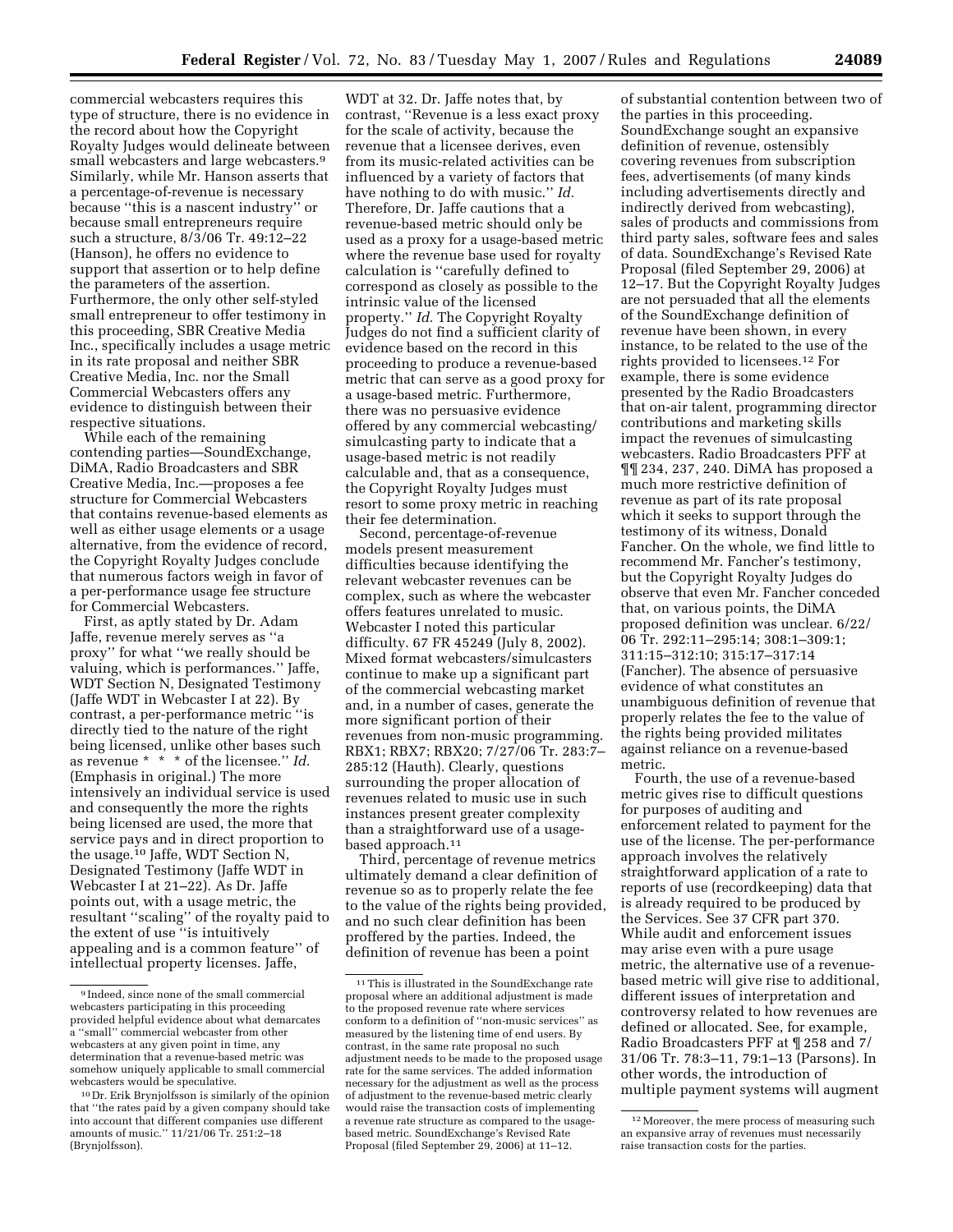the transactions costs imposed on the parties.

Fifth, the way that the contending parties, in particular SoundExchange and DiMA, suggest using a revenuebased metric in their rate proposals does not square with the basic notion agreed to by their respective experts (Dr. Brynjolfsson for SoundExchange and Dr. Jaffe for DiMA) that the more the rights being licensed are used, the more payments should increase in direct proportion to usage. See supra at Section IV.B.1. SoundExchange seeks to use the revenue-based metric to insure that it will share in any revenue produced by the Services that is greater than what it would receive based on a usage rate coupled with actual usage. Pelcovits WDT at 28. This could result in a situation where the Services would be forced to share revenues that are not attributable to music use, but rather to other creative or managerial inputs. DiMA, on the other hand, seeks to employ a revenue-based metric to protect against the failure of revenues produced by the Services (particularly as they pursue a shift to advertisingsupported business models) to rise to the level necessary to pay for music use based on actual usage. Winston WDT at 10. This could result in a situation in which copyright owners are forced to allow extensive use of their property without being adequately compensated due to factors unrelated to music use such as a dearth of managerial acumen at one or more Services. The similar potentiality that webcasters might generate little revenue and, under a revenue-based metric, produce a situation where copyright owners receive little compensation for the extensive use of their property was a concern that animated the Librarian to approve a per performance metric rather than providing for a revenue-based payment option in Webcaster I. 67 FR 45249 (July 8, 2002).

For all of the above reasons, the Copyright Royalty Judges conclude that evidence in the record weighs in favor of a per-performance usage fee structure for Commercial Webcasters. This does not mean that some revenue-based metric could not be successfully developed as a proxy for the usagebased metric at some time in the future by the parties if the problems noted above were remedied. It does mean that the parties to this proceeding have not overcome these problems in the context of the proposals they have offered in this proceeding.13

A further consequence of the Copyright Royalty Judges rejecting the revenue-based metric as a proxy for a usage-based metric is to eliminate the need for a rate structure formulated as a ''greater of'' or ''lesser of'' comparison between per performance metrics and alternative revenue-based metrics.14 Therefore, the Copyright Royalty Judges determine that a per-performance rate structure will be utilized for eligible nonsubscription transmission services, new subscription services and bundled services and where such services are commercial Services.

#### 2. Noncommercial Webcasters

The Copyright Royalty Judges also find that a revenue-based metric is not a good proxy for a usage-based metric as applied to noncommercial webcasters in the non-interactive webcasting marketplace because, in addition to suffering from the same shortcomings discussed supra at Section IV.B.1. in the context of the Commercial Webcasters,15 no evidence of negotiated

14 In addition, while SoundExchange proposes a third alternative—a per subscription minimum dollar amount—to be applied to new subscription services, the Copyright Royalty Judges do not find the basis for this alternative structure to be supported by persuasive evidence. SoundExchange cannot be proposing this per subscription alternative because of a lack of music usage data from subscription services, because the per subscription alternative itself requires such usage data in order to make a pro rata distribution of the per subscription minimum to the record companies. See Pelcovits WDT at 22. Nor does SoundExchange present persuasive evidence that the availability of this per subscription alternative is necessary because it is easier to administer and thus will reduce transaction costs. Indeed, although SoundExchange makes it an alternative to the perperformance fee in its proposed structure, SoundExchange presents its purpose as equivalent to the function served by the per-performance fee in its proposed fee structure. See Pelcovits WDT at 28–29. Moreover, SoundExchange's own expert economist, Dr. Brynjolfsson, further notes that in cases where webcasters ''monetize'' the value of the sound recording license through subscriptions or advertising revenue, ''counting the number of plays is a good proxy'' for that value. 5/18/06 Tr. 116:9– 117:14 (Brynjolfsson). For all these reasons, the Copyright Royalty Judges decline to establish such a duplicative structure.

15 Indeed, the use of a revenue-based metric in connection with Noncommercial Webcasters may further exacerbate transactions costs where defining of revenue, accounting for revenue and auditing of

agreements applying a revenue-based metric to Noncommercial Webcasters has been presented by any of the parties.

Only one party in this proceeding, SoundExchange, proposes that Noncommercial Webcasters should be subject to a rate structure incorporating a revenue-based metric as one alternative means of payment. SoundExchange specifically proposes that Noncommercial Webcasters pay according to the same structure and rates applicable to Commercial Webcasters, previously summarized supra at Section IV.B.1.

The Noncommercial Webcasters propose a variety of rates that are (or could be read as) per station flat rates. For example, NPR proposes a flat fee of \$80,000 per annum, with successive years after the first year increased by a cost-of-living adjustment as determined by the change in the CPI. NPR proposes that this flat fee cover all NPR (798) and CPB-qualified stations (estimated at 100 or 200). Stern WDT at 13; 6/27/06 Tr. 154:18–155:18 (Stern).

The NRBNMLC proposes that noncommercial, non-NPR music stations pay a flat annual fee consisting of the lesser of (a) \$200 per Internet simulcast and up to two associated side channels or (b) \$500 per group of up to five Internet simulcasts and up to two Internet-only side channels per simulcast. The NRBNMLC further proposes that for news, talk, business, teaching/talk, or sports stations the aforementioned annual fee alternatives drop to \$100 and \$250 respectively. Mixed format stations would pay a pro rata share of these annual fees based on the demonstrated music-talk programming breakdown. Finally, NRBNMLC proposes that all five years of such fees covering the 2006–2010 license term be paid in one lump sum at the beginning of the term, except that a broadcaster that stops streaming before the end of the term would be entitled to a pro rata refund.16 NRBNMLC Fee Proposal August 1, 2006.

IBS' amended rate proposal seeks a \$100 annual rate for large college stations and a \$25 annual rate for

<sup>13</sup>While both SoundExchange and DiMA have pointed to a number of agreements covering music rights that embody an alternative revenue-based

metric, they have not shown: (1) Whether those agreements have overcome these problems or, (2) if so, how those agreements have overcome these problems or, (3) most importantly, how their proposed rate structures embody comparable mechanisms for overcoming these problems. Nor have they demonstrated whether these other agreements have been negotiated with a revenuebased option in the context of comparable circumstances-for example, an agreement negotiated with a revenue-based alternative because of an inability of some services to account for performances would not be comparable to the circumstances at hand because of our recordkeeping requirements at 37 CFR part 370.

such accounts involve different concepts for the noncommercial, non-profit entities that populate this marketplace as compared to the accounting concepts and approaches applicable to commercial entities. For example, NPR derives significant amounts of its revenues from several sources not typically found as a source of commercial service revenue, such as underwriting, donations, public funds and the NPR Foundation. NPR PFF at ¶ 18.

<sup>16</sup>NRBNMLC also proposes a decrease in its annual fees ''to match the per station fees of NPR if the NPR station fees are lower than the abovestated fees.'' NRBNMLC Fee Proposal August 1, 2006.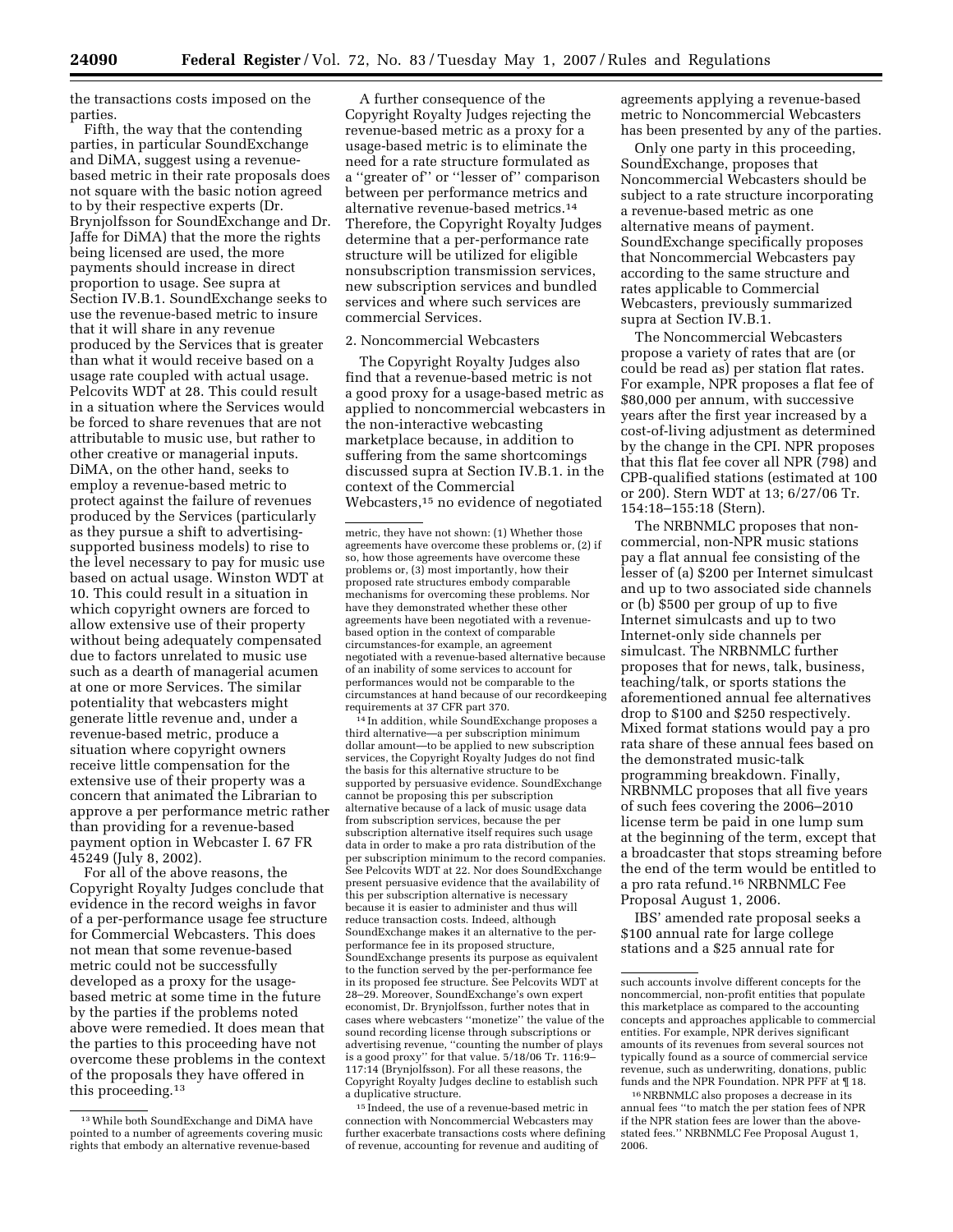smaller college stations.<sup>17</sup> IBS Clarification of Common Rate Proposal (August 10, 2006).18 CBI proposed a flat annual fee of \$175 for educational stations. CBI Amended Introductory Statement at 6.

For the reasons discussed infra at Section IV.C.2.a., the Copyright Royalty Judges determine that Commercial Webcasters and certain Noncommercial Webcasters represent two different segments of the marketplace. In contrast to the general commercial marketplace, agreements produced by the parties in this proceeding covering noncommercial services typically structured payments as flat fees. See, for example, SERV–D–X 157. Furthermore, no evidence was presented by the parties that could be used in a precise way to convert such flat annual fees into a reliable per-performance metric. Consequently, only a per station metric could be ascertained from such flat fees.

Flat annual fees do not present the complexity, measurement difficulties, accounting and enforcement issues presented by revenue-based alternatives, and, as a result, do not increase transaction costs beyond what might be experienced under a usage-based fee structure. On the other hand, flat fees do permit increasing usage without increasing payment.

However, as noted infra at Section IV.C.2.a, the Copyright Royalty Judges have determined that in order to preserve the distinction between the commercial webcasters and certain noncommercial segments of the marketplace over the period of the license term, a cap on usage must be established for certain noncommercial webcasters.

In short, the Copyright Royalty Judges conclude that, on balance, the most appropriate rate structure for noncommercial services that can be reliably derived from the record of evidence is an annual flat per-station rate structure for use by certain noncommercial webcasters up to a specified cap coupled with a per performance rate for use by noncommercial services that exceed the cap.

*C. The Section 114 Royalty Rates and Minimum Fees* 

1. Commercial Webcasters

a. The ''Willing Buyer/Willing Seller Standard''

As previously noted hereinabove, supra at Section IV.A., the Copyright Act requires that the Copyright Royalty Judges establish rates for the section 114 performance license that ''most clearly'' represent those ''that would have been negotiated in the marketplace between a willing buyer and a willing seller.'' Both the copyright owners and the commercial services agree that the willing buyer/willing seller standard should be applied by the Copyright Royalty Judges in determining the rates for the section 114 license and both the copyright owners and the commercial services agree that those rates should reflect the rates that would prevail in a hypothetical marketplace that was not constrained by a statutory license. Finally, both copyright owners and commercial services agree that the best approach to determining what rates would apply in such a hypothetical marketplace is to look to comparable marketplace agreements as ''benchmarks'' indicative of the prices to which willing buyers and willing sellers in this marketplace would agree. SoundExchange PFF at ¶¶ 215–219; SoundExchange PCL at ¶¶ 4–27; DiMA and Radio Broadcasters JPFF at ¶¶ 75– 80; DiMA and Radio Broadcasters JPCL at ¶¶ 28–9; DiMA PFF at ¶¶ 39–45; Radio Broadcasters PFF at ¶¶ 296–301; SBR Creative Media, Inc. PFF at ¶¶ 17; Small Commercial Webcasters PFF at ¶¶ 24–28.

However, the parties, to some extent, appear to disagree about the degree of competition among sellers required by law in the hypothetical marketplace, resulting in different definitions of the sellers in the hypothetical marketplace.19 SoundExchange accuses the Services of seeking a marketplace characterized by perfect competition. DiMA and the Radio Broadcasters claim that SoundExchange is championing a marketplace characterized by monopoly power on the seller's side. SoundExchange PCL at ¶ 38; DiMA and Radio Broadcasters JPCL at ¶¶ 29, 36. We find that these extreme characterizations miss the mark.

The question of competition is not confined to an examination of the

seller's side of the market alone. Rather, it is concerned with whether market prices can be unduly influenced by sellers' power or buyers' power in the market. This issue was addressed in Webcaster I. An effectively competitive market is one in which supercompetitive prices or below-market prices cannot be extracted by sellers or buyers, because both bring ''comparable resources, sophistication and market power to the negotiating table.'' 67 FR 45245 (July 8, 2002). In other words, neither sellers nor buyers can be said to be ''willing'' partners to an agreement if they are coerced to agree to a price through the exercise of overwhelming market power.

Furthermore, we find that in the hypothetical marketplace that would exist in the absence of a statutory license constraint, the willing sellers are the record companies. Any cognizable entity smaller than the record companies makes little sense because, in such cases, the larger buyers among the Services would enjoy disproportionate market power resulting in below-market prices. At the same time, if the sellers' side of the market were characterized by so many sellers as to be consistent with perfect competition, the transaction costs to the buyers of the copyrights would likely be prohibitive.

Webcaster I made clear that ''the willing buyers are the services which may operate under the webcasting license (DMCA-compliant services), the willing sellers are record companies and the product consists of a blanket license for each record company which allows use of that record company's complete repertoire of sound recordings.'' 67 FR 45244 (July 8, 2002) (emphasis added). None of the parties has adduced persuasive evidence that this definition of sellers has been altered in the marketplace as a result of greater or lesser competition between these sellers since Webcaster I was issued. For example, no party provided any empirical evidence on the elasticity of the demand curve facing these firms in the market or, more importantly, whether it has changed since Webcaster I. Similarly, no party produced persuasive evidence that market share had changed substantially among the record companies in the hypothetical marketplace since Webcaster I.20

 $^{\rm 17}\rm{The}$  IBS rates herein summarized were to be applicable only to noncommercial educational stations not covered by the annual lump sum payment proposed by NPR and CPB.

<sup>18</sup> IBS' original proposal consisted of a flat fee of \$500 per year for music stations and \$250 per year for non-music stations, with additional payments in the event that the webcaster exceeded 146,000 aggregate tuning hours in a month. Kass WDT at Ex. A.

<sup>19</sup>For example, at one extreme, if no competition exists on the seller's side of the market (i.e., the seller is a monopolist), then the degree of competition observed describes the number of sellers in the marketplace (i.e., there is a single seller in the marketplace).

<sup>20</sup> Dr. Jaffe presents some testimony implying anti-competitive market share differences and the potentially collusive use of ''most-favored-nations'' clauses in the interactive music service marketplace. See Jaffe WRT at 6–16. However, the Copyright Royalty Judges do not find Dr. Jaffe's testimony persuasive even with respect to this Continued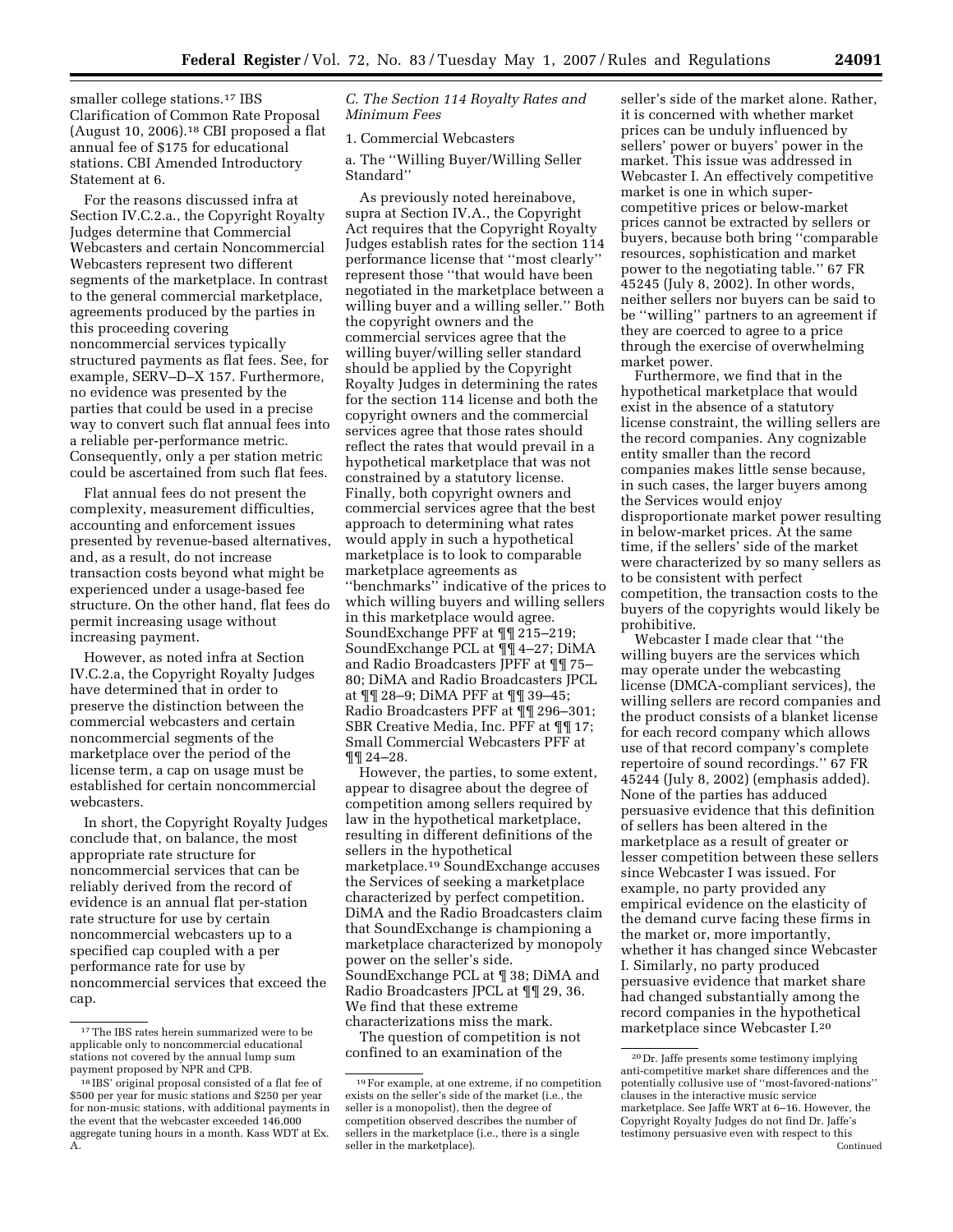As articulated in the Copyright Act, the ''willing buyer/willing seller standard'' encompasses consideration of economic, competitive and programming information presented by the parties, including (1) the promotional or substitution effects of the use of webcasting services by the public on the sales of phonorecords and (2) the relative contributions made by the copyright owner and the webcasting service with respect to creativity, technology, capital investment, cost and risk in bringing the copyrighted work and the service to the public. Because we adopt a benchmark approach to determining the rates, we agree with Webcaster I that such considerations ''would have already been factored into the negotiated price'' in the benchmark agreements. 67 FR 45244 (July 8, 2002). Therefore, such considerations have been reviewed by the Copyright Royalty Judges in our determination of the most appropriate benchmark from which to set rates. We have further reviewed the evidence bearing on these considerations to determine if the benchmark agreements require any further adjustment based on any evidence of differences between the benchmark market and the target hypothetical market. See infra at Section IV.C.1.c.

b. Benchmarks For Setting Market Rates

Notwithstanding their general agreement that a benchmark approach is the best way to setting rates in this hypothetical marketplace, the parties disagree about what constitutes the appropriate benchmark indicative of the prices to which willing buyers and willing sellers in this marketplace would agree. SoundExchange maintains that the most appropriate benchmark agreements, as analyzed by its expert economist, Dr. Michael Pelcovits, are those found in the market for interactive webcasting covering the digital performance of sound recordings. SoundExchange PFF at ¶ 216. On the other hand, DiMA, Radio Broadcasters and Small Commercial Webcasters argue that the most appropriate benchmarks are agreements between the performing rights organizations (especially, ASCAP and BMI) and webcasters covering the digital public performance of musical works. DiMA PFF at ¶¶ 39–45; Radio Broadcasters PFF at ¶ 297; Small Commercial Webcasters PFF at ¶¶ 24–26. SBR Creative Media, Inc. claims analog overthe-air broadcast music radio as its benchmark, with reference to musical

different marketplace. See infra at Section IV.C.1.b.iii..

composition royalties paid by such broadcasters to the performing rights organizations (''PROs''). SBR Creative Media, Inc. Rahn WDT at 11.

We find, based on the available evidence before us, that the most appropriate benchmark agreements are those reviewed by Dr. Pelcovits in the market for interactive webcasting covering the digital performance of sound recordings.

i. The Interactive Webcasting Market Benchmark

The interactive webcasting market is a benchmark with characteristics reasonably similar to non-interactive webcasting, particularly after Dr. Pelcovits' final adjustment for the difference in interactivity. Both markets have similar buyers and sellers and a similar set of rights to be licensed (a blanket license in sound recordings). Both markets are input markets and demand for these inputs is driven by or derived from the ultimate consumer markets in which these inputs are put to use. In these ultimate consumer markets, music is delivered to consumers in a similar fashion, except that, as the names suggest, in the interactive case the choice of music that is delivered is usually influenced by the ultimate consumer, while in the noninteractive case the consumer usually plays a more passive role. Pelcovits WDT at 5–15. But this difference is accounted for in Dr. Pelcovits' analysis. In order to make the benchmark interactive market more comparable to the non-interactive market, Dr. Pelcovits adjusts the benchmark by the added value associated with the interactivity characteristic. Pelcovits WDT at 37–41. In short, the Copyright Royalty Judges find the Pelcovits benchmark to be of the comparable type that the Copyright Act invites us to consider. 17 U.S.C. 114(f)(2)(B) (''In establishing such rates and terms, the Copyright Royalty Judges may consider the rates and terms for comparable types of digital audio transmission services and comparable circumstances under voluntary license agreements negotiated under subparagraph (A).'').

#### ii. SoundExchange's Proposed Corroborative Evidence

SoundExchange offers additional relevant evidence from the marketplace for other types of digital music services to corroborate Dr. Pelcovits' analysis by showing that, for many types of music services, a substantial portion of revenue is paid to sound recording copyright owners above the current statutory rate, just as it would be under the rate proposal that Dr. Pelcovits'

analysis seeks to support. See, for example, summary chart of Universal Music Group agreements covering various digital music marketplaces at SoundExchange PFF at ¶ 338. We find these additional voluntary agreements covering such digital services as clip licenses, permanent audio downloads, etc. of some general corroborative value. These data show that, in many cases, the price paid by buyers for the rights to utilize a sound recording in various ways is as much as or higher than the rate proposed by Dr. Pelcovits as a result of his benchmark analysis.21 This shows that the prevailing rates in these other markets do not appear to undermine his analysis—some indication of general reasonableness.

At the same time, SoundExchange offered further purportedly corroborative testimony by its economic expert, Dr. Brynjolfsson, which seeks to support its rate proposal based on an analysis of costs and revenues related to webcasting and of the ''surplus'' that would be generated over the course of the license period. Dr. Brynjolfsson testified that one approach to determining the price a seller would obtain in the market is to measure the ''surplus'' that would be generated when the seller's input is added to the buyer's service and sold to the public, and then to divide that ''surplus'' between the buyer and the seller. In order to make the division, it is necessary to determine the revenue that would be generated by the retail sale of the service and the service provider's other costs of providing the service (i.e., costs other than expenditures on the input sought to be valued). This requires certain information about the buyer, the seller and the marketplace to determine how the ''surplus'' would be divided. We find that the Brynjolfsson analysis relies on unsupported assumptions about market behavior and how negotiations take place in obtaining his results. For example, Dr. Brynjolfsson makes a questionable assumption that conditions in the real world justify the use of a 75% licensor to 25% licensee ratio in bargaining power in his models for this market. 5/18/2006 Tr. 120:1– 124–3 (Brynjolfsson). No evidence from this market was provided to support this assumption. A different assumption of equal bargaining power would yield a different estimate of the proposed royalty rate. Similarly, other assumptions such as a 20% annual growth rate in the sell-out rates for

<sup>21</sup>Although, little effort is made in the presentation of this corroborative data to reconcile differences that may exist between these markets and adjust for such differences.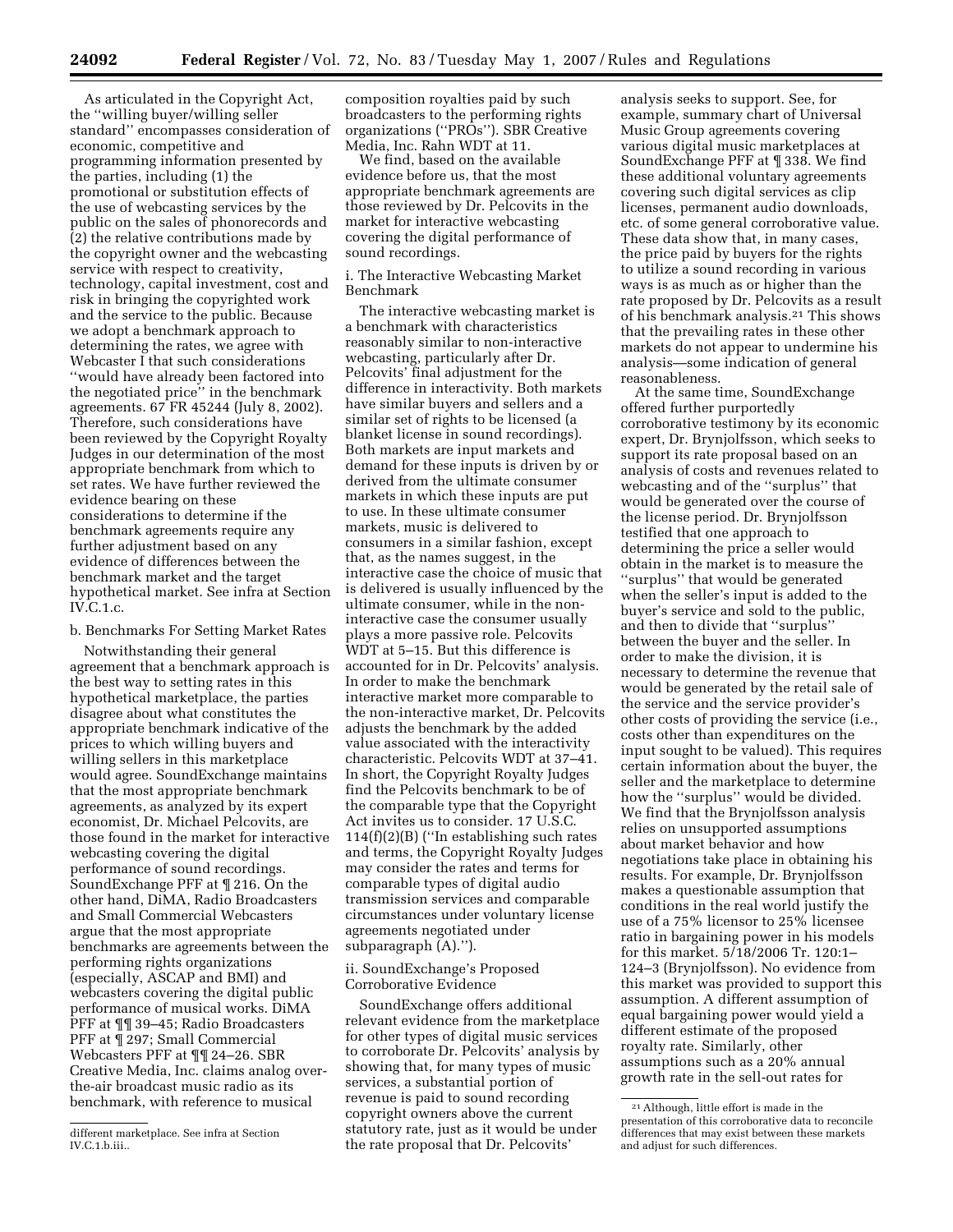banner ads and a 10% annual growth rate in the sell-out rate for in-stream advertising are not solidly supported. DiMA and Radio Broadcasters JPFF at ¶¶ 206, 208. Different assumptions for these numbers would clearly provide different bottom-line rate determinations in Dr. Brynjolfsson's models. Then too, Dr. Brynjolfsson inputs data into his models in a less than rigorous fashion. For example, he relies on Accustream data as a source for certain cost data without examining the methodology used by Accustream in compiling the data. 5/18/2006 Tr. 141:1–6 (Brynjolfsson). Dr. Brynjolfsson also uses such data to project future growth rates even though the source, Accustream, does not appear to discuss its methodology for collecting their data in the written report that supplies the data. SERV–D–X 37. Thus, if there is error in the original data stemming from the way it is collected, that error is compounded by applying growth rates to an erroneous base. Dr. Brynjolfsson also appears to have double-counted or miscounted certain types of revenue. DiMA and Radio Broadcasters JPFF at ¶¶ 215, 216. In short, questionable assumptions coupled with concerns over the reliability of the data used in the Brynjolfsson models cause us to regard the ultimate findings of these models as effectively undeterminable. For those reasons, the Copyright Royalty Judges find that the Brynjolfsson models do not provide additional corroboration of SoundExchange's benchmark analysis and the rates proposed.22

iii. Services' Objections to Pelcovits' Interactive Webcasting Market Benchmark Analysis Are Not Persuasive

The Services' objections to the Pelcovits benchmark analysis are not supported by persuasive evidence. Their major objections are reflected in Dr. Jaffe's written rebuttal testimony and boil down to two: (1) The claim that this benchmark market is not adequately competitive and (2) certain alleged methodological flaws in the Pelcovits approach. Jaffe WRT at 4–24.

As we have indicated hereinabove, supra at Section IV.C.1.a., the law does not require a perfectly competitive target market if that is the thrust of Dr. Jaffe's objections; therefore, neither does it require a perfectly competitive benchmark market because that would not be comparable to circumstances in the target market. Indeed, Webcaster I emphasizes that buyers and sellers

participate in a ''competitive'' market for purposes of the law when they have comparable resources and market power.23 67 FR 45245 (July 8, 2002).

On the other hand, if the thrust of Dr. Jaffe's concerns are that the benchmark market is not sufficiently competitive to be similar to the competitive circumstances that prevail in the target hypothetical market, we find that the evidence does not support such a view. On the contrary, the evidence establishes that the benchmark market is sufficiently similar to the target hypothetical market to merit comparison. There are multiple sellers and buyers in each market—indeed many are the same buyers and sellers. Pelcovits WDT at 12–13. In other words, the weight of the evidence supports the Pelcovits benchmark analysis.

Dr. Jaffe's claim that buyers in the market for interactive webcasting face a different seller than the record companies because they need the portfolios of the four major record companies in order to provide a service to consumers is largely unsubstantiated.24 Dr. Jaffe himself concedes the possibility for competition among the record companies for market share in the interactive market. SoundExchange PFF at ¶¶ 304–305.

At the same time, Dr. Jaffe's contention that the interactive webcasting benchmark market is highly concentrated on the seller's side is not supported by any evidence of a supercompetitive impact on prices in the benchmark market. Further undermining his contention is Dr. Jaffe's own admission that market concentration on one side of the market (i.e., among sellers) need not necessarily result in an outcome that looks markedly different from a competitive outcome so long as the buyers in the same market have comparable market power. SoundExchange PFF at ¶ 196.

24Additionally, there was testimony that directly contradicts any suggested generalization that the repertoires of all four majors are necessary as a prerequisite prior to undertaking the operation of a consumer music service in the various digital music service markets. For example, Mr. Roback testified that Yahoo! was able to operate its custom radio channels without Universal Music for two years, even though Universal may account for nearly onethird of the market in terms of repertoire. 11/9/06 Tr. 17:13–21 (Roback).

Nor does Dr. Jaffe provide any persuasive evidence to support a collusion allegation among the sellers in the interactive webcasting benchmark market. SoundExchange PFF at 1312. And he fails to substantiate his claim that the presence of so-called most favored nations (''MFN'') clauses in certain agreements in the interactive webcasting market is suggestive of anticompetitive behavior. MFN clauses are not automatically indicative of tacit collusion—they may simply reflect the need for price flexibility in the face of uncertainty in long-term contracts.25

In short, Dr. Jaffe's concerns that the benchmark market is not sufficiently competitive to be similar to the competitive circumstances that prevail in the target hypothetical market amount to little more than the theoretical speculations of an academic offering a quick outline of possible criticisms without carefully considering the applicable facts or alternative explanations. We find that the available evidence does not support such a view.

Apart from his concerns about the competitive comparability of the interactive webcasting market benchmark to the hypothetical target market, Dr. Jaffe also raises methodological criticisms of the projected rate results obtained by Dr. Pelcovits from the latter's use of interactive webcasting as a benchmark. While raising interesting potential issues, Dr. Jaffe's critique fails in its search for persuasive evidence. For example, Dr. Jaffe complains that the interactivity adjustment made by Dr. Pelcovits is based on incorrect and internally inconsistent assumptions i.e., the assumption that ''elasticity at market equilibrium is the same for interactive services and non-interactive services.'' Jaffe WRT at 17. First, it should be noted that even if Dr. Jaffe's complaint were supported by the record, it would not eliminate the interactive webcasting market as an appropriate benchmark. As Dr. Pelcovits correctly notes, ''if demand elasticity were to differ significantly between the two markets, it could increase the copyright fee or decrease it.'' Pelcovits WRT at 36 n.14. But we are not faced with that difficulty here because the available evidence tends to support Dr. Pelcovits' assumption that demand elasticities were likely to be very close in the relevant range of the demand curves. SoundExchange RFF at ¶¶ 117– 118; Pelcovits WRT at 25–27.

<sup>22</sup>We do not intend to imply that all of the evidence offered by Dr. Brynjolfsson through his testimony is without value; rather, we simply find that his two formal models taken as a whole suffer from significant defects for the purposes at hand.

<sup>23</sup> In other words, a ''competitive'' price could be deemed to have been set in a marketplace where sellers and buyers had roughly equal bargaining power, because the resulting price would be much closer to the perfectly competitive price than to a price determined in circumstances where the sellers exercised pure monopoly power or the buyers exercised pure monopsony power. That is, counterveiling power has the effect of yielding a more competitive result than does the absence of such counterveiling power.

<sup>25</sup>At the same time, it should be noted that Dr. Pelcovits did review the MFN clauses in the agreements in question and concluded they were not anti-competitive or collusive. 5/15/06 Tr. 207:5–16 (Pelcovits).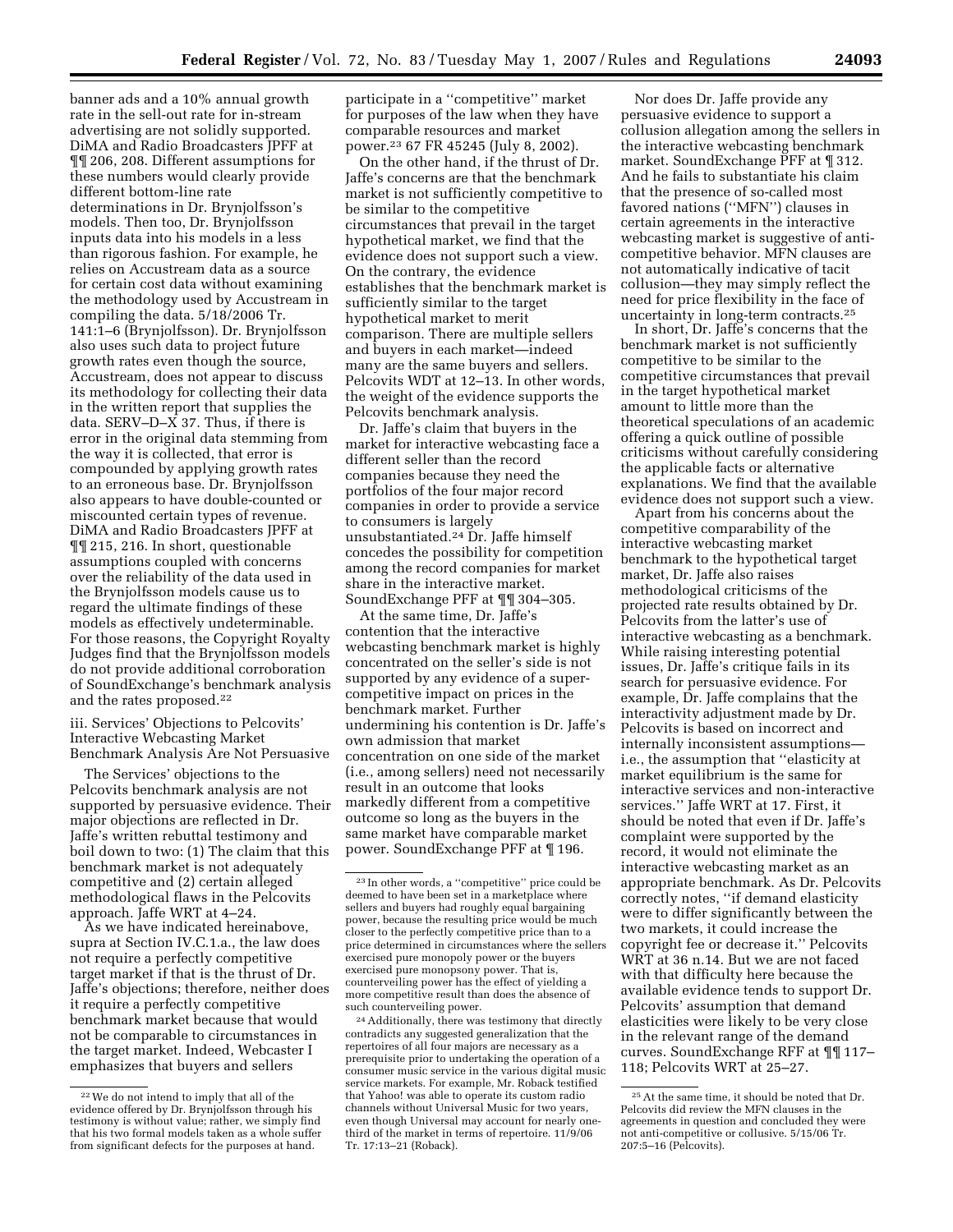Dr. Jaffe also contends that Dr. Pelcovits improperly extrapolates fees for non-subscription or ad-supported services from a model based entirely on subscription services because subscription services only account for a small percentage of non-interactive services. Jaffe WRT at 22–24. He says, without empirical support, that this small fraction is not representative of all non-interactive listeners. Jaffe WRT at 22–24. The implication is that adsupported services are the predominant business model now for non-interactive webcasting and that ad-supported services would necessarily pay less than subscription services to use the same music in their non-interactive services because their advertising revenues have not yet grown to the point where adsupported services are more lucrative on a per-listener hour basis. However, this criticism, besides providing no information on the degree of substitution by consumers between the subscription and non-subscription options, fails to take into account any improvement in ad-supported revenues over the term of this licensing period. SoundExchange PFF at ¶¶ 320–321, 323–324. Therefore, to the extent that ad-supported revenues may not yet have equalized subscription revenues on a per-listener hour basis but are expected to grow over the term of this applicable license, SoundExchange's proposed phase-in of the per-performance rates to the level indicated by the benchmark analysis represents a wholly reasonable approach to dealing with this potential issue.

Finally, Dr. Jaffe contends that one or more of the key data items in Dr. Pelcovits' rate analysis must be incorrect because their strict application would produce a negative royalty rate. Jaffe WRT at 20–22. But this criticism ignores the profits earned by interactive services, or, alternatively, assumes without basis that the same dollar amount of profit should be earned by services in the non-interactive market.26 Jaffe WRT at 20–21; SoundExchange RFF at ¶¶ 122–123. We find no merit in this flawed critique.

In sum, the Services' objections to the Pelcovits benchmark analysis are not persuasive. This does not mean that Dr. Pelcovits' analysis and presentation is without any warts. For example, Dr. Pelcovits failed to fully account in his written statement for the reasoning behind his choice of variables and the functional form used in his hedonic model to isolate the value of

interactivity to consumers of online music services. But for the fact that he subsequently provided most of that information orally in response to questions from the Copyright Royalty Judges, 5/16/2006 Tr. 267:16–276:14 (Pelcovits), such an omission may have led to more serious questions about this aspect of his model. And a more comprehensive study of the relative price elasticities of demand in the interactive and non-interactive webcasting markets would have been a welcome addition to the available evidence on this point, even though the available evidence weighed in Dr. Pelcovits' favor. On the other hand, the Copyright Royalty Judges find that these critiques are not sufficient to undermine the basic thrust and conclusions of the Pelcovits benchmark analysis. Moreover, as noted supra at Section IV.C.1.b.ii., his analysis benefits from some general corroborative evidence.

iv. A Flawed Musical Works Benchmark Offered by Dr. Jaffe

We have also considered and rejected Dr. Jaffe's offer of agreements from the musical works marketplace as a benchmark. This benchmark analysis appears to be little more than a hasty attempt to revive and rehabilitate some similar arguments that failed to prevail in Webcaster I.

The Copyright Royalty Judges find that the benchmark analysis offered by Dr. Jaffe is fatally flawed for several reasons. First, Dr. Jaffe's benchmark analysis is based on a marketplace in which, while the buyers may be the same as in the target hypothetical marketplace, the sellers are different and they are selling different rights. Therefore, contrary to Dr. Jaffe's expectations that the prices paid for the rights in each respective market dealing with similar rights should be the same, substantial empirical evidence shows that sound recording rights are paid multiple times the amounts paid for musical works rights in the markets for ring tones, digital downloads, music videos and clip samples. Pelcovits WRT at 4; Eisenberg WRT at 7–14.

Second, the Copyright Royalty Judges find that Dr. Jaffe's equivalence argument also fails because of his reliance on the assumption of ''sunk costs'' as a justification. This assumption must be rejected on both theoretical and empirical grounds. Dr. Jaffe claims that, while the sellers in his benchmark market are not the same, they come to the negotiation from a similar position because in both his proposed benchmark market and in the hypothetical target market, the costs of producing the underlying intellectual

property are ''sunk.'' Jaffe WDT at 23. According to Dr. Jaffe, this means ''there is no incremental cost imposed on either the musical work or sound recording by virtue of making the underlying intellectual property available for digital performance.'' 27 Jaffe WDT at 24. As a matter of theory, Dr. Jaffe's proposed benchmark analysis ignores the long-established pattern of investment in the recording industry. Thus, not only are there some initial sunk investments, but there is a requirement of repeated substantial outlays year after year or, in other words, the repeated ''sinking'' of funds. If sellers are faced with the prospect of not recovering such sunk costs, then the incentive to produce such sound recordings is diminished. And the record is replete with evidence of a substantially greater investment of this type in sound recordings as compared to musical works. SoundExchange PFF at ¶¶ 449–461. Furthermore, recording companies will necessarily make future investment decisions based on their best estimates of the revenue sources available to them in the future from all sources including revenue streams derived from the non-interactive webcasting of sound recordings.28 SoundExchange PFF at ¶ 478; Brynjolfsson WRT at 6–8. Thus, to suggest that they ignore such costs in their approach to pricing makes little sense. It would be tantamount to suggesting that services such as Yahoo! or AOL or Microsoft would never consider the cost of their research and development programs when pricing their products.29 In short, we decline to accept Dr. Jaffe's ''sunk costs'' justification for his proposed benchmark.

29 Indeed, even Dr. Jaffe concedes that the costs of sound recordings not yet created are not sunk. 6/28/06 Tr. 99:7–101–7 (Jaffe).

<sup>26</sup> Dr. Pelcovits also noted that a negative royalty rate would be unlikely to occur in a dynamically adjusting market. Pelcovits WRT at 30.

<sup>27</sup>Curiously, at this point in his analysis Dr. Jaffe appears to back away from his insistence on a ''competitive'' market because to maintain that position would lead to a logically inconsistent result in his benchmark analysis. Since, in a perfectly competitive market situation, price at equilibrium is equal to marginal cost, then, logically, the price for the rights in question could be no higher than zero. Therefore, Dr. Jaffe opts for a necessarily different undefined market structure by saying that here, even though the price should be zero, the resulting royalty would be some greater amount apparently determined by the relative bargaining power of the buyers and sellers. Jaffe WDT at 26. If this benchmark market results in a price that is higher than what is expected under perfectly competitive conditions, then clearly the sellers must be exercising some degree of market power.

<sup>28</sup> In other words, this is not just a static process concerned with recouping past investment costs, but a dynamic economic process concerned with obtaining greater resources for future creative efforts.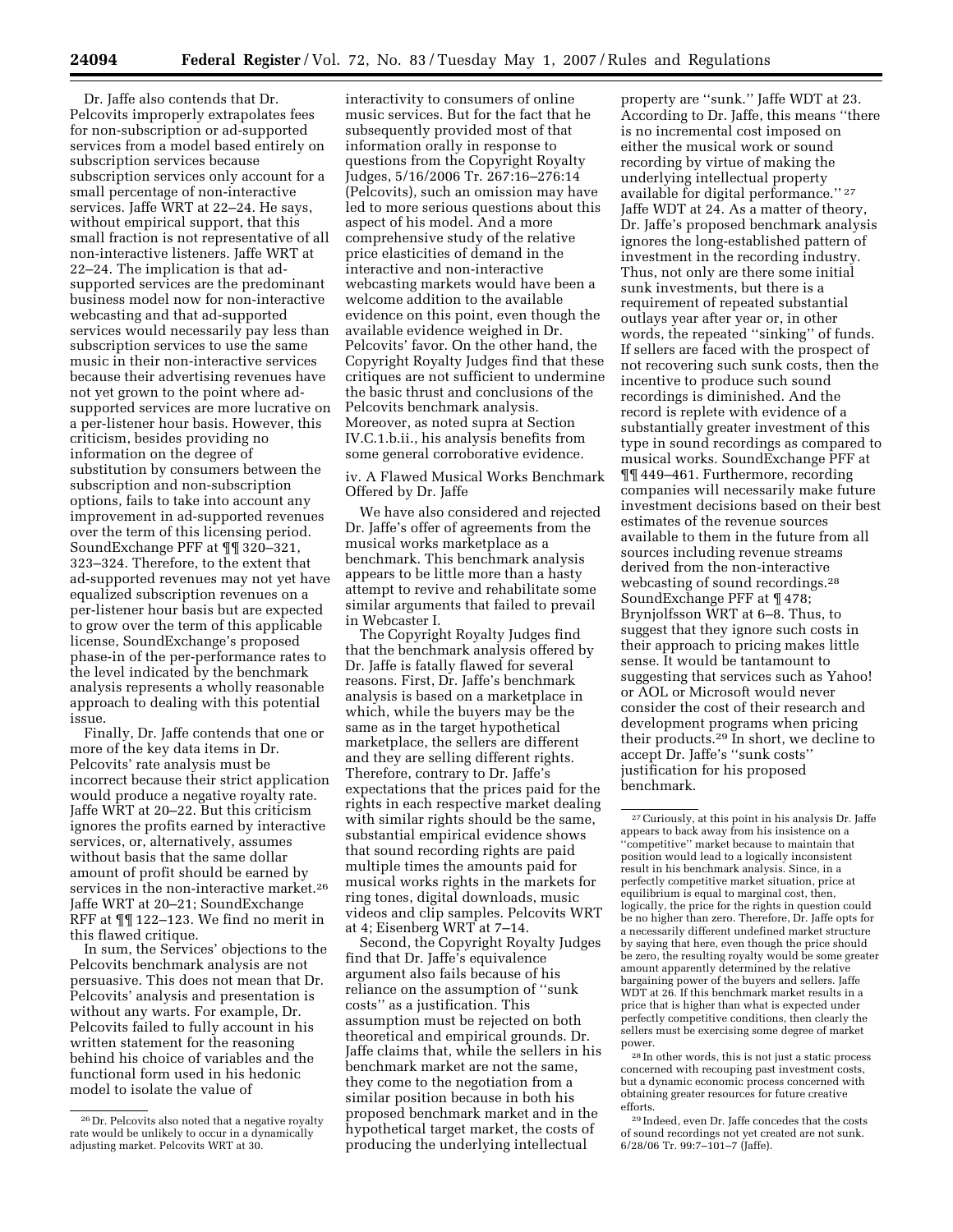Third, there is ample empirical evidence in the record from other marketplaces to controvert Dr. Jaffe's premise that the market for sound recordings and the market for musical works are necessarily equivalent. SoundExchange PFF at ¶¶ 483–495.

For all these reasons, the Copyright Royalty Judges find that Dr. Jaffe's proffered benchmark is not useful to our determination of an appropriate benchmark from which to derive applicable rates. We, therefore, adhere to the Pelcovits benchmark analysis as a superior tool for that purpose.

#### v. Other Proposed Benchmarks Rejected

One other benchmark was proposed in this proceeding by a commercial party. SBR Creative Media, Inc. claims analog over-the-air broadcast music radio as its benchmark, with reference to musical composition royalties paid by such broadcasters to the performing rights organizations. SBR Creative Media, Inc. Rahn WDT at 11. We find that this is virtually the same benchmark as that proposed by Dr. Jaffe on behalf of the Services and rejected in Webcaster I. 67 FR 45246–7 (July 8, 2002). SBR does nothing to remedy the deficiencies from which this proposed benchmark was shown to suffer in Webcaster I. Furthermore, this proposed benchmark suffers from the same deficiencies we find fatal with respect to Dr. Jaffe's proposed benchmark discussed supra at Section IV.C.1.b.iv. For all these reasons, the Copyright Royalty Judges find that the SBR Creative Media, Inc. proffered benchmark is not useful to our determination of an appropriate benchmark from which to derive applicable rates and, therefore, adhere to the Pelcovits benchmark analysis as a superior tool for that purpose.

c. Conclusion: The Interactive Webcasting Market Benchmark Provides the Best Benchmark for Setting Commercial Rates Without Further Adjustment for Either Substitution or Promotion Factors or the Relative Contributions Made by the Copyright Owners and Webcasting Services in Bringing the Copyrighted Works and the Services to the Public

As discussed supra at Section IV.C.1.a., the ''willing buyer/willing seller standard'' in the Copyright Act encompasses consideration of economic, competitive and programming information presented by the parties, including (1) the promotional or substitution effects of the use of webcasting services by the public on the sales of phonorecords and (2) the relative contributions made by

the copyright owner and the webcasting service with respect to creativity, technology, capital investment, cost and risk in bringing the copyrighted work and the service to the public. Because we adopt a benchmark approach to determining the rates, we agree with Webcaster I that such considerations ''would have already been factored into the negotiated price'' in the benchmark agreements. 67 FR 45244 (July 8, 2002). Therefore, such considerations have been reviewed by the Copyright Royalty Judges in our determination of the most appropriate benchmark from which to set rates. Nevertheless, we have also further reviewed the evidence bearing on these considerations to determine if the benchmark agreements require any further adjustment based on any evidence of differences between the benchmark market and the target hypothetical market.

We find that no further adjustment is necessary to the Pelcovits benchmark analysis to account for any of these considerations. Dr. Pelcovits explicitly examined the promotion and substitution issues and ultimately found no empirical evidence to suggest a net substitution/promotion difference between the interactive and the noninteractive marketplaces. Pelcovits WRT at 17–27. Because only the relative difference between the benchmark market and the hypothetical target market would necessitate an adjustment, the absence of solid empirical evidence of such a difference obviates the need for such further adjustment. Furthermore, even if the absolute levels of promotion/ substitution in the non-interactive market alone were somehow relevant, as the Services appear to suggest, we find that the Services presented no acceptable empirical basis for quantifying promotion/substitution for purposes of adjusting rates in that  $\rm market.^{30}$ 

Similarly, the parties' evidence with respect to the relative contributions

made by the copyright owner and the webcasting service with respect to creativity, technology, capital investment, cost and risk in bringing the copyrighted work and the service to the public does not persuade us that any further adjustment needs to be made to the Pelcovits benchmark to account for quantifiable differences related to these factors. We find that such factors are implicitly accounted for in the rates that result from negotiations between the parties in the benchmark marketplace. Moreover, because only the relative difference between the benchmark market and the hypothetical target market would necessitate an adjustment, the absence of solid empirical evidence of such a difference obviates the need for such further adjustment.

Finally, the Radio Broadcasters seek to differentiate their simulcasting operations from the operations of other commercial webcasters and, thereby, obtain a different, lower royalty rate. The record before us fails to persuade us that these simulcasters operate in a submarket separate from and noncompetitive with other commercial webcasters. Indeed, there is substantial evidence to the contrary in the record indicating that commercial webcasters such as those represented by DiMA in this proceeding and simulcasters such as those represented by Radio Broadcasters in this proceeding regard each other as competitors in the marketplace. SoundExchange PFF at ¶¶ 1107–1110. Therefore, the Copyright Royalty Judges do not find a basis for setting a different, lower rate for these simulcasters as compared to other commercial webcasters. Webcaster I, at 67 FR 45255, 45272 (July 8, 2002), reached a similar conclusion in finding no basis for treating these simulcasters any differently with respect to the per performance commercial rate, and we find no facts to persuade us of a change in circumstance since then.

d. Rates and Minimum Fees Applicable to Commercial Webcasters

i. Determination of Per Play Rates for Commercial Webcasters

Because we find that the interactive webcasting market is a benchmark with characteristics reasonably similar to non-interactive webcasting, particularly after Dr. Pelcovits' final adjustment for the difference in interactivity, the Copyright Royalty Judges find that this benchmark supports the explicit annual usage rates 31 proposed by

<sup>30</sup>For example, the Radio Broadcasters strenuously assert that over-the-air-radio is promotional and therefore that simulcasting must be promotional. But they present no persuasive evidence that would be useful for quantifying the magnitude of this asserted effect either for over-theair-radio or for non-interactive webcasting and deriving a method for translating such magnitudes into a rate adjustment. Indeed, the quality of evidence presented by the Services on this issue consisted largely of assertions, recollections of conversations clearly evidencing common ''puffing'' in a business context, or anecdotes recounting subjective opinions. On a similar record, Webcaster I found no basis for a downward adjustment of the simulcast rate to account for the promotional value associated with over-the-air broadcasts because the net impact was indeterminate. 67 FR 45255 (July 8, 2002).

<sup>31</sup>For the reasons indicated supra at Section IV.B.1, only usage rates are determined.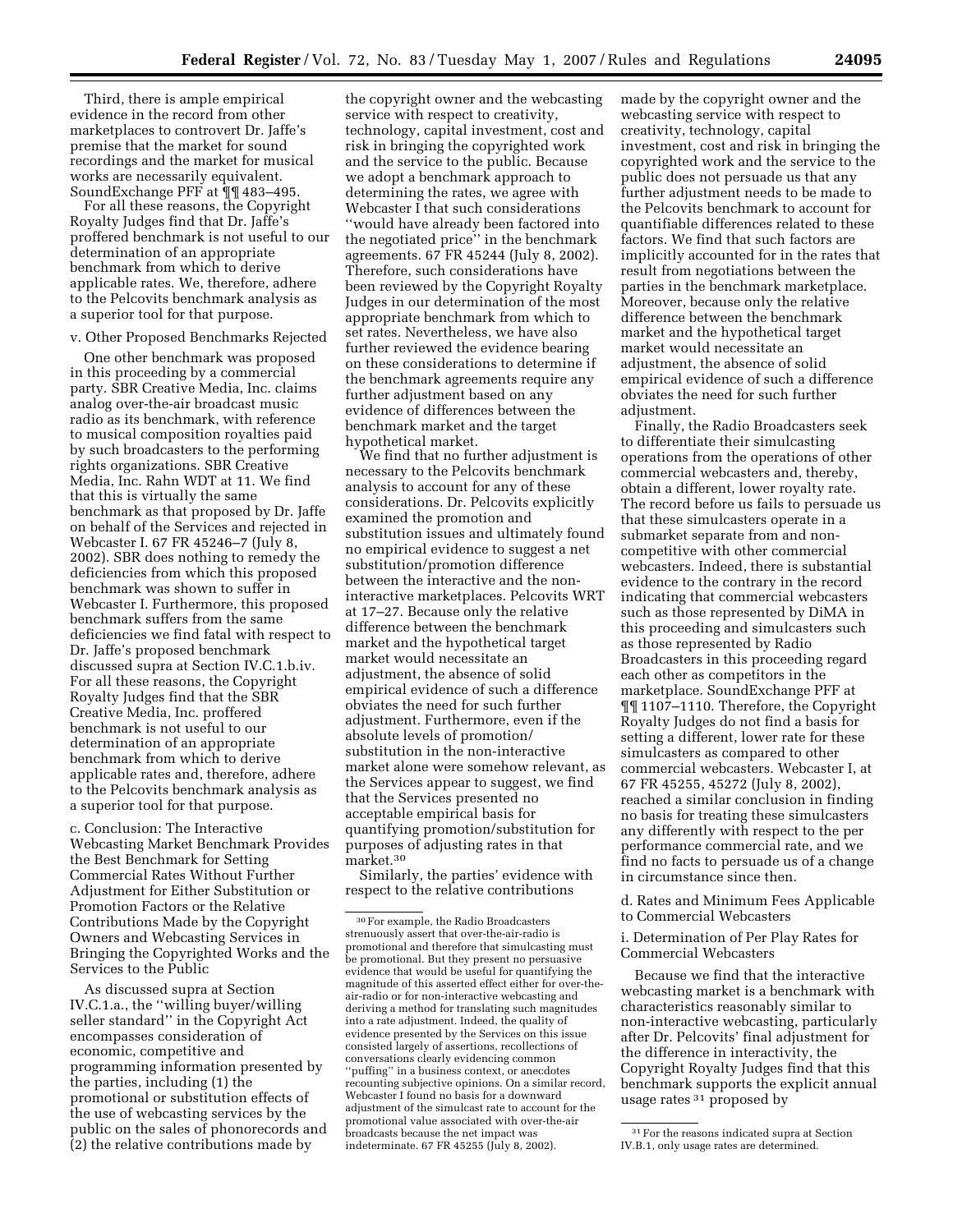SoundExchange. Therefore, we find that the per play rate applicable to each year of the license for Commercial

Webcasters 32 is as follows: a per play rate of \$.0008 for 2006, a per play rate of \$.0011 for 2007, a per play rate of

\$.0014 for 2008, a per play rate of \$.0018 for 2009 and a per play rate of \$.0019 for 2010.33

| Other programming | Broadcast simulcast programming                                                | Non-music<br>programming |
|-------------------|--------------------------------------------------------------------------------|--------------------------|
|                   | \$0.0117 per ATH ……………………………   \$0.0088 per ATH …………………………   \$0.0008 per ATH. | \$0.0011 per ATH.        |

Note: See footnote 33

We find no basis for making further adjustments to this usage rate to reflect inflation 34 or bundling.35

We are persuaded by the evidence in the record to apply these usage rates without any further adjustment for wireless transmission to all Commercial Webcasters. While SoundExchange's proposed rates included a 25% premium for ''wireless services,'' the Copyright Royalty Judges find no persuasive basis in the record for such a so-called ''mobility premium.'' The proposed wireless premium was not grounded on the Pelcovits benchmark analysis that underlies SoundExchange's primary rate proposal. Indeed, Dr. Pelcovits specifically declined to do so because of the absence of any data on mobile interactive services. Pelcovits WDT at 60–61. The alternative data offered by Dr. Pelcovits on this issue is not persuasive. Most of the relatively limited data he offers fails to address salient differences between the markets and products represented by that data and the non-interactive webcasting market and its product offerings. In addition, SoundExchange fails to provide any persuasive evidence that a music service delivered to a tethered laptop computer via the

The following Aggregate Tuning Hours (ATH) usage rate calculation options will be available for the transition period of 2006 and 2007: Note: [See table for footnote 33 above] where ''Non-Music Programming'' is defined as Broadcaster programming reasonably classified as news, talk, sports or business programming; ''Broadcast

Internet is valued differently in the marketplace than the same music service delivered to a laptop computer via the Internet over private or public wireless Internet networks using Wireless Fidelity (''WiFi'') technology. SoundExchange's proposal to exempt wireless transmissions over ''personal, short range residential networks'' from its proposed wireless premium also underlines its own recognition of the absence of a difference. SoundExchange's Revised Rate Proposal (filed September 29, 2006) at 7. Therefore, on the record before us, we do not find a sufficient basis to support a proposed premium for the wireless transmission of non-interactive webcasts.36

ii. Determination of Minimum Fee for Commercial Webcasters

Under 17 U.S.C. 114(f)(2)(B), the Copyright Royalty Judges are directed to set a minimum fee for each type of service. SoundExchange points out that the Webcaster I CARP noted that one purpose of the minimum fee was to 'protect against a situation in which a licensee's performances are such that it costs the license administrator more to administer the license than it would

34We do not find that the benchmark supports an additional Consumer Price Index adjustment to the usage rate in 2010. No evidence has been submitted by SoundExchange to support this additional adjustment by what is, at this point in time, an indeterminate amount.

<sup>35</sup> We find that a usage rate is more directly reflective of the rights being licensed than other alternative rate metrics. See supra at Section IV.B. Moreover, the evidence presented fails to persuade us that receiving a music service as part of a bundle of services necessarily results in a higher valuation of that music service by the consumer than if it had been delivered as a non-bundled service. For example, SoundExchange's claim for an uplifted rate for bundled services is supported by only one custom radio agreement addressing bundled services and that agreement is specifically identified by its expert, Dr. Pelcovits, as part of a class of agreements that are ''not a good

receive in royalties'' and another purpose was ''to capture the intrinsic value of the licensee's access to the full blanket license, irrespective of whether the service actually transmits any performances.'' SoundExchange PFF at ¶ 1349. We find no evidence in the record that establishes an amount for such an ''intrinsic value'' and, therefore, focus on the administrative cost issue. Here again, we are provided with little evidence of the administrative cost per licensee,37 especially for a webcaster who may be generating few royalties. The benchmark marketplace agreements generally provide for substantial advance annual minimum fees that are non-refundable, but recoupable against future royalties. As compared to these amounts, SoundExchange's proposal of an annual non-refundable, but recoupable \$500 minimum per channel or station payable in advance is a substantially smaller amount. SoundExchange Revised Rate Proposal (filed September 29, 2006). Even though its proposed minimum fee is low, SoundExchange must anticipate that it will cover its administrative costs even in the absence of royalties. Therefore, we find SoundExchange's minimum annual fee proposal is reasonable and

36We are also troubled by SoundExchange's proposal to apply the wireless premium even in cases where the service cannot ''distinguish between transmissions to wireless devices and fixed line devices.'' This proposal is not supported by any evidence that a presumption of ''wireless'' transmission ought to apply. To the contrary, SoundExchange's own witness, James Griffin admits that, at least in some cases, webcasters simply may not be able to distinguish between transmissions to wireless devices and fixed line devices. Griffin WDT at 32.

37At the same time, there is evidence that the royalty collection and distribution operations performed by SoundExchange consist of substantial work, such as processing payments and reports of use, matching information received from licensees with information on copyright owners and performers, undertaking related research and quality assurance work, allocating and distributing royalties and resolving errors or disputes. See Kessler WDT at 3–16.

 $^{\rm 32}$  Commercial Webcasters include such licensees who are eligible nonsubscription transmission services or new subscription services, irrespective of whether they transmit music in large part or in

<sup>33</sup> The Judges recognize that a smooth transition from the prior fee regime to the new fee structure adopted by the Judges hereinabove may be aided by permitting the limited use of an ATH calculation option. Such a transition option enhances the ability of some Services to effectuate speedy payments and, in so doing, improves the ability of copyright owners to more quickly obtain monies due. In short, such a transition measure is reasonably calculated to facilitate a smooth, speedy transition to the new fee structure adopted hereinabove by the Judges. Therefore, the usage fee structure established in this Final Determination will continue use of an ATH option for timely payment of fees due for the years 2006 and 2007. See table near footnote 33 reference.

Simulcast Programming'' is defined as Broadcaster simulcast programming not reasonably classified as news, talk, sports or business programming; and ''Other Programming'' is defined as programming other than either Broadcaster simulcast programming or Broadcaster programming reasonably classified as news, talk, sports or business programming.

benchmark.'' Pelcovits WRT at 35 n.43. Therefore, we find no sufficient basis upon which to determine a different usage rate for bundled services as compared to non-bundled services.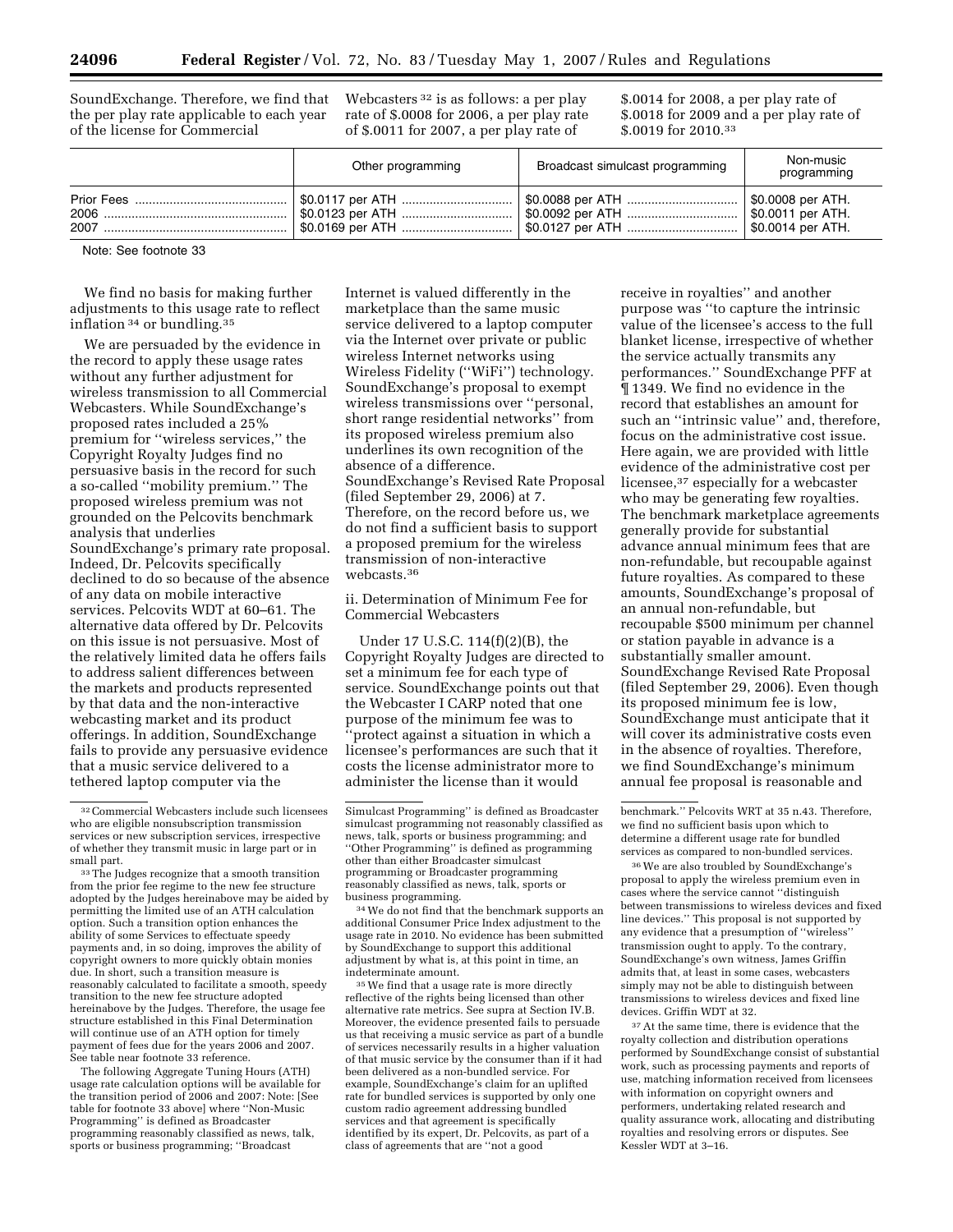applicable to Commercial Webcasters.38 Moreover, since this flat dollar minimum fee is not adjusted over the term of the license to reflect the impact of inflation, this minimum fee is likely to have a declining financial impact on the costs of the Services over the term of the license. Therefore, we determine that a minimum fee of an annual nonrefundable, but recoupable \$500 minimum per channel or station 39 payable in advance is reasonable over the term of this license.

#### 2. Noncommercial Webcasters

#### a. The Willing Buyer/Willing Seller Standard Revisited

As previously noted hereinabove, supra at Section IV.A., the Copyright Act requires that the Copyright Royalty Judges establish rates for the section 114 performance license that ''most clearly'' represent those ''that would have been negotiated in the marketplace between a willing buyer and a willing seller.'' Both copyright owners and noncommercial services agree that the best approach to determining what rates would apply in such a hypothetical marketplace is to look to comparable marketplace agreements as ''benchmarks'' indicative of the prices to which willing buyers and willing sellers in this marketplace would agree. However, the copyright owners and the noncommercial services disagree on an appropriate benchmark.

39This \$500 minimum fee is applicable to each individual station and each individual channel, including each individual ''side channel'' maintained by broadcasters. ''Side channels'' are channels on the website of a broadcaster that transmit eligible transmissions that are not simultaneously transmitted over-the-air by the broadcaster. Thus, a broadcaster who transmits one simulcast over the Internet and also transmits an eligible transmission over one side channel is subject to a minimum fee of \$500 for each respective transmission, for a total in this example of \$1,000. In other words, the minimum fee is separately applicable to each side channel. We find no basis in the record for distinguishing between side channels and other stations or channels with respect to a minimum fee that reflects the costs of license administration. We have found, hereinabove, that SoundExchange's proposal of a \$500 minimum fee for such administration is clearly reasonable. Further, such administration costs will align more clearly with per station or per channel reports of use where such reports of use are submitted in satisfaction of recordkeeping requirements.

The copyright owners insist there is no basis to apply a benchmark other than that used in the commercial market; and consequently, they maintain that the rates supported by the interactive benchmark analysis apply with equal force to Commercial and Noncommercial Webcasters. SoundExchange's Revised Rate Proposal (filed September 29, 2006). The Noncommercial Webcasters, on the other hand, maintain that they are distinguishable from commercial services and, as such, require a different, lower rate. In effect, they claim to be different buyers and, hence, a different benchmark should be consulted. Joint Noncommercial PFF 40 at ¶ 10; Joint Proposed Findings of IBS and WHRB at 9–15. The Noncommercial Webcasters propose lower rates, described supra at Section IV.B.2., based on several alternative benchmarks-(1) the musical works rates applicable to over-the-air broadcasting pursuant to section 118 of the Copyright Act and (2) rates loosely related to the 2001 NPR– SoundExchange agreement which covered streaming from 1998 to 2004 (SERV–D–X 157). Joint Noncommercial PFF at  $\P$  35; NRBNMLC PFF at  $\P$  52.

Based on the available evidence, we find that, up to a point, certain ''noncommercial'' webcasters may constitute a distinct segment of the noninteractive webcasting market that in a willing buyer/willing seller hypothetical marketplace would produce different, lower rates than we have determined hereinabove for Commercial Webcasters. A segmented marketplace may have multiple equilibrium prices because it has multiple demand curves for the same commodity relative to a single supply curve. An example of a segmented market is a market for electricity with different prices for commercial users and residential users. In other words, price differentiation or price discrimination is a feature of such markets. The multiple demand curves represent distinct classes of buyers and each demand curve exhibits a different price elasticity of demand. By definition, if the commodity in question derives its demand from its ultimate use, then the marketplace can remain segmented only if buyers are unable to transfer the commodity easily among

ultimate uses. Put another way, each type of ultimate use must be different.<sup>41</sup>

Certainly, there is a significant history of Noncommercial Webcasters such as NPR and the copyright owners reaching agreement on rates that were substantially lower than the applicable commercial rates over the corresponding period. See, for example, the 2001 NPR–SoundExchange agreement which covered streaming from 1998 to 2004 (SERV–D–X 157). And, even though SoundExchange offers no formal proposal exempting any Noncommercial Webcasters from its proposed commercial rates, its own economic expert suggests a continuation of differentiated rates where the service offered by such Noncommercial Webcasters does not appear to pose any threat of making serious inroads into the business of those services paying the commercial rate. Brynjolfsson WRT at 42. Dr. Brynjolfsson suggests a cap on listeners beyond which Noncommercial Webcasters would no longer enjoy the lower rate in order to reduce ''the chance that small noncommercial stations will cannibalize the webcasting market more generally'' and thereby adversely affect the value of the digital performance right in sound recordings. *Id.* SoundExchange does not disavow Dr. Brynjolfsson's testimony on this point, even citing it in its proposed findings of fact. In short, SoundExchange can itself envision circumstances under which a continuation of some regime of differentiated prices would continue.

The Copyright Royalty Judges also can envision such circumstances. But, as a matter of pure economic rationale based on the willing buyer/willing seller standard, those circumstances undoubtedly must include safeguards to assure that, as the submarket for noncommercial webcasters that can be distinguished from commercial webcasters evolves, it does not simply converge or overlap with the submarket

<sup>38</sup>Webcaster I found a \$500 minimum annual fee per licensee to be reasonable in light of the CARP's reasoning that the RIAA would not have negotiated a minimum fee that failed to cover at least its administrative costs. 67 FR 45262–3 (July 8, 2002). In the agreement to push forward rates and terms in 2003, commercial webcasters and SoundExchange agreed that minimum annual fees would equal \$2500, or \$500 per channel or station, but in no event less than \$500 per licensee. 37 CFR 262.3(d)(2). Again, it is reasonable to anticipate that SoundExchange would not have negotiated a minimum fee that failed to cover at least its administrative costs.

<sup>40</sup>The ''Joint Noncommercial Proposed Findings of Fact and Conclusions of Law'' were submitted by National Public Radio, Corporation For Public Broadcasting-Qualified Stations, the National Religious Broadcasters Noncommercial Music License Committee (''NRBNMLC''), and Collegiate Broadcasters, Inc.

<sup>41</sup>See for example, Burkett, John P., Microeconomics: Optimization, Experiments and Behavior, (Oxford University Press, 2006) at 162 for an introductory microeconomic description of price discrimination. Typically, the submarket characterized by lesser price elasticity will exhibit a higher price. All the economists who testified in this proceeding for both the Services and the copyright owners generally agreed with this description. See, for example, 5/16/06 Tr. 222:19– 223:5 (Pelcovits); 11/21/06 Tr. 14:20–15:11 (Brynjolfsson); 11/8/06 Tr. 63:4–64:8 (Jaffe); Picard WRT at 2–7, 11/13/06 Tr. 191:5–196:1 (Picard). For an introductory discussion of price discrimination in copyright markets, see Congressional Budget Office, Copyright Issues in Digital Media, August 2004 at 23–24 or Landes, William M. and Richard A. Posner, the Economic Structure of Intellectual Property Law, (Cambridge, MA: The Belnap Press of the Harvard University Press, 2003) at 374–78, 389–90.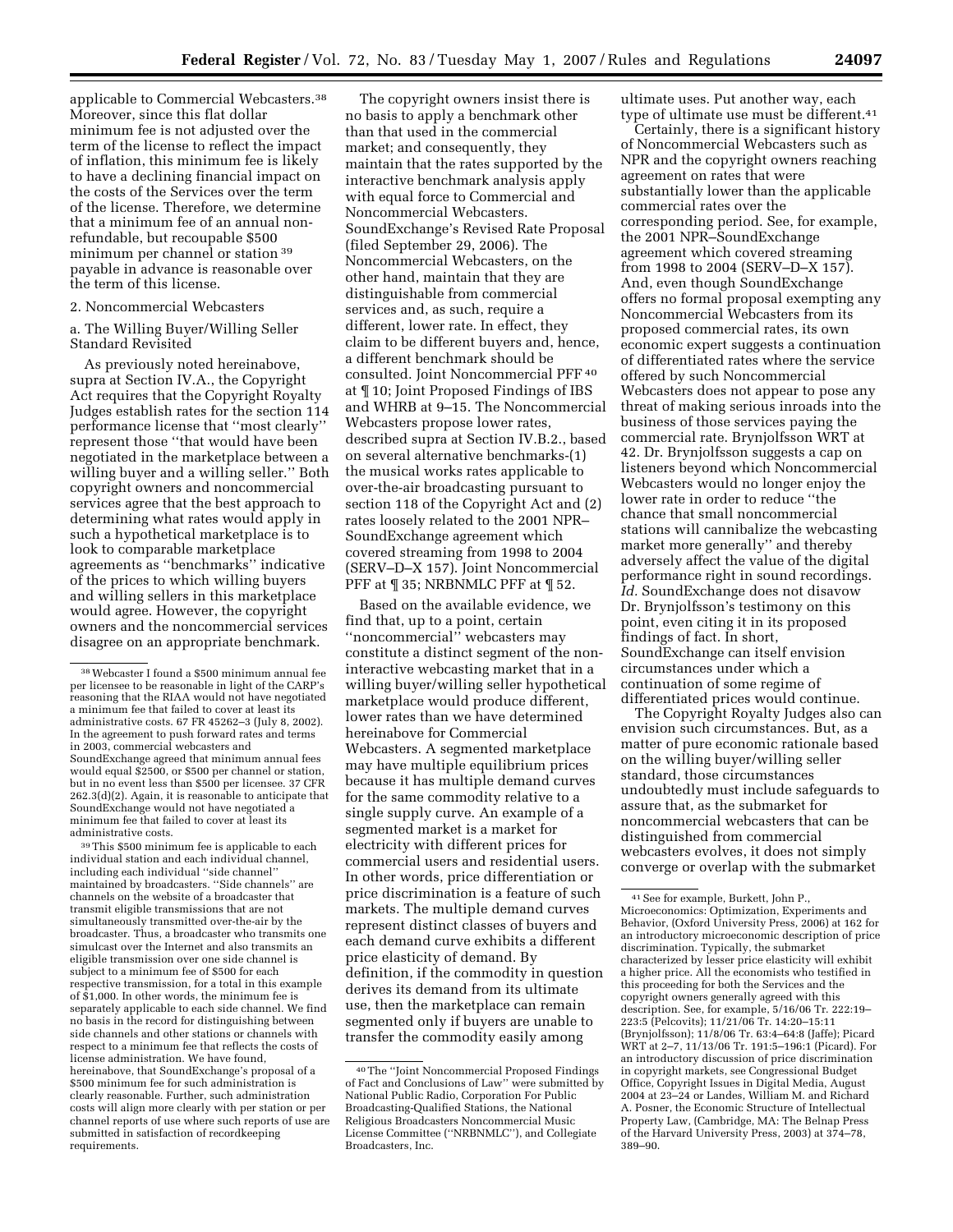for commercial webcasters and their indistinguishable noncommercial counterparts.

The Copyright Royalty Judges have reached this view after a careful consideration of the characteristics that help to delineate the noncommercial submarket, juxtaposed against evidence in the record that those characteristics may be changing for at least some members of the submarket. For example, the noncommercial broadcasters cite a myriad of characteristics that they claim set them apart from commercial broadcasters. Noncommercial licensees are non-profit organizations. Johnson WDT at ¶ 5; Papish WDT at ¶¶ 4, 12; Robedee WDT at ¶ 2; 6/27/06 Tr. 63:1– 21 (Stern); 8/7/06 Tr. 13:11–17, 21:10– 12 (Kass). The noncommercial webcasters' mission is to provide educational, cultural, religious and social programming not generally available on commercial venues. See, for example, Stern WDT at 4 and 8/1/ 06 Tr. 21:11–22:1 (Johnson). Noncommercial webcasters have different sources of funding than adsupported commercial webcasters-such as listener donations, corporate underwriting or sponsorships, and university funds. Joint Noncommercial PFF at ¶ 20. The implication is that noncommercial webcasters do not compete with commercial webcasters. But as webcasting has developed, some of these traits have become blurred. Public and collegiate radio stations no longer necessarily face a limited geographic audience, but rather their music programming is geographically unbounded so that such stations may compete with commercial webcasters even ''worldwide.'' SoundExchange PFF at ¶¶ 1105, 1185. Some college radio stations use the Live365 service to stream their simulcasts, making them just another consumer choice available on Live365 together with numerous commercial stations. SoundExchange PFF at ¶ 1186. Commercial Webcasters view Noncommercial Webcasters as competition for an audience interested in listening to music. SoundExchange PFF at ¶ 1116. And some Noncommercial Webcasters, such as NPR, may view Commercial Webcasters as their competition for audience as well. SoundExchange PFF at ¶ 1170. Some noncommercial stations have adopted programming previously found on commercial stations for use on noncommercial side channels or expanding the use of side channels as music outlets. SoundExchange PFF at ¶¶ 1117, 1123. Music programming found on noncommercial stations competes with similar music

programming found on commercial stations. SoundExchange PFF at ¶ 1122, SoundExchange RFF at ¶ 284. Sponsorships appear to monetize webcasting in a fashion similar to advertising. SoundExchange PFF at ¶¶ 1130, 1134, 1166. Some noncommercial stations use the functional equivalent of marketing materials that emphasize the size, income and demographics of their audience in much the same manner that commercial stations make their advertising sales pitches. SoundExchange PFF at ¶¶ 1135, 1142. In other words, as webcasting has evolved, some convergence between some noncommercial webcasters and commercial webcasters can be observed ultimately resulting in competition for audience. Brynjolfsson WRT at 40–41. To the extent such competition occurs, market segmentation breaks down, obviating the need for a separate lower royalty rate.

#### b. Proposed Benchmarks and Other Relevant Evidence

The copyright owners take the position that the same benchmark applies to the noncommercial and the commercial services in the marketplace. Consequently, they maintain that the rates supported by the interactive benchmark analysis discussed supra at Section IV.C.1.b.i. apply with equal force to Commercial and Noncommercial Webcasters. Because we have found that, up to a point, ''noncommercial'' webcasters, may constitute a segment of the noninteractive webcasting market that in a willing buyer-willing seller hypothetical marketplace would produce different, lower rates than we have determined hereinabove for Commercial Webcasters, we necessarily find that the benchmark proposed by the copyright owners is applicable to only some Noncommercial Webcasters (i.e., those that cannot be clearly distinguished from their commercial counterparts). In other words, the copyright owners' benchmark does not apply to those Noncommercial Webcasters that can be said to constitute a distinct submarket in the non-interactive marketplace. The interactive market benchmark analysis is based on agreements in which all of the services are Commercial Webcasters. There are no agreements that form part of that analysis that would adequately gauge what a Noncommercial Webcaster in a distinctly different submarket would be willing to pay as a willing buyer for the rights at issue in this proceeding.

The Noncommercial Webcasters offer several alternative benchmarks

applicable to all noncommercial Services without distinction as well: (1) The musical works rates applicable to over-the-air broadcasting pursuant to section 118 of the Copyright Act and (2) rates loosely related to the 2001 NPR– SoundExchange agreement which covered streaming from 1998 to 2004 (SERV–D–X 157). We find neither of these approaches adequately deals with the segmented marketplace.

First, the Noncommercial Webcasters would apply the rates determined using their benchmarks to all noncommercial Services, irrespective of whether they were part of a submarket in the marketplace for non-interactive webcasting that was distinctly different from commercial non-interactive webcasting.

Second, even within a distinctly different submarket, the benchmarks proposed by the Noncommercial Webcasters suffer from serious flaws. For example, the musical works benchmark proposed by the Services is based on a very different marketplace characterized by different sellers who are selling different rights. Then too, as previously discussed, there is ample evidence in the record from other relevant marketplaces to controvert the underlying premise of this proposed benchmark that the market for sound recordings and the market for musical works are necessarily equivalent. SoundExchange PFF at ¶¶ 483–495. Similarly, the 2001 NPR– SoundExchange agreement covering streaming from 1998 to 2004 does not provide clear evidence of a per station rate that could be viewed as a proxy for one that a willing buyer and a willing seller would negotiate today—it provided for a lump sum amount to cover the entire 74-month term of the contract with no amount specified for different years, and there is nothing in the contract or the record to indicate the parties' expectations as to levels of streaming or the proper attribution of payments for any given year or how additional stations beyond the 410 covered by the agreement were to be handled. Moreover, the transformation of this proposed benchmark by the offering service, the NRBNMLC, into proposed rates adds further problems. In NRBNMLC PFF at ¶ 57, the entire lump sum payable under the 2001 NPR– SoundExchange agreement is divided by 798 stations to arrive at an estimated annual fee of less than \$60 per station. But, as previously noted, the agreement in question covered only about half as many stations (410) and dividing the stated lump sum by 410 stations over the stated 74-month term of the agreement would yield a per station rate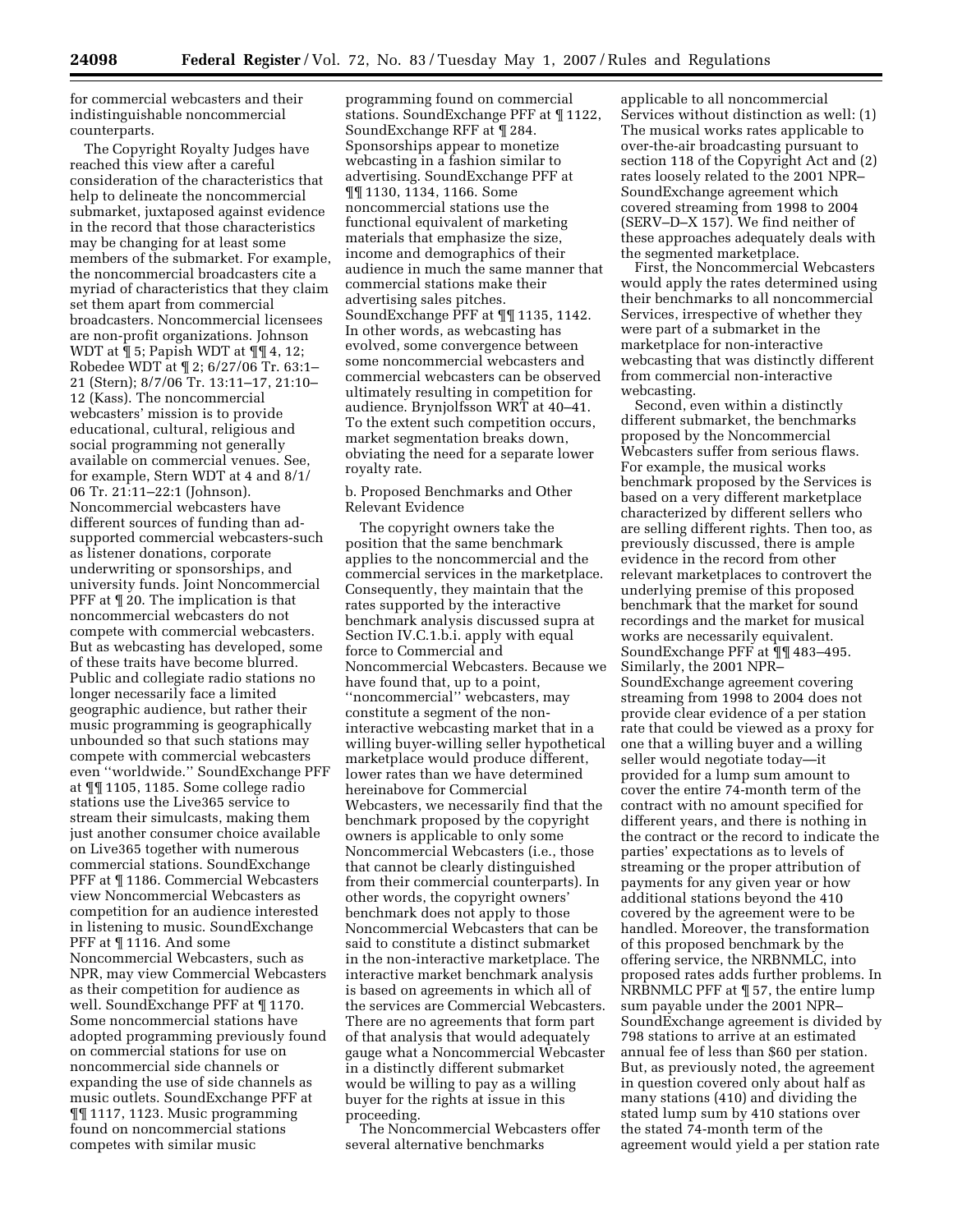twice the amount calculated by NRBNMLC. Furthermore, NRBNMLC's calculation does not add any adjustment for the time value of money in the latter years of the contract<sup>42</sup> nor add any adjustment to account for the erosion in the purchasing power of the dollar since 2004.43 Finally, none of the final rate proposals 44 of the Noncommercial Webcasters would cover the minimum annual fee determined for Commercial Webcasters.

In short, we find neither SoundExchange's proposals based on its benchmark nor the Noncommercial Webcasters' proposals based on their suggested benchmarks adequate to provide a basis for determining the rates to be applicable to that part of the noncommercial market for noninteractive webcasting that can be identified as a distinct submarket from the commercial market. However, we observe that certainly the bare minimum that such services should have to pay is the administrative cost of administering the license. There is no evidence in the record to suggest that the submarket in which a Noncommercial Webcaster may reside would yield a different administrative cost for SoundExchange as compared to the administrative costs associated with Commercial Webcasters and SoundExchange, notably, makes no distinction between webcasters with respect to the \$500 minimum fee. Webcaster I affirmed the notion that all webcasters—all Noncommercial Webcasters as well as all Commercial Webcasters—should pay the same minimum fee for the same license. 67 FR 45259 (July 8, 2002). We also find no basis in the record for distinguishing between Commercial Webcasters and Noncommercial Webcasters with respect to the administrative cost of administering the license.45 Therefore,

44CBI's final proposed fees ranged from \$25 to \$175 per station; the NRBNMLC's proposed fees ranged up to \$200 per simulcast but with up to two associated channels subsumed within that amount. NPR's proposed fees were \$80,000 to cover at least 798 NPR stations (and an undetermined number of CPB stations) or approximately \$100 per station.

45Moreover, even in the musical works benchmark market proposed by some Services such as the NRBNMLC, the minimal amount that a webcaster paid to cover the combined works administered by the three PROs was \$636 for college stations in 2006 and \$1135 for other public

we determine that a minimum fee of an annual non-refundable, but recoupable \$500 minimum per channel or station 46 payable in advance is reasonable over the term of this license.

Because this minimum fee of \$500 is meant to cover administrative costs, it does not address actual usage. Therefore, it would be reasonable to add at least the bare minimum suggested by the Services' proposals as payment for usage to the \$500 minimum fee for administration. However, based on the available evidence, we find that past practice has been to treat the minimum fee as recoupable against usage charges. Therefore, we have no basis upon which to add a usage element that is not recoupable to the minimum fee for this distinctive submarket of noncommercial webcasters. Moreover, we note that this minimum fee corresponds to the \$500 original fee proposal of IBS and, therefore, demonstrates that, at least for some webcasters in the relevant submarket, the \$500 amount represented a ceiling beyond which they would not be willing buyers. Kass WDT at Exhibit A.

We turn next to the derivation of a cap to delineate the boundaries of the submarket for which the effective \$500 flat fee rate will apply.

c. Cap To Delineate Submarket and Rates and Minimum Fees Applicable to the Various Noncommercial Webcasters

Because there is evidence in the record that some Noncommercial Webcasters typically have a listenership of less than 20 simultaneous listeners see, for example 8/2/06 Tr. 137 (Robedee) and 8/2/06 Tr. 243 (Willer)— Dr. Brynjolfsson suggests a cap of 20

46This \$500 minimum fee is applicable to each individual station and each individual channel, including each individual ''side channel'' maintained by broadcasters. ''Side channels'' are channels on the website of a broadcaster that transmit eligible transmissions that are not simultaneously transmitted over-the-air by the broadcaster. Thus, a broadcaster who transmits one simulcast over the Internet and also transmits an eligible transmission over one side channel is subject to a minimum fee of \$500 for each respective transmission, for a total in this example of \$1,000. In other words, the minimum fee is separately applicable to each side channel. We find no basis in the record for distinguishing between side channels and other stations or channels with respect to a minimum fee that reflects the costs of license administration. We have found, hereinabove, that SoundExchange's proposal of a \$500 minimum fee for such administration is clearly reasonable. Further, such administration costs will align more clearly with per station or per channel reports of use where such reports of use are submitted in satisfaction of recordkeeping requirements.

simultaneous listeners (or about 14,600 ATH 47 per month) as the boundary for the noncommercial webcasting submarket to be subject to a lower rate.48 At this level of operation, such a small Noncommercial Webcaster could not be viewed as a serious competitor for commercial enterprises in the webcasting marketplace. We find Dr. Brynjolfsson's suggested line of demarcation too limiting. Size here is only a proxy that aims to capture the characteristics that delineate the noncommercial submarket. See our consideration of these characteristics supra at Section IV.C.2. And, there is evidence in the record that some larger Noncommercial Webcasters, such as the typical NPR station extant in 2004, may also be distinguished from Commercial Webcasters. Indeed, the evidence of convergence in the record appears to apply more clearly to the stations at the larger end of the range of NPR station size. See, for example, SoundExchange PFF at ¶ 1122, SoundExchange RFF at ¶ 284.

The 2001 NPR-SoundExchange agreement covered the typical NPR webcasting station at a rate substantially less than the rate that applied to Commercial Webcasters as of 2004. Based on the available evidence, the typical NPR station in 2004, then, would not have been treated as the functional equivalent of a commercial station. This is significant because the latest available data on what might constitute a typical NPR streaming station consists of a survey of NPR stations undertaken in 2004. See SoundExchange Trial Ex. 67 (NPR Digital Music Rights Station Survey, 2004). According to that survey, the NPR stations averaged 218 simultaneous streaming listeners per station (or the equivalent of 159,140 ATH per month). This average (218) or a lesser number of listeners was exhibited by 80% of all of the NPR stations engaged in streaming that responded to the survey—in short, it encompassed the experience of all but a handful of NPR stations positioned at the extreme high end of the listenership

48 In contrast, the original IBS proposal had a cap of 146,000 ATH below which an annual per station rate of \$500 would apply. Kass WDT at Exhibit A.

<sup>42</sup>Receiving the 2003 and 2004 fees well in advance of the year earned is more valuable to the recipient because it can be invested and earn interest that would not be available if paid when actually due.

<sup>43</sup>Purchasing power loss is complicated by the lack of attribution of amounts to particular years in the contract. Thus, the amount calculated by the NRBNMLC may be, at best, an average for the period. Therefore, a higher amount than that average would be the proper target for adjustment for the erosion in purchasing power since 2004.

broadcasting entities—that is more than the minimum rate for a single station determined for the section 114 license hereinabove. For a similar analogy, see Webcaster I, 67 FR 45259 (July 8, 2002).

<sup>47</sup>Aggregate Tuning Hours or ATH refers to the total hours of programming transmitted to all listeners during the relevant time period. Thus, one hour of programming transmitted to 20 simultaneous listeners would produce 20 aggregate tuning hours or 20 ATH. The number of ATH in a month could be calculated by multiplying the average number of simultaneous listeners by the average potential listening hours in a month or 730 (i.e., 365 days in a year multiplied by 24 hours in a day then divided by 12 months). Applying this calculation to an average of 20 simultaneous listeners yields 14,600 ATH per month.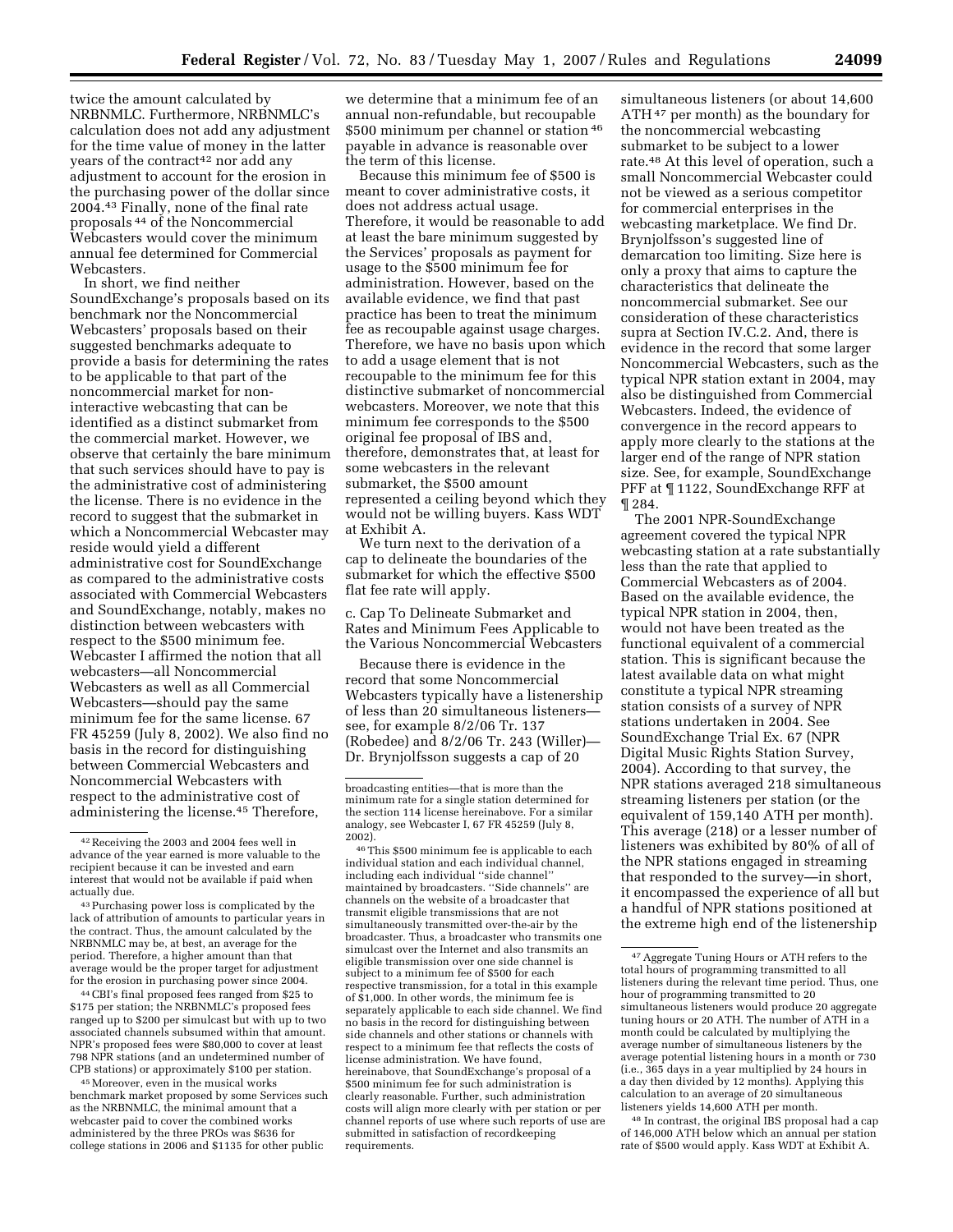distribution.49 See SoundExchange Trial Ex. 67 (NPR Digital Music Rights Station Survey, 2004) at CRB–NPR000036, CRB–NPR000054–57. Therefore, we find that a cap structured to include the typical NPR experience that was viewed by the parties as not being subject to commercial rates, results in a cap of 159,140 ATH per month.

Again, we stress that this cap is only a proxy for assessing the convergence point between Noncommercial Webcasters and Commercial Webcasters in order to delineate a distinct noncommercial submarket in which willing buyers and willing sellers would have a meeting of the minds that would result in a lower rate than the rate applicable to the general commercial webcasting market.50 Mere size alone, without evidence of the other characteristics that define membership in the noncommercial submarket discussed supra at Section IV.C.2.a., does not make a webcaster eligible for this lower rate. Members of this noncommercial submarket, by definition, are not serious competitors with Commercial Webcasters.<sup>51</sup>

A careful review of the record also does not persuade us to make any further adjustment to the lower \$500 per station rate described hereinabove to

account for such considerations as (1) the promotional or substitution effects on CD sales of webcasting by members of the noncommercial submarket or (2) the relative contributions made by copyright owners and webcasting services with respect to creativity, technology, capital investment, cost and risk. There is no showing of a quantitative effect of these considerations that is not already embraced within the lower rate we have set. Furthermore, inasmuch as that lower rate is also encompassed by the minimum fee necessary to support administration of the license, no showing has been made by any Noncommercial Webcaster that such administrative costs are somehow overborne by such considerations. Similarly, with respect to the higher rate (i.e., the Commercial Webcaster rate) applicable to Noncommercial Webcasters above the monthly 159,140 ATH cap, we find that no further adjustment is required for the same reasons that we found no such adjustment necessary for Commercial Webcasters subject to the commercial rate we set. See supra at Section IV.C.1.c.

In summary, first, we determine that the minimum fee applicable to

Noncommercial Webcasters is an annual non-refundable, but recoupable 52 \$500 minimum per channel or station payable in advance. In other words, we find no basis for distinguishing between Commercial Webcasters and Noncommercial Webcasters with respect to the minimum fee. See supra at Section IV.C.2.b and Section IV.C.2.c. Second, the following rates apply to Noncommercial Webcasters: 53 (1) an annual per station or per channel rate of \$500 for stations or channels will constitute full payment for digital audio transmissions totaling not more than 159,140 ATH per month and (2) if in any month a Noncommercial Webcaster makes digital audio transmissions in excess of 159,140 ATH per month, then the Noncommercial Webcaster will pay additional usage fees 54 for digital audio transmissions of sound recordings in excess of the cap as follows: a per play rate of \$.0008 for 2006, a per play rate of \$.0011 for 2007, a per play rate of \$.0014 for 2008, a per play rate of \$.0018 for 2009 and a per play rate of \$.0019 for 2010.55 As indicated supra at Section IV.C.d.1., we find no basis for making further adjustments to the usage rates to reflect inflation or bundling.

| Other programming                                             | Broadcast simulcast programming                                                    | Non-music<br>programming |
|---------------------------------------------------------------|------------------------------------------------------------------------------------|--------------------------|
| │ \$0.0123 per ATH …………………………… │ \$0.0092 per ATH …………………………… | │ \$0.0169 per ATH ……………………………. │ \$0.0127 per ATH …………………………… │ \$0.0014 per ATH. | .   \$0.0011 per ATH.    |

Note: See footnote 55

#### *D. The Section 112 Royalty Rates and Minimum Fees*

#### 1. Background

Section 112(e) of the Copyright Act directs the Copyright Royalty Judges to

policy considerations which they maintain militate in favor of lower rates. However, the Copyright Act is clear that we are required to apply a willing buyer/willing seller standard in determining rates for all types of participants in the marketplace. We decline to deviate from this standard. We further decline to usurp the authority of Congress to consider potential public policy concerns and, if it chooses, to establish special nonmarket rates for

 $51$  On the other hand, a Commercial Webcaster with an audience of less than 219 simultaneous listeners is, nothwithstanding its size, a direct competitor to other Commercial Webcasters.

52 In effect, payment of the \$500 minimum administrative fee by Noncommercial Webcasters

establish rates and terms for the making of ephemeral copies of digital recordings to enable or facilitate the transmission of those recordings under the statutory license in section 114. As is the case with the section 114 license,

such webcasters. 53Noncommercial Webcasters include such licensees who are eligible nonsubscription transmission services or new subscription services, irrespective of whether they transmit music in large

<sup>54</sup> Subject to the credit attributable to any unused balance of the annual minimum fee pursuant to 37<br>CFR 380.3(b).

55 The Judges recognize that a smooth transition from the prior fee regime to the new fee structure adopted by the Judges hereinabove may be aided by permitting the limited use of an ATH calculation option. Such a transition option enhances the ability of some Services to effectuate speedy payments and, in so doing, improves the ability of copyright owners to more quickly obtain monies due. In short, such a transition measure is

we are tasked with setting rates and terms that ''most clearly represent the fees that would have been negotiated in the marketplace between a willing buyer and a willing seller,'' as well as establish ''a minimum fee for each type

The following Aggregate Tuning Hours (ATH) usage rate calculation options will be available for the transition period of 2006 and 2007: where ''Non-Music Programming'' is defined as Broadcaster programming reasonably classified as news, talk, sports or business programming; ''Broadcast Simulcast Programming'' is defined as Broadcaster simulcast programming not reasonably classified as news, talk, sports or business programming; and ''Other Programming'' is defined as programming other than either Broadcaster simulcast programming or Broadcaster programming reasonably classified as news, talk, sports or business programming.

<sup>49</sup>The reason the average (218) or a lesser number encompassed so many stations is that several very large stations at the upper end of the distribution influenced the average. This is statistically apparent from a comparison of the average (218) with the median number of simultaneous listeners (50). 50The Services also advance various public

whose monthly ATH is below the cap will satisfy the full royalty obligations of such webcasters because it fully encompasses the per station usage fee. 37 CFR 380.3(b). Therefore, as a practical matter, recoupment does not come into play for

reasonably calculated to facilitate a smooth, speedy transition to the new fee structure adopted hereinabove by the Judges. Therefore, the usage fee structure established in this Final Determination will continue use of an ATH option for timely payment of fees due for the years 2006 and 2007. Note: [See table near footnote 55 reference.]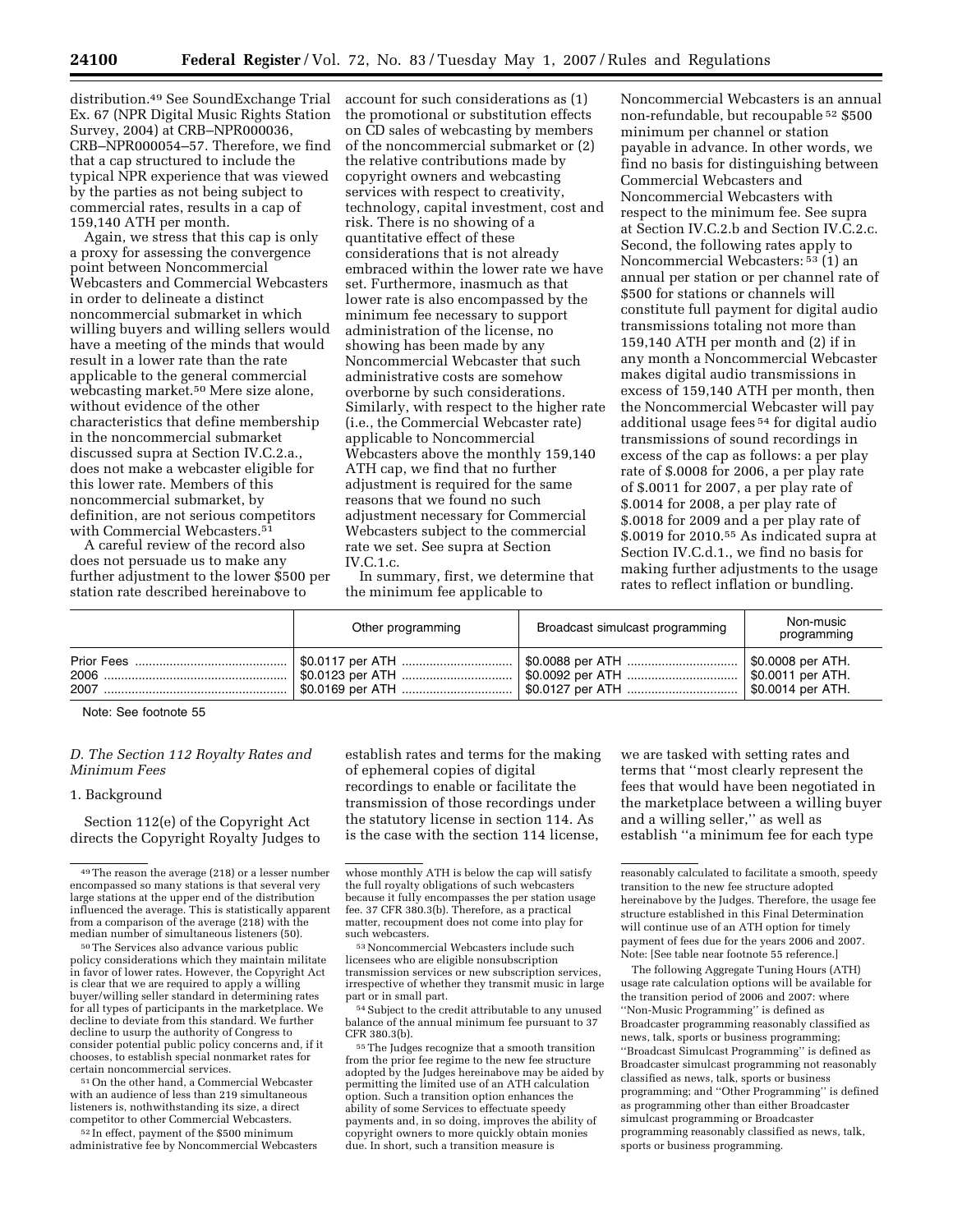of service offered by transmitting organizations."  $17$  U.S.C.  $112(e)(4)$ . The types of ''economic, competitive, and programming information'' that we are to examine is the same for the section 112 license as it is for the section 114 license. *Id.* 

Webcaster I set the royalty fee for the section 112 license at 8.8% of the total royalty fee by a Service under the section 114 license. 67 FR 45240, 45262 (July 8, 2002). This fee, as a separate charge, was not part of the 2003 ''push forward'' of the Webcaster I rates negotiated by SoundExchange and the Services. Rather, the parties agreed to incorporate the fee for section 112 within the rates for section 114 (which increased by a modest \$0.000062 per performance over the Webcaster I rates), but the regulations adopting their agreement provided that of the total section 112/114 fee, 8.8% was ''deemed'' to comprise the charge for ephemeral recordings. 37 CFR 262.3(c).

#### 2. Proposals of the Parties

SoundExchange proposes to carry forward the combination of section 112 and 114 rates from the prior license period, including the ''deeming'' of 8.8% of the total fee owed by Services as constituting the section 112 charge. SoundExchange's Revised Rate Proposal (filed September 29, 2006) at 4. DiMA agrees with this proposal. DiMA RFF at ¶ 115. Radio Broadcasters and the NRBMLC also believe that the fee for the section 112 license should be combined with that for section 114, but oppose the attribution of an 8.8% value for the section 112 license. They argue that the effect is to hide an independent value for the section 112 license within the overall fee even though SoundExchange failed, in their view, to provide any evidence to justify the 8.8% value. Radio Broadcasters ''take no position as to the percentage of the overall royalty that is to be designated as the portion attributable to the making of ephemeral copies,'' but submit that ephemeral copies have no economic value separate from the value of the performances they effectuate. Radio Broadcasters PFF at ¶ 319. The NRBMLC also contends that ephemeral copies have no independent economic value, citing the Copyright Office's 2001 DMCA Section 104 Report in support. NRBMLC PFF at ¶¶ 60, 62.

None of the other parties offer specific proposals as to section 112 rates. SBR Creative Media, Inc. combines section 112 with section 114 in its request for a single fee, while CBI asserts that its stations have no need of the section 112 license. SBR PFF at ¶ 14; CBI PFF at ¶ 19.

#### 3. The Record Evidence

While the record in Webcaster I regarding the section 112 license was thin,56 it is slimmer still in this proceeding. SoundExchange proffers that because copyright owners and performers agreed to include the section 112 charge within the section 114 fee in the 2003 negotiation provided that there was a recognition that section 112 constituted 8.8% of the total value, this is ''strong evidence'' of what copyright owners and performers believe to be the value of the section 112 license. SoundExchange PFF at ¶ 1370. But see SoundExchange PFF at ¶ 1371 (conceding that ''[t]here has been little evidence adduced on the value of ephemeral copies \* \* \*''). SoundExchange further contends that two marketplace agreements—the WMG-Next Radio agreement for a custom radio service and the SONY BMG-MusicMatch custom radio agreement—support its assertion that 8.8% is within the zone of reasonableness. Both of these agreements provide that 10% of the overall fees for streaming are attributable to the making of ephemeral copies. SoundExchange Ex. 002 DR; SoundExchange Ex. 004 DR.

Radio Broadcasters and the NRBMLC counter that none of SoundExchange's witnesses discussed proposed rates or values for ephemeral recordings in written or oral testimony. Instead, they point to testimony of Adam Jaffe offered in Webcaster I that ephemeral copies have no independent economic value from the value of the public performances that they effectuate, Jaffe 2001 WDT at ¶ 82; Jaffe 2001 WRT at 81; 2001 Tr. 6556:10–13 (Jaffe), and offer the Copyright Office's 2001 DMCA Section 104 Report in support of Dr. Jaffe's view.

#### 4. Conclusion

Of the thousands of pages of testimony and exhibits submitted by the parties in this proceeding, less than twenty of the pages are devoted to any discussion of the section 112 license and ephemeral copies. It is therefore evident that the parties consider the section 112 license to be of little value at this point in time, which may explain why SoundExchange is content to roll whatever value the license may have into the rates for the section 114 license. Nevertheless, SoundExchange asks the Copyright Royalty Judges to bless its proposal that whatever the royalty fee

for the section 114 may be, 8.8% of that fee constitutes the value of the section 112 license. We decline to accept SoundExchange's invitation for two reasons.

First, the section 112 license requires us to determine the rate or rates that would have been negotiated between a willing buyer and a willing seller. SoundExchange's valuation of 8.8% is not a rate. Services will not be paying 8.8% more in total royalty fees because of this valuation, nor will they be subtracting 8.8% from their charge if they choose not to avail themselves of the section 112 license. Rather, the 8.8% valuation is nothing more than an effort to preserve a litigation position for future negotiations that the section 112 license has some independent value, as it did in Webcaster I. It is understandable why DiMA would not find the 8.8% figure objectionable since it does not represent any additional charges to its members in this proceeding.

Second, the paucity of the record prevents us from determining that 8.8% of the section 114 royalties is either the value of or the rate for the section 112 license. SoundExchange's assertion that its 8.8% proposal is ''strong evidence'' of copyright owners' and performers' belief as to the appropriate rate applicable to section 112 is bootstrapping. SoundExchange did not present any persuasive testimony or evidence from copyright owners or performers on this point. We also do not find the WMG-Next Radio and the SONY BMG-MusicMatch agreements to be supportive of an 8.8% rate for ephemeral copies, which SoundExchange asserts are evidence of marketplace negotiations and establish a ''zone of reasonableness'' for section 112 rates in the 10% range. These agreements are for custom radio, which SoundExchange has long avowed is not DMCA compliant, and both have expired. SoundExchange Ex. 002 DR at 10 (WMG-Next Radio Solutions webcasting agreement); SoundExchange Ex. 004 DR at 14 (SONY BMG-MusicMatch Internet radio agreement). More importantly, the 10% figure in both is not a rate but is, like SoundExchange's proposal, a proclamation as to how much of the total fees paid by Next Radio and MusicMatch are attributable to the making of ephemeral copies. Since the 10% figure does not represent any actual monies to be paid by Next Radio or MusicMatch, it can hardly be argued that those agreements are marketplace evidence of negotiated royalty rates for the section 112 license.

<sup>56</sup>See Webcaster I CARP Report at 99–103 (speculating as to the reasons why the parties themselves seemed to attach little importance to the section 112 license).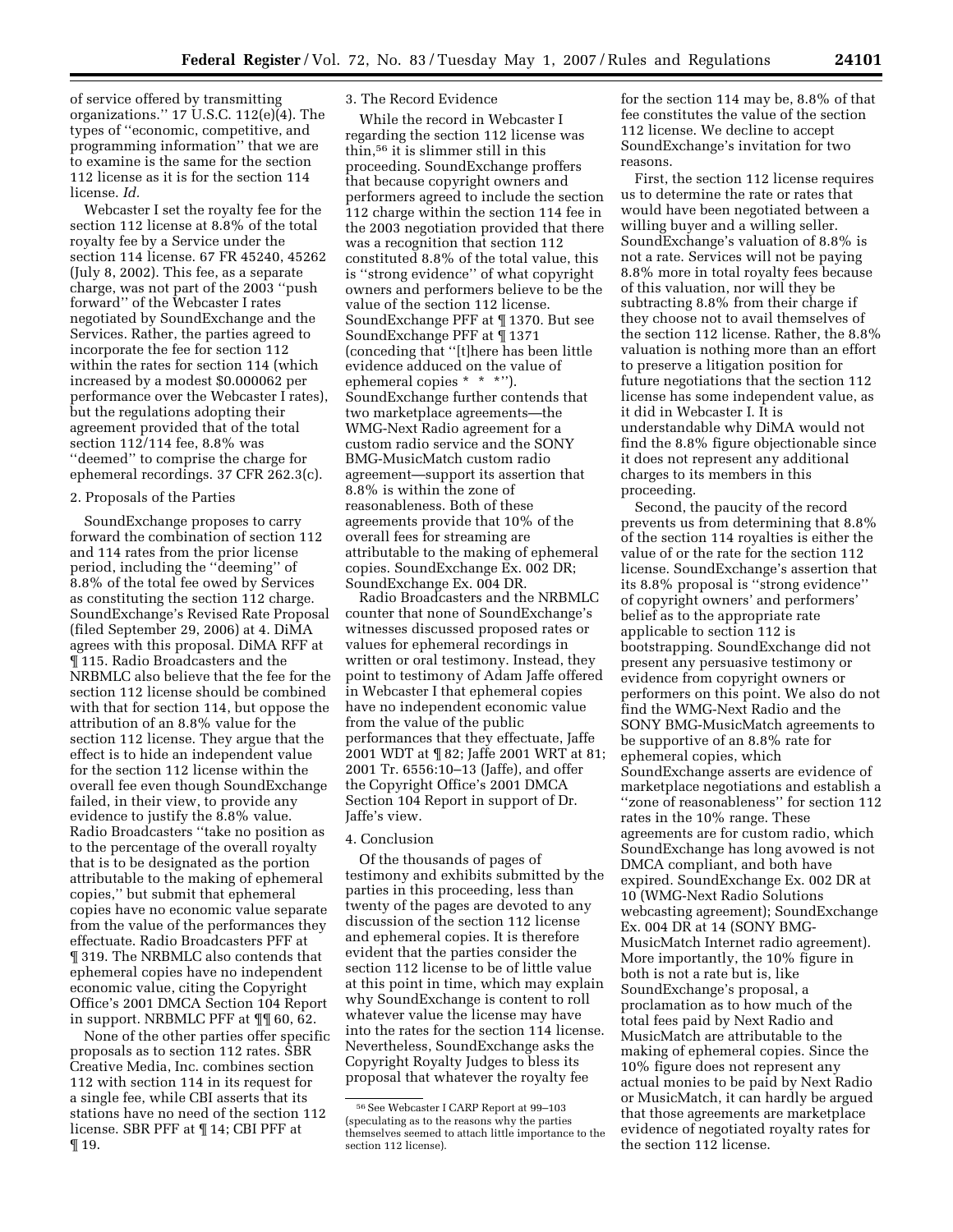We are left with a record that demonstrates that, since the expiration of section 112 rates set in Webcaster I, copyright owners and performers are unable to secure separate fees for the section 112 license. The license is merely an add-on to the securing of the performance right granted by the section 114 license. SoundExchange's proposal to include the section 112 license within the rates and minimum fees set for the section 114 license reflects this reality and we accept it. In so doing we decline, for the reasons stated above, to ascribe any particular percentage of the section 114 royalty as representative of the value of the section 112 license.<sup>57</sup>

#### **V. Terms for Royalty Payments Under the Section 112 and 114 Statutory Licenses**

#### *A. The Statutory Standard*

Sections 112(e)(3) and 114(f)(2)(A) of the Copyright Act, 17 U.S.C., require the Copyright Royalty Judges to adopt royalty payment terms for the section 112 and 114 statutory licenses.58 It is established that the standard for setting terms of payment is what the record reflects would have been agreed to by willing buyers and willing sellers in the marketplace. Webcaster I, 67 FR 45240, 45266 (July 8, 2002). It is not established, however, whether the terms adopted must, or should, be administratively feasible or efficient.

In Webcaster I the parties agreed to a set of terms and, with the exception of a few disputed terms, presented them to the CARP for acceptance. In adopting the parties' proposed terms, the CARP declined to make a determination as to whether they were feasible or efficient and deferred to the judgment of the Librarian of Congress. Webcaster I CARP Report at 129. The Librarian declined to address the issue as well and evaluated the agreed-upon terms according to the ''arbitrary or contrary to law'' standard that the Librarian applied to the other aspects of the CARP's decision. The Librarian did, however, state that he was ''skeptical of the proposition that terms negotiated by parties in the context of a CARP proceeding are necessarily evidence of terms that a willing buyer and a willing seller would have negotiated in the marketplace,'' and noted that he would not have

adopted all of the negotiated terms if his ''task were to determine the most reasonable terms governing payment of royalties.'' 67 FR 45266 (July 8, 2002). The question therefore remains as to whether the Judges should consider matters of feasability and administrative efficiency in adopting payment terms. We conclude the answer is yes, for two reasons.

First, it is an axiom of the copyright laws that statutory licenses are designed to achieve efficiencies that the marketplace cannot. See, H.R. Rep. No. 94–1476, at 89 (1976). Typically, statutory licenses reduce transaction costs associated with licensing large volumes of copyrighted works from multiple rights holders. They guarantee access to the use of prescribed categories of works to those who satisfy the eligibility requirements of a license, while providing a return to the owners of the works subject to the license. Statutory licenses are about administrative efficiency. For example, they increase the speed and ease with which copyrighted works may be used. Adopting a set of terms whose operation is not practical, or creates additional unjustified costs and/or inefficiencies, is inconsistent with the precepts of statutory licensing, and we must avoid such circumstances.

Second, we observe that rational willing buyers and sellers themselves will, in their agreements with one another, select terms that are practical, efficient, and avoid excessive costs. Consequently, we have considered the terms presented in agreements offered by the parties to this proceeding, assessed their applicability to the blanket license structure of the statutory licenses, and adopted those terms that will facilitate an efficient collection, distribution and administration of the statutory royalties.

#### *B. Collection of Royalties*

#### 1. Background

Unlike the statutory licenses set forth in sections 111, 119, and chapter 10 of the Copyright Act where royalty payments are submitted directly to a government collecting body (the Licensing Division of the Copyright Office), the section 112 and 114 licenses contain no such provision. Read literally, the licenses appear to require that licensees pay royalties directly to each copyright owner and performer. Recognizing the costs and inefficiencies of such an approach, the parties to the first section 112/114 proceeding negotiated a payment scheme whereby all services paid their royalties to a single ''Receiving Agent'':

SoundExchange, Inc. See 37 CFR 262.4. SoundExchange was, at that time, an unincorporated division of the Recording Industry Association of America.<sup>59</sup> SoundExchange was then tasked with the responsibility of distributing royalties to those identified in the regulations as ''Designated Agents.'' By agreement of the parties, both SoundExchange and Royalty Logic, Inc. were identified as ''Designated Agents.'' The Librarian in Webcaster I reluctantly adopted this payment scheme. 67 FR 45267 n.45 (July 8, 2002).

The royalty collection and distribution scheme adopted in Webcaster I ended with the expiration of the 1998–2002 licensing period. In negotiations for rates and terms for the 2003–2004 licensing period, the parties retained the Receiving Agent/ Designated Agent structure but did not recognize Royalty Logic as a Designated Agent.60 Royalty Logic objected to the parties' agreement and requested the Librarian to convene a CARP on the issue of royalty collection and payment. However, prior to the convening of the CARP, it withdrew from the proceeding. RLI PFF at ¶ 46. Royalty Logic now requests that the Copyright Royalty Judges recognize it in the regulations as both a Designated Agent and a Receiving Agent for the 2006–2010 license period.

#### 2. Royalty Logic

Royalty Logic, acting as an authorized agent for certain copyright owners and performers,61 is a for-profit subsidiary of Music Reports, Inc. 6/14/06 Tr. 44:21– 45:22, 50:20–51:1 (Gertz).62 Royalty Logic presented the direct testimony of Ronald Gertz, its founder, and the rebuttal testimony of Mr. Gertz and Peter Paterno, Esquire, who represents the recording artists Metallica and Dr. Dre. RLI PFF ¶ 72.63

61 Despite an invitation from the Copyright Royalty Judges to do so, Royalty Logic was unable to identify all the copyright owners and performers constituting the ''RLI Affiliates.'' The list appears to include Lester Chambers, North Star Media, Sigala Records, ABKCO Music & Records, Inc., the Everest Record Group, Metallica and Peter, Paul and Mary.

62MRI is a for-profit company whose principal business is to assist broadcasters in the licensing of musical works used in their programming. 11/15/ 06 Tr. 103:7–20 (Gertz).

63Royalty Logic also presented written direct testimony of Lester Chambers, a recording artist. Mr. Chambers, however, did not appear at trial and his testimony therefore was not considered.

<sup>57</sup>We are mindful that section 112(e)(4) prescribes inclusion of a minimum fee for each type of service offered by transmitting organizations. Because we are determining that the section 112 fee is included within the section 114 license fee, we are, likewise, based upon the record evidence, doing the same for the section 112 minimum fee.

<sup>&</sup>lt;sup>58</sup> Consistent with Webcaster I, we are adopting terms for the collection, distribution and administration of royalty payments.

<sup>59</sup>SoundExchange is now an independent entity. SoundExchange PFF at ¶ 72.

<sup>60</sup>By the terms of the Copyright Royalty and Distribution Reform Act of 2004, the rates and terms adopted for the 2003–2004 licensing period were extended through the end of 2005. See Copyright Royalty and Distribution Reform Act of 2004, Public Law 108–419, section 6(b)(3) (transition provisions), 118 Stat. 2341, 2370 (2004).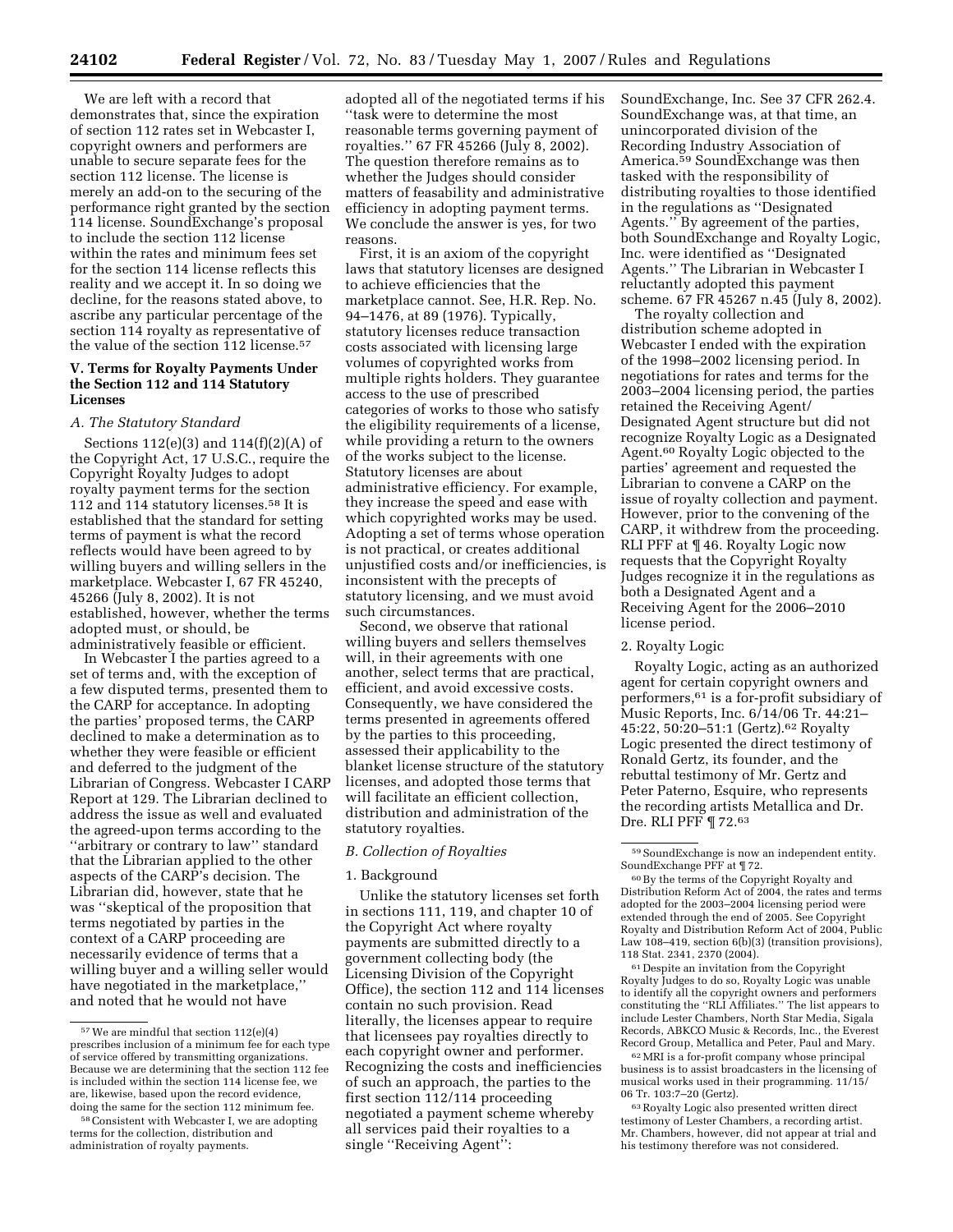Royalty Logic contends that it is necessary for the Copyright Royalty Judges to formally recognize it as a ''Designated Agent''—complete with direct accounting, reporting, payment and auditing rights vis-a-vis the Services—in the payment regulations to be adopted in this proceeding so that it may compete with SoundExchange as a royalty collection and distribution agent. The claimed need for competition is the central feature of Royalty Logic's presentation. According to Royalty Logic, Designated Agents can compete with one another on multiple levels, including: (1) The royalty rates to be charged; (2) interpretations of the statute; (3) distribution policies; and (4) costs. 6/14/06, Tr. 101:5–105:5; 124:14– 127:20; 314:22–315:19 (Gertz). Royalty Logic advocates a payment scheme whereby a proportionate share of the royalties owed by each Service under the section 112 and 114 licenses would be allocated to each Designated Agent; i.e., it and SoundExchange. Both Designated Agents would be entitled to direct receipt of statements of account, royalty fees and the reports of use of sound recordings required by 37 CFR part 370. For the initial payment period, Royalty Logic proposes that it receive five percent of each Service's royalties, which subsequently would be adjusted either upwards or downwards depending upon the number of performances belonging to Royalty Logic's affiliates that were made by the Service. The identity and ownership of performances (and ephemeral reproductions, if any) would be determined through examination of each Service's report of use of sound recordings. Thereafter, royalty payments to Royalty Logic and SoundExchange would be based solely upon performances of the works of each organization's members, as determined by the reports of use from the prior payment period. Any disputes between the Designated Agents concerning royalty allocations would be resolved by the Copyright Royalty Judges. RLI PFF at ¶ 117(g).

#### 3. SoundExchange

SoundExchange is a non-profit performing rights organization that represents thousands of record labels and artists who have specifically authorized SoundExchange to collect royalties on their behalf. Kessler WDT at 3. SoundExchange presented the direct testimony of John Simson, Barrie Kessler, Harold Ray Bradley, and Cathy Finks on the matter of royalty collection and distribution, as well as the rebuttal testimony of Thomas Lee.

SoundExchange submits that it would be inefficient for the Copyright Royalty Judges to select more than one agent to receive and distribute royalties. SoundExchange PFF at ¶ 46. It argues that it should be the sole collection and distribution agent because it is proven and well-run and is the most qualified and dedicated to the interests of copyright owners and performers. SoundExchange PFF at ¶¶ 1558–67. It contends that Royalty Logic is unsuitable to serve as an agent because it is owned by Music Reports, Inc., a company that represents licensees of musical works, and such connection creates a conflict of interest. SoundExchange PFF at ¶¶ 50, 51.

4. Receiving Agents and Designated Agents

At the outset, the Copyright Royalty Judges must address a fundamental misperception of Royalty Logic, and to a somewhat lesser extent SoundExchange, regarding Receiving Agents and Designated Agents. As noted above, Receiving Agents and Designated Agents and the terms governing their operation were established by agreement by the parties in Webcaster I and were adopted, reluctantly, by the Librarian of Congress. 67 FR 45240, 45266 (July 8, 2002); See also, Determination of Reasonable Rates and Terms for the Digital Performance of Sound Recordings by Preexisting Subscription Services (Final rule), 68 FR 39837, 39839 n.2 (July 3, 2003) (stating that in Webcaster I the Librarian ''expressed skepticism about the benefit of the two-tier structure involving a Receiving Agent and more than one Designated Agent, which adds expense and administrative burdens to a process the purpose of which is to make prompt, efficient, and fair payments of royalties to copyright owners and performers with a minimum of expense.'') The entire Receiving Agent/Designated Agent structure is a legal fiction with no basis or grounding in the statute,64 and we are under no obligation to preserve it, if we determine that there are sound reasons for adopting a different royalty collection and distribution system.

In evaluating the Receiving Agent/ Designated Agent system, we share in the Librarian's skepticism that it is an effective and efficient means of

collecting and distributing royalties. The system was pressed in negotiations by the Services in Webcaster I as a means of enabling Royalty Logic to enter the business of collecting and distributing section 112 and 114 royalties even though Royalty Logic did not represent at the time a single copyright owner or performer entitled to those royalties. 68 FR 39839 (July 3, 2003). While Royalty Logic's participation may have presented the Services with a potential future benefit, it is difficult to determine what, if any, benefit was derived by copyright owners and performers. Royalty Logic responds that the benefit to copyright owners and performers is the fruits of competition between it and SoundExchange, yet there is no evidence in the record that demonstrates that any copyright owners or performers sought or claimed such a supposed benefit. If anything, the record reflects that copyright owners and performers prefer SoundExchange as the sole collection and distribution entity. SoundExchange Ex. 239 RP, 240 RP; Lee WRT at 4; Bradley WRT at 20; Fink WDT at 14.

We are also troubled by Royalty Logic's contention throughout this proceeding that an agent must be formally recognized by the Copyright Royalty Judges as a Designated Agent before it can have any involvement in the royalty distribution process. This position has no support in the statute. Sections 112(e) and 114(e) state that it is copyright owners and performers who may designate common agents for the receipt of royalties. As the Librarian observed in the 2003 section 112 and 114 preexisting subscription service proceeding:

In fact, it is not clear that RLI needs to participate in a CARP proceeding or be named in a negotiated settlement in order to act as a designated agent for purposes of collecting royalty fees on behalf of copyright owners and performers who are entitled to receive funds collected pursuant to the section 112 and section 114 licenses. Section 112(e)(2) and section 114(e) of the Copyright Act both expressly provide that a copyright owner of a sound recording may designate common agents to negotiate, agree to, pay, or receive royalty payments. Under these provisions, it is plausible that a copyright owner or performer could designate any agent of his or her choosing (including RLI) whether or not that agent had been formally designated in the CARP proceeding—to receive royalties from the licensing of digital transmissions and, by doing so, limit the costs of such agents to those specified in section  $114(g)(4)$ , as amended by the Small Webcaster Settlement Act of 2002.

68 FR 39840 n.4 (July 3, 2003). Given our reservations about the Receiving Agent/Designated Agent

 $64$  Section 114(f)(5)(A) does reference the term ''receiving agent.'' However, that section of the law, which was created by the Small Webcaster Settlement Act of 2002, Public Law 107–321, 116 Stat. 2780 (2002), is no longer in force. Furthermore, ''receiving agent'' was defined by reference to § 261.2 of title 37 of the Code of Federal Regulations which are the very same rules adopted in Webcaster I.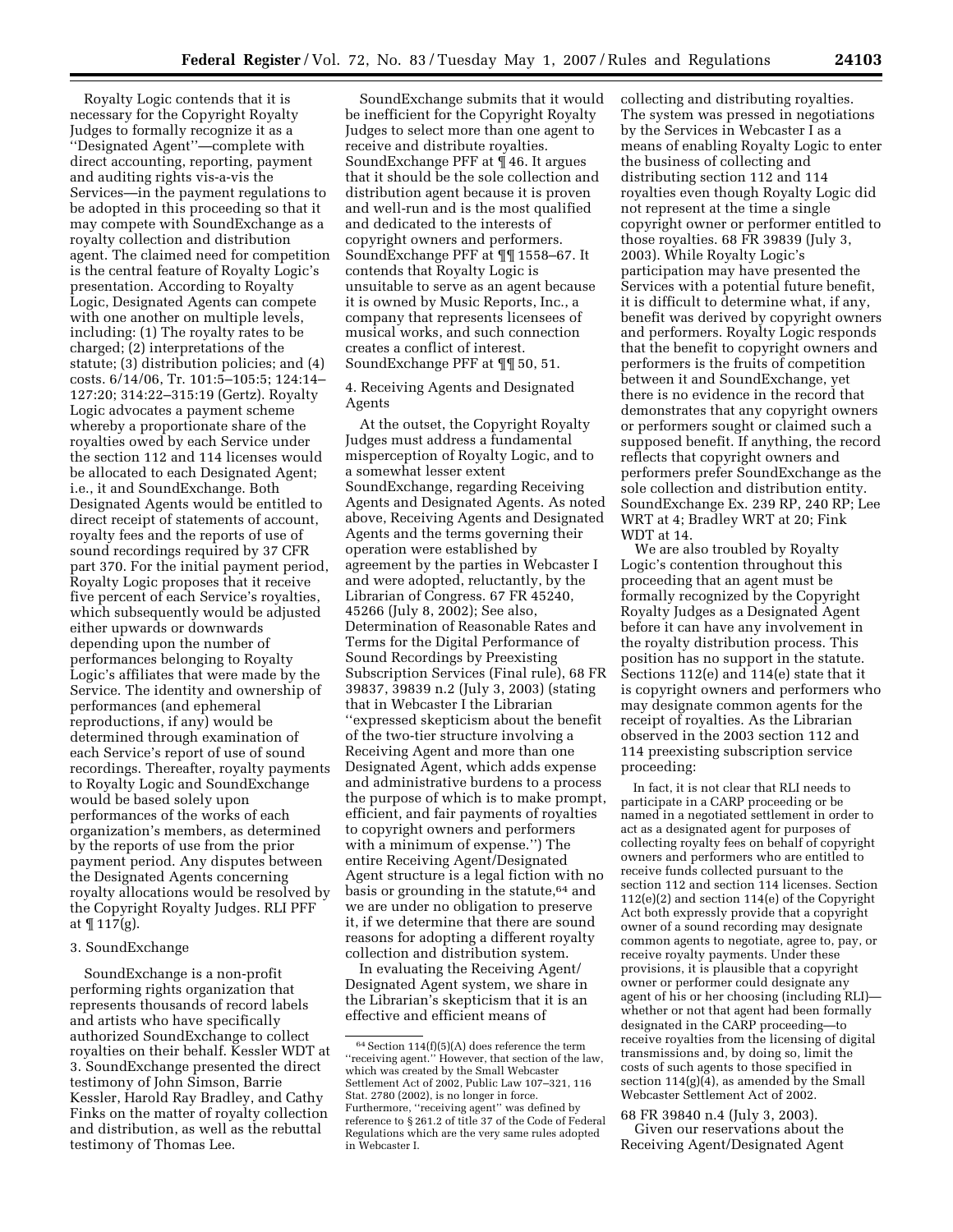scheme, and the fact that none of the parties have presented any supporting evidence as to why it must or should continue, the Judges decline to adopt it in this proceeding. Rather, we are adopting a system that effectively and efficiently collects royalties from Services and distributes them to copyright owners, performers, and the agents that they may designate.

#### 5. The Royalty Collective

#### a. The Need for a Single Collective 65

As noted above, a literal reading of the section 112 and 114 licenses suggests that the Services pay directly each and every copyright owner and performer for the use of their respective works. No one in this proceeding, however, has suggested this arrangement, nor do any of the statutory licenses in the Copyright Act function in that fashion. Direct payments would add enormous transaction costs to the Services as they would be forced to locate and make arrangements with all copyright owners and performers for the thousands and thousands of sound recordings they perform, thereby eliminating much, if not all, of the efficiencies achieved by statutory licensing. Consequently, the royalty payment and collection system that we adopt must promote administrative efficiency and economy and reduce transaction costs wherever possible. This stated purpose is wholly consistent with the willing buyer/willing seller standard.

In adopting an economically and administratively efficient royalty collection and distribution method, Royalty Logic proposes that we look to the marketplace for performance rights for musical works, which is dominated by three principal rights organizations: ASCAP, BMI and SESAC. These organizations operate on behalf of and are paid for by their members. Royalty Logic contends that competition among the performing rights organizations reduces the administration costs for collecting and distributing royalties in that market and is therefore more efficient than a single Collective such as SoundExchange. We reject application of the performing rights organization model to this proceeding for several reasons. First, the performing rights organizations do not operate exclusively within the confines of a statutory license. The majority of these organizations' activity is direct licensing with users of musical works.<sup>66</sup> While Royalty Logic's argument that multiple Collectives promote competition on pricing may make some sense in the direct licensing context where rates and terms are set through private agreement, it does not make sense where the rates and terms are governed by statutory licenses.

Second, performing rights organizations are member societies that license only the works of their members. The statutory licenses are blanket licenses that cover the works of all copyright owners and performers. Forcing owners and performers to choose membership in one or more Collectives when their works have already been licensed does not seem to serve a purpose and creates a significant practical difficulty in resolving how unaffiliated copyright owners and performers should receive their royalty distributions.

Third, while Royalty Logic vehemently argues that competition between it and SoundExchange will reduce the overall administrative costs in the royalty collection and distribution process and therefore result in greater returns for copyright owners and performers, it never presented evidence demonstrating the likelihood of such an outcome.67 Further, Royalty Logic did not present any evidence showing that its administration costs on a per copyright owner or performer basis will be less than SoundExchange's, merely suggesting that they might be. 6/14/06 Tr. 51:9–14 (Gertz); 11/15/06 Tr. 140:18–21 (Gertz).

In sum, we find that selection of a single Collective represents the most economically and administratively efficient system for collecting royalties under the blanket license framework created by the statutory licenses. Transaction costs to the users of such a license are minimized when they can make payment to a single Collective, as opposed to allocating their payments among several. And there is no credible evidence that demonstrates copyright owners and performers suffer increased costs from a system with a single Collective. We now turn to the issue of which of the two parties in this proceeding, Royalty Logic or SoundExchange, will best fulfill the role of the Collective for section 112 and 114 royalties.

b. SoundExchange vs. Royalty Logic

SoundExchange, a non-profit corporation under 26 U.S.C. 501(c)(6), has operated as the royalty collection and distribution entity since the beginning of the statutory licenses involved in this proceeding, and collects and distributes the royalties paid by preexisting subscription and satellite digital audio services under the statutory license created by the Digital Performance Right in Sound Recordings Act of 1995, Public Law 104–39, 109 Stat. 336 (1995). Kessler WDT at 2. SoundExchange is controlled by an 18 member Board of Directors comprised of equal numbers of representatives of copyright owners and performers. Copyright owners are represented by board members associated with the major record companies (five), independent labels (two), the Recording Industry Association of America (one), and the American Association of Independent Music (one). Performers are represented by one representative each from the American Federation of Television and Radio Artists; the American Federation of Musicians; and seven at-large artist seats. Simson WDT at 33. Though it is a non-member organization, SoundExchange is authorized by over 12,000 performers, 3,000 record labels and 800 record companies to collect royalties on their behalf. SoundExchange PFF at ¶ 75. SoundExchange distributes royalties to nearly 15,000 copyright owner and performer accounts and, as of September 20, 2005, has processed over 650 million sound recording performances. Kessler WDT at 12, 16. It is the only organization that directly receives reports of use from the Services under the licenses in this proceeding. 37 CFR 370.3(d)(4).

SoundExchange presented Thomas Lee, President of the American Federation of Musicians, who testified that the structure of SoundExchange's Board provides the necessary checks and balances to ensure that performer interests are well represented. Lee WRT at 4–5. Several performer organizations—the American Federation of Television and Radio Artists, the Music Manager's Forum, and the Recording Artists' Coalition—wrote to Mr. Lee to express their preference and support for SoundExchange in these proceedings. SoundExchange Exs. 239 RP, 240 RP, 241 RP; Lee WRT at 4. Recording artists Harold Ray Bradley and Cathy Fink testified as to their preference for SoundExchange as the sole collective for section 112 and 114

<sup>65</sup>A ''Collective'' is defined in our rules as an organization that is designated by the Copyright Royalty Judges under section 114 to both collect and distribute royalties. 37 CFR 370.5(b)(1).

<sup>66</sup>The performing rights organizations do collect royalties on behalf of their members for several of the statutory licenses in the Copyright Act. Participation in royalty collection and distribution under these licenses, however, was after they had established their direct licensing businesses.

<sup>67</sup>The small amount of testimony adduced on this point suggests that SoundExchange's administrative costs are lower than those of ASCAP and BMI. Kessler WDT at 16; 6/6/06 Tr. 190:1–4 (Kessler).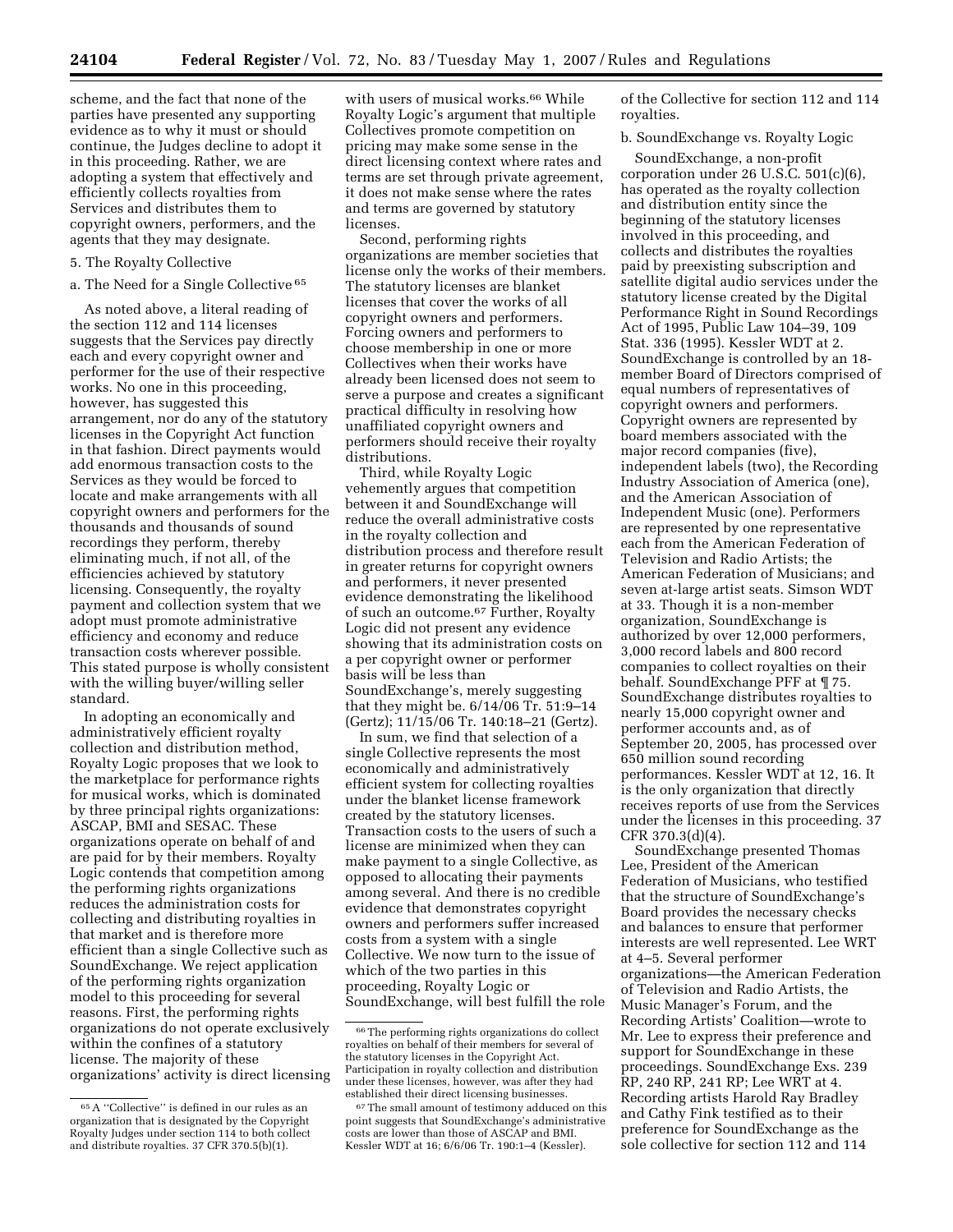royalties. Bradley WRT at 20; Fink WDT at 14.

Royalty Logic, a for-profit corporation, operated as a ''Designated Agent'' under the Webcaster I decision. Gertz WDT at 5–6; RLI PFF at ¶ 36. Royalty Logic was created and is currently managed by the principals of Music Reports, Inc. Music Reports is in the business of allocating royalty payments from television stations to performing rights societies for musical works performed by those stations. Royalty Logic recently received a significant investment from Abry Partners and may be reorganizing as a result. 11/15/06 Tr. 130:16–131:5 (Gertz). As described in footnote 61, supra, the precise number and identity of copyright owners and performers currently represented by Royalty Logic is unclear. Royalty Logic did not present any copyright owner or performer witnesses <sup>68</sup> in support of its request to be a royalty collection and distribution entity under the section 112 and 114 licenses. It did, however, present the testimony of Peter Paterno, a lawyer representing clients in the music publishing and recording business. Mr. Paterno testified that one of his clients, the rock group Metallica, is affiliated with Royalty Logic and that he has proposed affiliation to three or four other clients. 11/15/06 Tr. 157:10–18; 181:4–22 (Paterno). Royalty Logic also presented as an exhibit a royalty rate agreement between it and DiMA for performances under the statutory licenses, asserting that the agreement demonstrated at least one willing seller's preference for Royalty Logic. RLI PFF at ¶ 61.

After considering the presentations of both parties, the Copyright Royalty Judges conclude that SoundExchange is the superior organization to serve as the Collective for the 2006–2010 royalty period. SoundExchange has a proven track record in collecting and processing section 112 and 114 royalties, having done so since the inception of the statutory licenses. Its operational practices appear efficient and fair, and the Judges were not presented with credible evidence of significant failures or deficiencies.69 Moreover, we are persuaded that the structure and composition of SoundExchange's Board of Directors—with equal representation for copyright owners and performers provides a greater balance of competing interests than that of Royalty Logic,

which is controlled by one person, Mr. Gertz. This was confirmed by the weight of performer testimony on this point which demonstrated a decided preference for the services of SoundExchange over those of Royalty Logic. As the direct beneficiaries of the royalties collected under the statutory licenses, the copyright owner and performer testimony on this point is particularly persuasive.

This testimony is not outweighed by the Royalty Logic/DiMA royalty rate agreement offered by Royalty Logic as evidence of the Services' preference for Royalty Logic. It is difficult to envision any interest that the Services can have in the administration and distribution of royalties, which are the essential functions of the Collective. The Services' views on this subject are not reflected in the agreement. More importantly, the value of the agreement itself is illusory. Signed only by DiMA, a trade organization, it does not bind any Service to its terms; and, to date, no Services have signed on to the agreement. 11/15/06 Tr. 108:7–15 (Gertz).

The Copyright Royalty Judges also have serious reservations about the bona fides of Royalty Logic to act as the Collective under the statutory licenses. Royalty Logic ''is a for profit organization whose acknowledged goal is to make a profit,'' 67 FR 45267 (July 8, 2002), and Mr. Gertz candidly offered that his reasons for seeking entrance into the royalty collection and distribution business was ''to make money.'' 11/15/06 Tr. 89:7–10 (Gertz). In addition, Mr. Gertz stated that Royalty Logic may decide to pay some copyright owners and/or performers more than others. 11/15/06 Tr. 79:22– 80:10 (Gertz). These statements raise a concern as to whether Royalty Logic will act in the best interest of all copyright owners and performers covered by the statutory licenses. The concern is elevated by the fact that Royalty Logic's participation in Webcaster I was championed by the Services and is favored more in this proceeding by the Services than by copyright owners and performers.70 As noted above, the Services should have little if any interest in the activities of

the Collective to whom they pay their royalties (especially where they are relieved of the burden of paying more than one Collective) unless they have reason to believe that Royalty Logic may offer them reduced royalty fees in negotiations for future license periods. Mr. Gertz's business with MRI, which licenses the performance right for musical works on behalf of copyright users rather than owners and performers, suggests this outcome. 71

Likewise, we have no basis in the record to expect that Royalty Logic will deduct lower administration fees, and therefore return greater royalties to copyright owners and performers, than SoundExchange. We were not presented with any comparison of Royalty Logic's and SoundExchange's administration fees, only an argument that competition between Collectives potentially could reduce the overall administration fees. Given that we are selecting only a single Collective, the potential effects of competition on administration fees to be charged to copyright owners and users is not relevant.

In sum, the Copyright Royalty Judges determine that SoundExchange will best serve the interests of all copyright owners and performers whose works are subject to the statutory licenses and, therefore, shall be the Collective for the 2006–2010 royalty period.

#### *C. Terms*

Having resolved the matter of who shall serve as the Collective for the 2006–2010 licensing period, the Copyright Royalty Judges now turn to other terms necessary to effectuate payment and distribution. Other than the few disputed terms, adoption of all the terms necessary for payment and distribution presents a decidedly unfortunate challenge, as is discussed below.

#### 1. Webcaster I

In Webcaster I, the parties to the proceeding presented the CARP with a comprehensive, negotiated settlement of nearly all the payment, administration and distribution terms for the section 112 and 114 licenses. These terms included governing provisions for submission of payments and statements of account, confidentiality requirements, audit and verification of statements of account and royalty distributions, and unclaimed royalty

<sup>68</sup>See, supra, n.63.

<sup>69</sup>Mr. Gertz and Mr. Paterno did testify as to their awareness of some performers' dissatisfaction with SoundExchange—primarily due to its former ties to the Recording Industry Association of America, Inc.—but the statements were not corroborated by any copyright owner or performer testimony.

<sup>70</sup>The Copyright Royalty Judges find the testimony of Mr. Paterno an unpersuasive substitute for the views and preferences of copyright owners and performers. Only one of Mr. Paterno's clients, Metallica, has affiliated with Royalty Logic, and he admitted that he has not pressed his other clients to affiliate. 11/15/06 Tr. 157:10–18 (Paterno). Rather, Mr. Paterno stated that he would advocate that clients affiliate with the collective that offered the most money, but he has seemingly made no inquiries on this matter, preferring instead to ''see how things play out.'' Id. at 157:22–158:10.

<sup>71</sup>Our impression on this point is bolstered by the royalty agreement negotiated by Royalty Logic with DiMA, which adopts a rate (to be adjusted to our determination in this proceeding) far below any of the rates proposed by SoundExchange and is almost identical to the proposal of those commercial Services in this proceeding.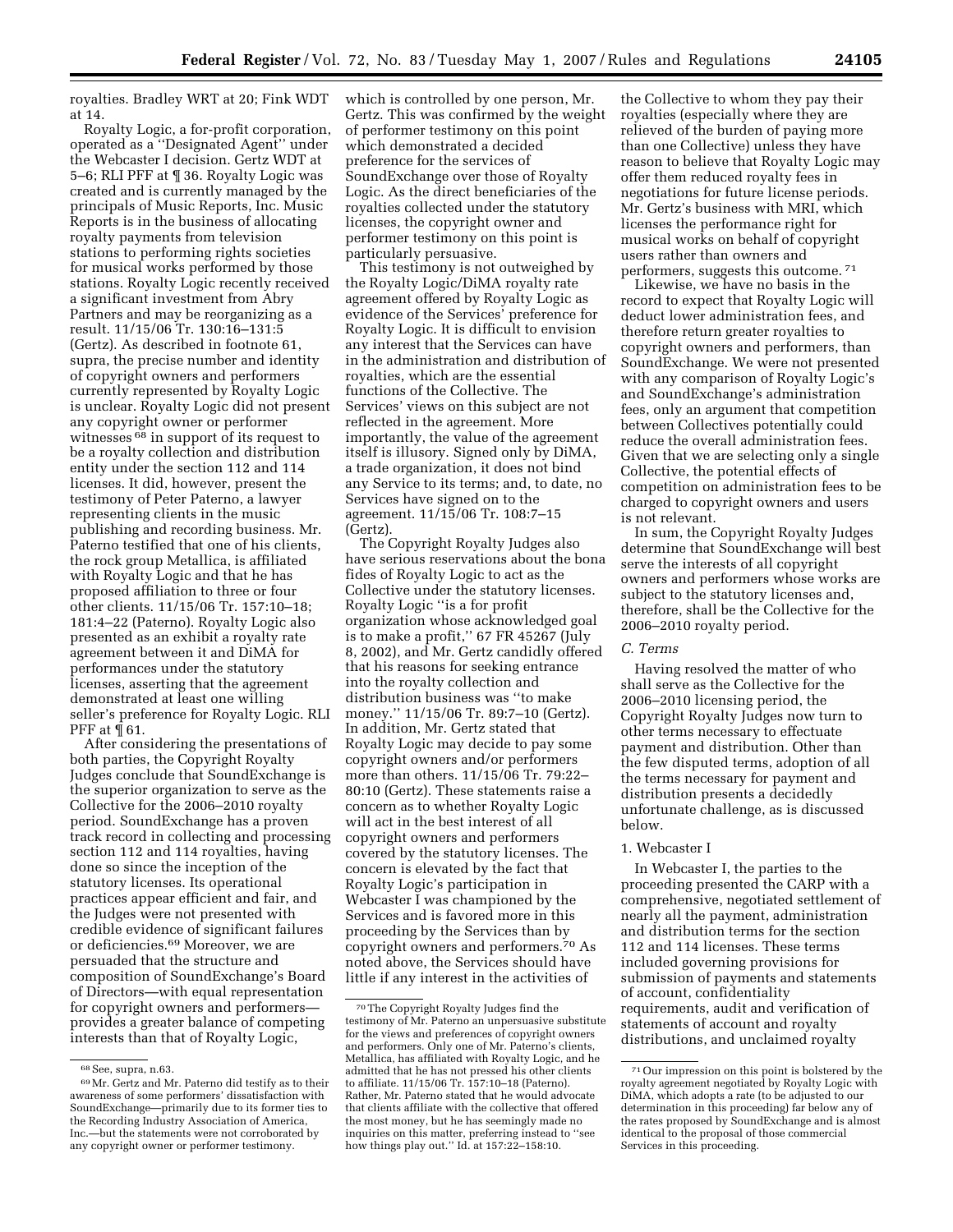funds. The CARP was only called upon to resolve two relatively minor disputes regarding terms: whether to include four definitional provisions related to broadcast radio, and what to do with royalties for copyright owners who did not designate either SoundExchange or Royalty Logic to serve as their agent. Applying the willing buyer/willing seller standard, the CARP adopted wholesale the negotiated terms as being the best evidence of marketplace negotiations, chose not to adopt the disputed definitional provisions, and determined that willing buyers and willing sellers would choose SoundExchange for copyright owners who failed to choose a Designated Agent. Webcaster I CARP Report at 128– 134.

The Librarian made significant alterations to the CARP's determination regarding terms. While he accepted the CARP's rejection of the broadcaster definitional terms and the determination that SoundExchange should serve as agent for unaffiliated copyright owners, he rejected a negotiated term limiting agents' liability for improper distributions and a negotiated term allowing agents to deduct litigation and licensing costs from collected royalty fees. 67 FR 45268–9 (July 8, 2002). He also modified a negotiated definition of ''gross proceeds'' and created two new definitional provisions: one for ''Ephemeral Recordings'' and another for ''Listener.'' Further, he extended the right to select a Designated Agent to performers in addition to copyright owners, granted performers the right to audit their Designated Agent, and ''clarified'' the negotiated terms for allocating royalty payments among Designated Agents and for allocation of royalties among parties entitled to receive such royalties. 67 FR 45270–1 (July 8, 2002).

#### 2. Negotiated Terms

As noted previously, there was no CARP proceeding for the 2003–2004 licensing period. The parties settled their differences and offered the Librarian a negotiated agreement for rates and terms. The proposed agreement included the Webcaster I terms with some modifications. After offering the proposed agreement for public comment, the Librarian adopted it. See, Digital Performance Right in Sound Recordings and Ephemeral Recordings (Final rule), 69 FR 5693 (February 6, 2004). Codified in part 262 of the Copyright Office's regulations, the effective date of these rates and terms was extended by the Copyright Royalty and Distribution Reform Act of 2004

until December 31, 2005, the last day prior to the beginning of the rates and terms established by this proceeding. 37 CFR part 262; Copyright Royalty and Distribution Reform Act of 2004, Public Law  $108-419$ , section  $6(b)(3)$  (transition provisions), 118 Stat. 2341, 2370 (2004).

#### 3. This Proceeding

The parties' approach to rates and terms was decidedly different in this proceeding than in Webcaster I. Even though the Copyright Royalty and Distribution Reform Act of 2004 eliminated the CARP system and thereby removed the Librarian and the Copyright Office from further involvement in royalty adjustment proceedings, 72 the parties apparently operated under the assumption that the terms contained in part 262 would remain in place for the 2006–2010 period plus the recommended amendments the Copyright Royalty Judges adopted. The existence of this assumption is confirmed in Part III of the written direct testimony of Barrie Kessler entitled ''Modifications Needed to License Terms,'' where Ms. Kessler only addresses those terms that she believed required amendment. The Services also refer to the regulations in part 262 as the ''current'' regulations. See, *e.g.* DiMA and Radio Broadcasters JPFF at ¶ 300.

In examining part 262, the Copyright Royalty Judges observe that these are the regulations of the ''Copyright Office, Library of Congress.'' The Copyright Royalty Judges do not have authority to amend, alter, or otherwise affect these regulations. There is no provision in the Copyright Royalty and Distribution Reform Act of 2004 that carries forward the regulations contained in part 262 or makes them applicable to the Copyright Royalty Judges. 73 Part 262 is therefore not a part of this proceeding.

Other than testimony and argument devoted to amendment of certain provisions contained in part 262, no other evidence was presented regarding terms for payment and distribution. The Copyright Royalty Judges anticipated that the parties would follow their approach from Webcaster I and present negotiated terms prior to the close of the record. When nothing was forthcoming, the Copyright Royalty Judges issued an order directing parties to file agreed-

upon terms no later than the deadline for the submission of their reply findings of fact and conclusions of law. Amendment to Amended Trial Order, Docket No. 2005–1 CRB DTRA (November 28, 2006). When nothing again was filed, the Copyright Royalty Judges questioned counsel at closing arguments who stated that because of the press of time in drafting and filing proposed findings and reply findings, they were unable to discuss or negotiate any terms. Still nothing has been filed.

The failure to submit negotiated terms, coupled with the absence of further testimony, places the Copyright Royalty Judges in a difficult situation. While there is sufficient record testimony to resolve the disputed terms, see infra, the only evidence for the ''missing terms'' is the assumption of the parties that the provisions of part 262, plus our resolution of disputed terms, would constitute the terms for payment and distribution for the 2006– 2010 statutory period. The parties' assumption is certainly thin evidence on which to proceed. Nevertheless, there are sufficient grounds to resolve the difficulty of the missing terms.

First, we observe that in Webcaster I the Librarian made several wholesale changes to the parties' negotiated terms even though the parties did not propose such changes. The Librarian created definitions for ''Ephemeral Recordings'' and ''Listener'' because, in his view, their absence from the regulations would lead to confusion. 67 FR 45269– 70 (July 8, 2002). He extended the right of choosing a Designated Agent to performers as well as copyright owners and permitted them to audit Designated Agents because he could ''conceive of no reason why Performers should not be given the same choice'' as copyright owners. 67 FR 45271 (July 8, 2002). It is clear that the Librarian took these actions so that the regulations governing terms would be clearer, more efficient and fairer to the parties affected. In other words, the Librarian endeavored to make the operation of the statutory licenses as smooth, efficient, and fair as possible. This approach was both necessary and proper and we adopt it here. It is wholly consistent with our conclusion, discussed in Section V.A., supra, that it is our obligation to adopt royalty payment and distribution terms that are practical and efficient. Failure to so act would produce statutory licenses that are operationally chaotic and otherwise unusable, thereby frustrating the Congressional intention underlying their establishment.

Second, while an assumption that part 262 would apply to the new license period is not necessarily the best

 $^{\rm 72}$  The exception is the limited role of the Register of Copyrights on questions of law. See 17 U.S.C.  $802(f)(1)(A)(ii)$ ,  $802(f)(2)(B)(i)$ , and  $802(f)(1)(D)$ .

<sup>73</sup> In contrast, 17 U.S.C. 803(b)(6)(B) made the procedural rules of the CARP applicable to the Copyright Royalty Judges until 120 days after appointment of the Copyright Royalty Judges or interim Copyright Royalty Judges who were required to adopt new regulations.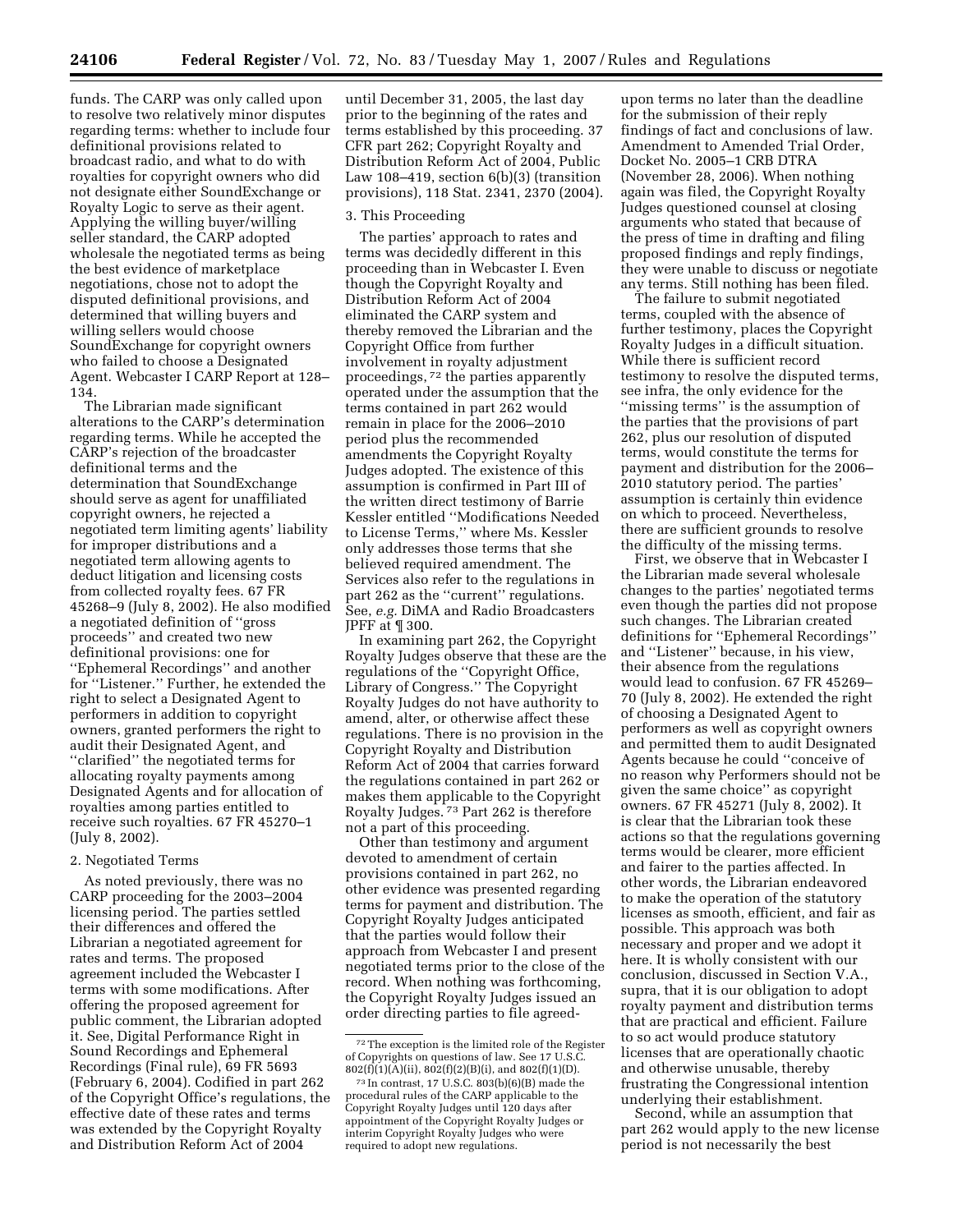evidence of the required terms, it nevertheless demonstrates the parties' intention to be bound by that provision (including, of course, their proposed changes). They certainly had ample opportunity to disavow this intention and did not do so. Rejection of the provisions contained in part 262 would, in addition to disrupting the operation of the statutory licenses, frustrate the demonstrated intention of the parties.

Consequently, the Copyright Royalty Judges are adopting the undisputed provisions of part 262 as the baseline for terms for the 2006–2010 licensing period, subject to the additions and changes adopted in this decision. Parties to future royalty rate proceedings are strongly urged to attach a greater importance to the adoption of terms and to create a more comprehensive and thorough record.

#### 4. Disputed Terms

#### a. Late Payment Fees

SoundExchange requests that the Copyright Royalty Judges establish a fee for late payments of statutory royalties equal to 2.5% of the total royalty owed by the Service for that period. The 2.5% late fee represents a substantial increase from the 0.75% late fee adopted in Webcaster I.

SoundExchange argues that the increase is necessary. Barrie Kessler stated that many Services are late with their royalty payments and opined that a nominal late fee (0.75%) coupled with the high cost of bringing an infringement action for failure to pay royalties actually encourages late payments. Kessler WDT at 27–28; 6/8/ 06 Tr. 261:1–6 (Kessler). Ms. Kessler also requested that the late fee be doubled every five days beginning 20 days after SoundExchange sends a Service notification of late payment. Kessler WDT at 28.

In support of its request for the 2.5% late fee, SoundExchange offers several marketplace agreements between record companies and services containing, on average, a late payment fee of 1.5% per month, with a high of 2.0%. SoundExchange Ex. 012 DR (UMG-MusicNet subscription services agreement); SoundExchange Ex. 014 DR (UMG-Muze clip license agreement); SoundExchange Ex. 017 DR (UMG-Real Networks subscription agreement); SoundExchange Ex. 021 DR (SONY BMG-Muze clip license agreement); SoundExchange Ex. 002 DR (WMG-Next Radio Solutions webcasting agreement); SoundExchange Ex. 004 DR (SONY BMG-MusicMatch Internet radio agreement).

Radio Broadcasters and DiMA counter that a 0.75% late fee (9% per annum) is generous and is greater than the current cost of borrowing. DiMA and Radio Broadcasters JPFF at ¶ 286. They cite the testimony of Eugene Levin of Entercom Broadcasting who, while conceding that Entercom has agreements with a number of suppliers (including ASCAP, BMI and SESAC) that provide for late fees ranging from 12% to 18% per year, testified that late fees are often waived so as to promote a positive business atmosphere and maintain good relations. Levin WRT at 4–5; 11/14/06 Tr. 38:2–9, 41:5–12 (Levin). Radio Broadcasters cite Entercom's agreements with SESAC and Liquid Compass as evidence that late fees can be discretionary. Radio Broadcasters RFF at ¶¶ 137–138.

The Copyright Royalty Judges determine that the record evidence does not support continuation of a 0.75% per month late fee. Although Mr. Levin advocated that number, he did not provide a single agreement that his company had for music service that contained such a rate, nor did he state that he was aware of any agreements containing such a rate. To the contrary, Entercom's agreements with ASCAP, BMI and SESAC all provide for late fees ranging from 12% to 18% per annum. 11/14/06 Tr. 38:2–9, 41:5–12 (Levin). The agreements cited by SoundExchange also fall within this range.

We are not persuaded that contracting parties' ability to waive late fees requires rejection of a higher late fee. Contract provisions granting discretion to waive late fees were present in some of Entercom's agreements but were noticeably absent from the record company/music service agreements cited by SoundExchange. Mr. Levin was not aware of industry practices with respect to waiver. Moreover, his testimony that waiver promotes good business relationships with contractees is unavailing in the context of statutory licensing. While waiving a late fee can promote good feelings in a private agreement and thereby avoid termination of future goods and services by the offending party, it has no bearing for a statutory license where copyright owners and performers cannot, short of an infringement determination by a federal court, terminate access to their works under the license.

After reviewing the record, the Copyright Royalty Judges find that the record company/music service agreements provided by SoundExchange are the best evidence as to the appropriate late fee. While these are not agreements for DMCA-compliant

webcasting,74 there is no reason to believe that a term governing late payment, which is unrelated to the specific royalty rates of the agreements, would be any different in a DMCAcompliant agreement. The agreements establish a range of 1.5% to 2%, with the majority of the agreements containing the 1.5% figure. We adopt the 1.5% figure.75 In doing so, we reject SoundExchange's request for a doubling of the late fee every five days when a royalty payment is later than 20 days because such a provision does not appear in any of the agreements, and SoundExchange has failed to demonstrate the need for such an extraordinary measure.

#### b. Statements of Account

#### i. Late Fee for Statements of Account

Webcaster I and part 262 of the Copyright Office's rules adopted a late fee for royalty payments but not for late statements of account. Ms. Kessler testified that it is not uncommon for SoundExchange to receive late and incomplete statements of account from Services. 6/6/06 Tr. 137:12–138:20 (Kessler). She urged the Copyright Royalty Judges to adopt a penalty fee for late and/or incomplete statements calculated as if the Service had failed to pay royalties when required. Kessler WDT at 29–30. Mr. Levin testified that it was inappropriate to assess a late fee when a Service did not submit a timely statement of account and particularly unfair where the statement contained good faith errors or omissions. Levin WRT at ¶¶ 16,19; 11/14/06, Tr. 44:18– 45:11 (Levin).

The Copyright Royalty Judges determine that timely submission of a statement of account is critical to the quick and efficient distribution of royalties. The statement of account identifies the time period to which the royalty payment applies, enables SoundExchange to determine what music service is being paid for and whether the filer has attributed the correct royalty fee to the service or services it is paying for. Although Mr.

 $^{75}\rm{We}$  note that Ms. Kessler testified that a 1.5% late fee, which is the late fee for the section 114 license applicable to preexisting subscription services, still does not discourage late payments. Ms. Kessler did not supply, other than her opinion, evidence to demonstrate that 2.5% is the magic number that will end, or virtually end, future late payments. Further, the Services demonstrated on cross-examination of Ms. Kessler that the frequency of late payments of the Services in this proceeding has not been so rampant as to warrant a much higher late fee. DiMA and Radio Broadcasters JPFF at ¶ 292.

<sup>74</sup>We acknowledge that the status of whether ''custom radio'' services are DMCA-compliant remains unresolved, but resolution of this issue is<br>not necessary to our determination.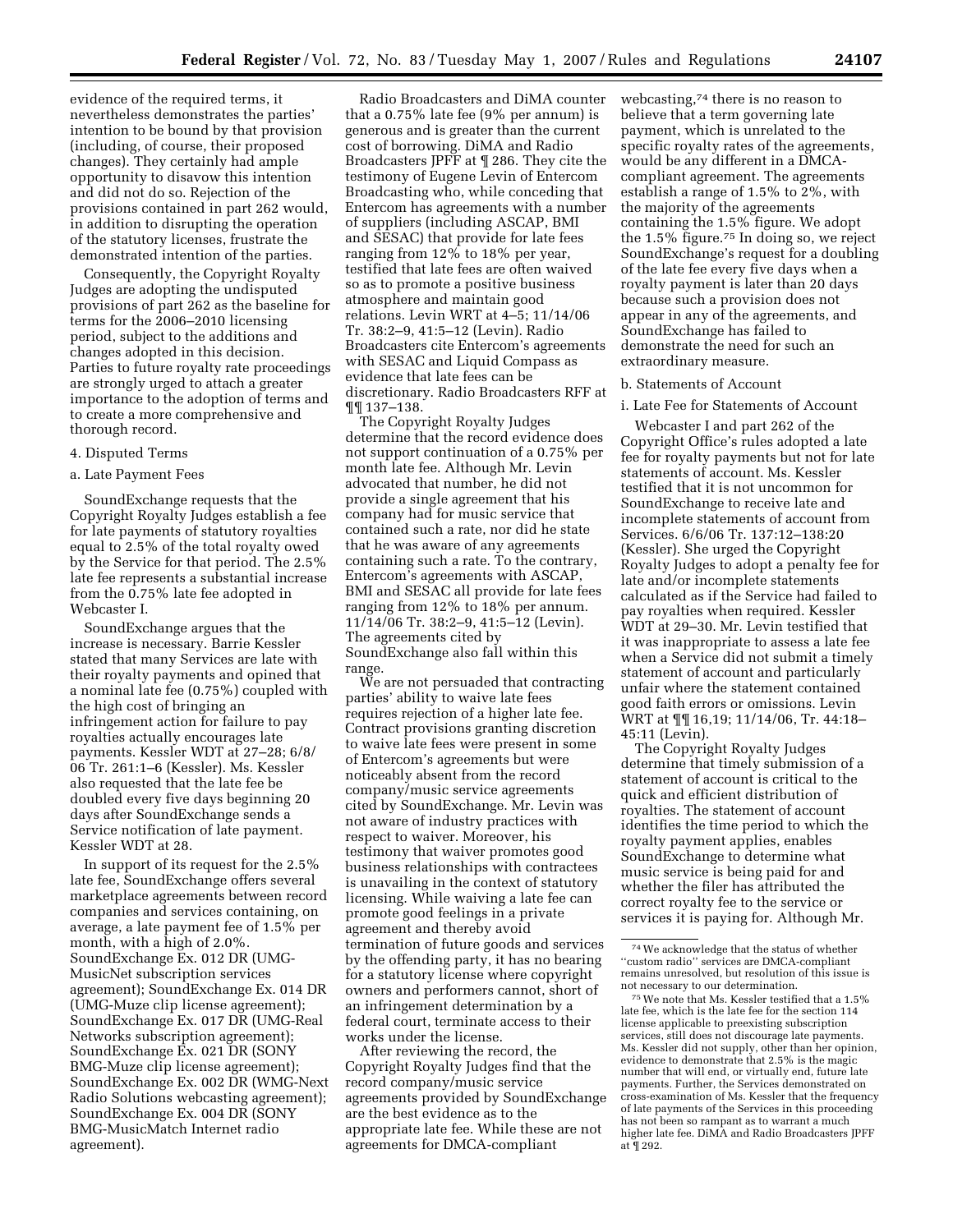Levin viewed the timely submission of statements of account as burdensome, we note that the regulations implementing the satellite, cable and digital audio recording devices or media (DART) statutory licenses require the simultaneous submission of royalty payments and statements of account. See 37 CFR 201.11 (satellite); 37 CFR 201.17 (cable); 37 CFR 201.28 (DART). Failure to timely submit a statement of account with the royalty payment requires payment of a late fee under those licenses. We do not see any unique burdens or circumstances for Services operating under the section 112 and 114 licenses that require a different outcome. Consequently, we adopt the 1.5% per month late fee for statements of account.

With respect to the completeness of the statement of account, the burden is upon the Service to provide as complete and error-free a statement as possible. All of the information needed to complete the statement—which is neither complex nor lengthy, see SoundExchange Ex. 212 DP—is in the possession of the Service. Inconsequential good-faith omissions or errors should not warrant imposition of the late fee.

#### ii. Confidentiality

There is considerable disagreement as to whether the information contained in statements of account is confidential and should be viewed by the Collective (SoundExchange) alone and not by copyright owners and performers. DiMA and Radio Broadcasters assert that a confidentiality requirement is necessary and is what willing buyers and sellers would agree to in a competitive market. DiMA and Radio Broadcasters JPFF at ¶¶ 297, 299. They cite to the confidentiality provisions of five agreements—SoundExchange Ex. 003 DR sec. 10(b) (WMG-MusicNet subscription services agreement); SoundExchange Ex. 004 DR sec. 10.01 (SONY BMG-MusicMatch Internet radio agreement); SoundExchange Ex. 006 DR sec. 8.1 (EMI standard wholesale agreement for streaming/conditional download licenses); SoundExchange Ex. 017 DR sec. 5(b) (UMG-Real Networks subscription agreement); SoundExchange Ex. 014 DR sec. 6 (WMG-Muze clip license agreement) in support of this assertion. Further, Mr. Levin testified that the information concerning a Service's total royalty payments, listening minutes and aggregate tuning hours is not the kind of information that Services share with their competitors. 11/14/06 Tr. 47:14– 48:7 (Levin).

SoundExchange counters that precluding copyright owners and performers from access to the information contained in the statements of account not only impedes the operation of its Board of Directors (which is comprised of owners and performers) but is a denial of the fundamental information necessary for enforcement of the statutory licenses. Kessler WDT at 33. Copyright owners and performers only see statement of account information from prior statutory license periods in the aggregate 76 and cannot make informed decisions to identify and act against Services that, in their view, are not satisfying their statutory requirements. *Id.* at 31. SoundExchange also views the evidence of marketplace activity differently from DiMA and Radio Broadcasters, citing two marketplace agreements between record companies and digital music services that require the reporting of revenues and number of performances so that the copyright owners can verify the calculation of the royalty fee owed under the agreement. SoundExchange Ex. 002 DR (WMG-Next Radio Solutions webcasting license agreement); SoundExchange Ex. 018 DR (UMG-Music Video Net video agreement). Radio Broadcasters counter that even these two agreements have a general confidentiality provision that prevents disclosure to the public of confidential business information. Radio Broadcasters RFF at ¶ 127.

The Copyright Royalty Judges are troubled by continuing the confidentiality restrictions adopted in Webcaster I and part 262 of the Copyright Office's regulations. Because they were the product of negotiations, there was no finding that the types of information contained in the statements of account were indeed ''confidential''; i.e., that their disclosure would harm the business interests of the reporting Services. Mr. Levin, the only witness offered by the Services on this point, did not articulate how the information contained in the statements can or could injure the competitiveness of a Service, or otherwise negatively affect its operation. 11/14/06 Tr. 96:11–104:11 (Levin). Further, he conceded that a competitor's subscription to Arbitron, a broadcasting rating and information service, would provide much of the same information contained in the statements. 11/14/06 Tr. 85:20–87:13, 97:13–99:14 (Levin). The Copyright Royalty Judges come to the conclusion that while Services may want the information contained in statements of account to remain confidential, they

have not demonstrated how disclosure of that information is, or is likely to be, harmful.

Even more troubling is how the denial of information to copyright owners and performers impacts their substantive rights under the section 112 and 114 licenses. Without the information contained in a statement of account, a copyright owner and/or performer cannot begin to make an informed judgment as to whether a Service is complying with its statutory obligations and making the correct payments. Permitting the disclosure of the information contained in statements of account only to the Collective does not alter this concern and grants the Collective an inordinate amount of control as the only party knowledgeable of the compliance of each of the Services. No support can be found in the statute for an arrangement that effectively imbues only the Collective, or any other agent, with the information necessary to pursue an infringement action. In sum, copyright owners and performers should not be excluded from obtaining the information contained in a statement of account of a Service that performed his or her work.77

Review of the licensing agreements cited by Radio Broadcasters does not counsel a different result. The confidentiality provisions in these agreements generally prohibit disclosure of ''business'' information to those not party to the agreement, i.e., the public at-large. They do not deny the licensor—the copyright owner—access to this information. And several of the cited agreements permit the licensor to share obtained business information with others, including advisors, financial officers, bankers, and contractors with a need to know. SoundExchange Ex. 004 DR sec. 10.01(a) (SONY BMG-MusicMatch Internet radio agreement); SoundExchange Ex. 002 DR sec. 9.01(a) (WMG-NextRadio Solutions webcasting license agreement). In the statutory licensing setting, copyright owners and performers are the licensors of their works to the Services and certainly need to know the information concerning the Services' payments. Providing the information only to SoundExchange, as the Services request, is not consistent with these agreements.

What is consistent with these agreements, however, is a prohibition of disclosure of statement of account information to the general public, and we are adopting that restriction.

<sup>76</sup>See 37 CFR 262.5(c).

<sup>77</sup>This conclusion again is supported by the satellite, cable and DART licenses which permit copyright owners full and complete access to the statements of account of the users of those licenses.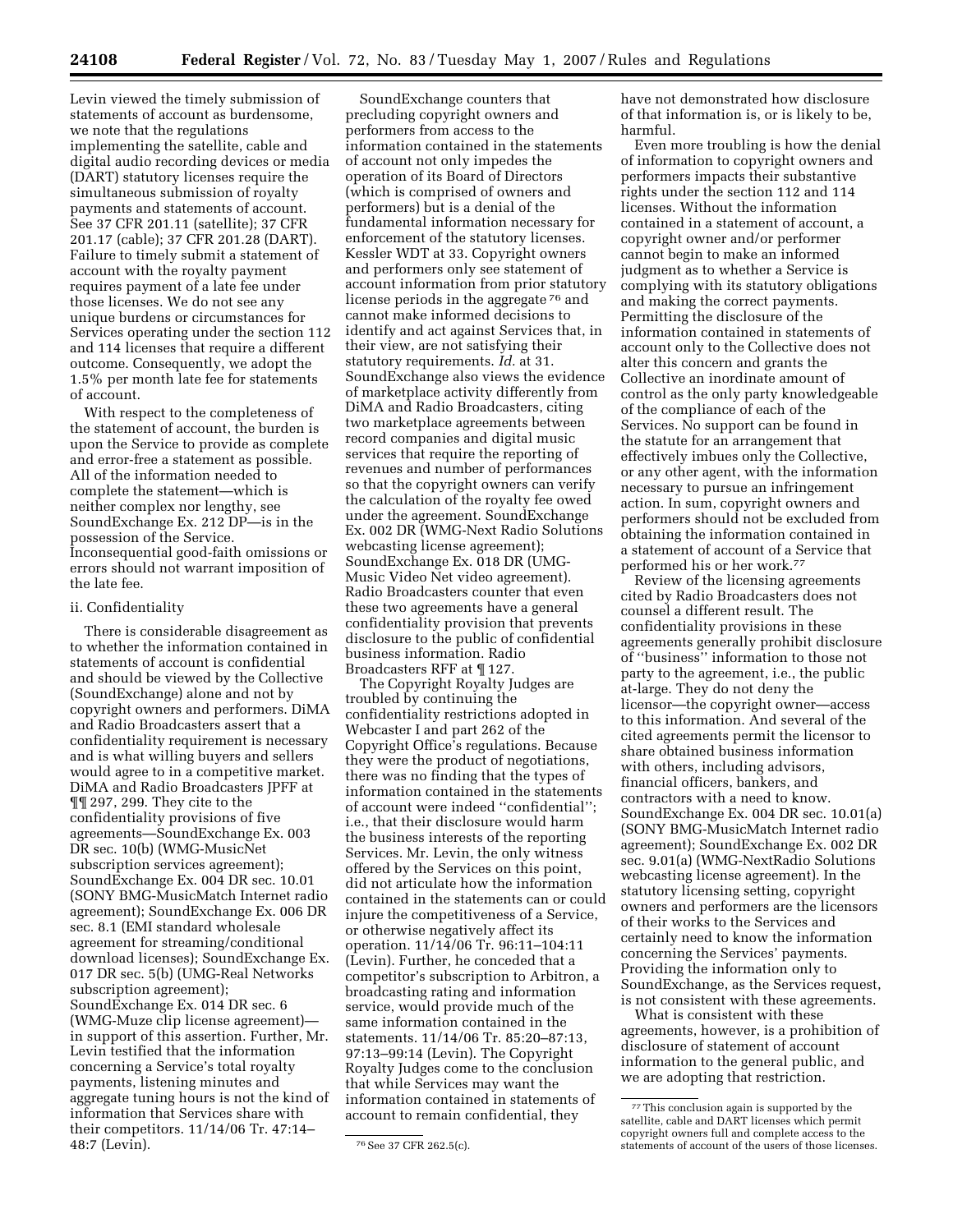Therefore, access to statements of account is limited to copyright owners and performers, and their agents and representatives identified in the regulations, whose works were used by a Service under the section 112 and 114 licenses. Copyright owners, performers, and the Collective are directed in the regulations to implement the necessary procedures to guard against access to and dissemination of statement of account information to unauthorized parties.

#### c. Audit and Verification of Payments

SoundExchange requests four ''clarifications'' to the part 262 regulations regarding verification of royalty payments made by the Services: (1) That the Services should be required to maintain their books and records for the three prior calendar years (January to December) and the entirety of those three years may be audited; (2) persons other than Certified Public Accountants (''CPAs'') should be allowed to serve as auditors and need only be independent from the Service they are auditing; (3) individual copyright owners and performers, in addition to the Collective, should be permitted to audit Services; and (4) the threshold for allocating the costs of an audit should be reduced from a 10% underpayment to a 5% underpayment, or if the Service underpays by \$5,000 or more. SoundExchange PFF ¶¶ at 1314, 1342. With the exception of the first request, the Copyright Royalty Judges decline to accept SoundExchange's proposals.

By eliminating the requirements that an auditor be a CPA and independent from SoundExchange, SoundExchange is seeking to transform the prior verification process into what it calls ''technical audits.'' SoundExchange PFF at ¶¶ 1327, 1328. Technical audits would, in SoundExchange's view, reduce its costs by allowing in-house technical experts to conduct the audits rather than outside CPAs, who might lack the technical capability for the data processing and analysis and may be more expensive than in-house personnel. 6/6/06 Tr. 269:16–273:4 (Kessler). The Copyright Royalty Judges have reviewed the record company/ music service agreements submitted by the parties and note that some agreements permit technical audits. SoundExchange Ex. 002 DR sec. 5.02 (WMG-NextRadio Solutions webcasting license agreement); SoundExchange Ex. 003 DR sec. 4(b) (WMG-MusicNet subscription services agreement). Others, however, require the auditors to be CPAs, (SoundExchange Ex. 001 DR sec. 4.01 (WMG-All Media Guide clip license agreement), SoundExchange Ex.

014 DR sec. 3.7 (WMG-Muze clip license agreement)), and that the auditor be independent of both the licensor and licensee. SoundExchange Ex. 001 DR sec. 4.01 (WMG-All Media Guide clip license agreement); SoundExchange Ex. 004 DR sec. 6.05 (SONY BMG-MusicMatch Internet radio agreement); SoundExchange Ex. 007 DR sec. 8(b) (EMI—MusicNet nonportable subscription services agreement). While technical audits by in-house personnel might be cheaper for the Collective, we conclude that it is more important, in the interest of establishing a high level of credibility in the results of the audit, that the auditor be independent of both parties. 11/14/06 Tr. 9:8–11:11 (Levin). Likewise, we find that requiring the auditor to be certified further raises confidence levels in the audit. CPAs have experience in the field of accounting, are familiar with the accepted standards and practices for auditing, and are governed by standards of conduct. If technical skills are required to process the data of a Service, the auditor can request assistance. In sum, the Copyright Royalty Judges are requiring that the auditor be certified and independent of both SoundExchange and the Service being audited.

The Copyright Royalty Judges are not persuaded that all copyright owners and performers should have the right to audit a Service. It is one thing for a Service that enters into a private agreement with a copyright owner to allow the owner to conduct an audit. Kenswil WDT at 10–11; Eisenberg WDT at 13. It is an altogether different matter to grant the right of audit to copyright owners and performers under a statutory licensing scheme where there is no privity of contract and the potential for a significant magnitude of audits. We agree with the Services that subjecting them to that kind of extensive auditing process could seriously impair their business operations. Levin WRT at ¶ 30.

Likewise, we are not persuaded that the underpayment threshold for shifting the cost of an audit should be reduced from an underpayment of 10% to one of 5% of the royalty fee due, or \$5,000, whichever is less. Ms. Kessler stated that the 10% figure was too high and encourages the Services to deliberately underpay their royalties up to 9%, but she did not offer any direct evidence of this occurring. Furthermore, the 10% figure is consistent with several of the record company/music service agreements. SoundExchange Ex. 003 DR sec. 6(f) (WMG-MusicNet subscription services agreement); SoundExchange Ex. 004 DR sec. 6.06 (SONY BMG-

MusicMatch Internet radio agreement); SoundExchange 010 DR sec. 5(c) (EMI-Muze clip license agreement).

Finally, the Copyright Royalty Judges agree with SoundExchange that the Services should retain their books and records for the three calendar years prior to the current year. Services need to know with precision how long they must retain their books and records as well as the time period that is potentially subject to an audit.

#### d. Other Matters

#### i. Recordkeeping

Subsequent to the conclusion of the hearings on the direct statements, the Copyright Royalty Judges issued an Interim Final Rule in Docket No. RM 2005–2, the docket establishing notice and recordkeeping requirements for certain digital audio services using the section 112 and 114 licenses. Notice and Recordkeeping for Use of Sound Recordings Under Statutory License (Interim final rule), 71 FR 59010 (October 6, 2006). The Interim Final Rule prescribed the format and delivery requirements for reports of use of sound recordings, thereby completing the interim recordkeeping rulemaking process begun several years ago by the Copyright Office. Several of the parties in this proceeding, uncertain as to whether such recordkeeping issues would be addressed in this docket and noting the statutory language that permits the Copyright Royalty Judges to modify their existing recordkeeping rules, 17 U.S.C. 803(c)(3), submitted testimony on the matter. Although we ruled that recordkeeping matters would be addressed through notice and comment rulemaking and not in this proceeding, we did not strike the testimony. Instead, such testimony was allowed to remain in the record as evidence, if any, of the relative costs to the Services and the Collective associated with recordkeeping. Order Denying Radio Broadcasters' Motion for Clarification, Motion to Strike SoundExchange Exhibits 414–418 DP and Motion to Set Expedited Briefing Schedule, Docket No. 2005–1 CRB DTRA (September 8, 2006).

The costs of recordkeeping to both sides did not influence our determination of royalty rates in this proceeding, nor are we choosing to amend our existing recordkeeping regulations. See 37 CFR part 370. The testimony presented by the Services as to the costs associated with recordkeeping was vague and unsubstantiated and went little beyond the assertion that there are some costs associated with recordkeeping. Clearly,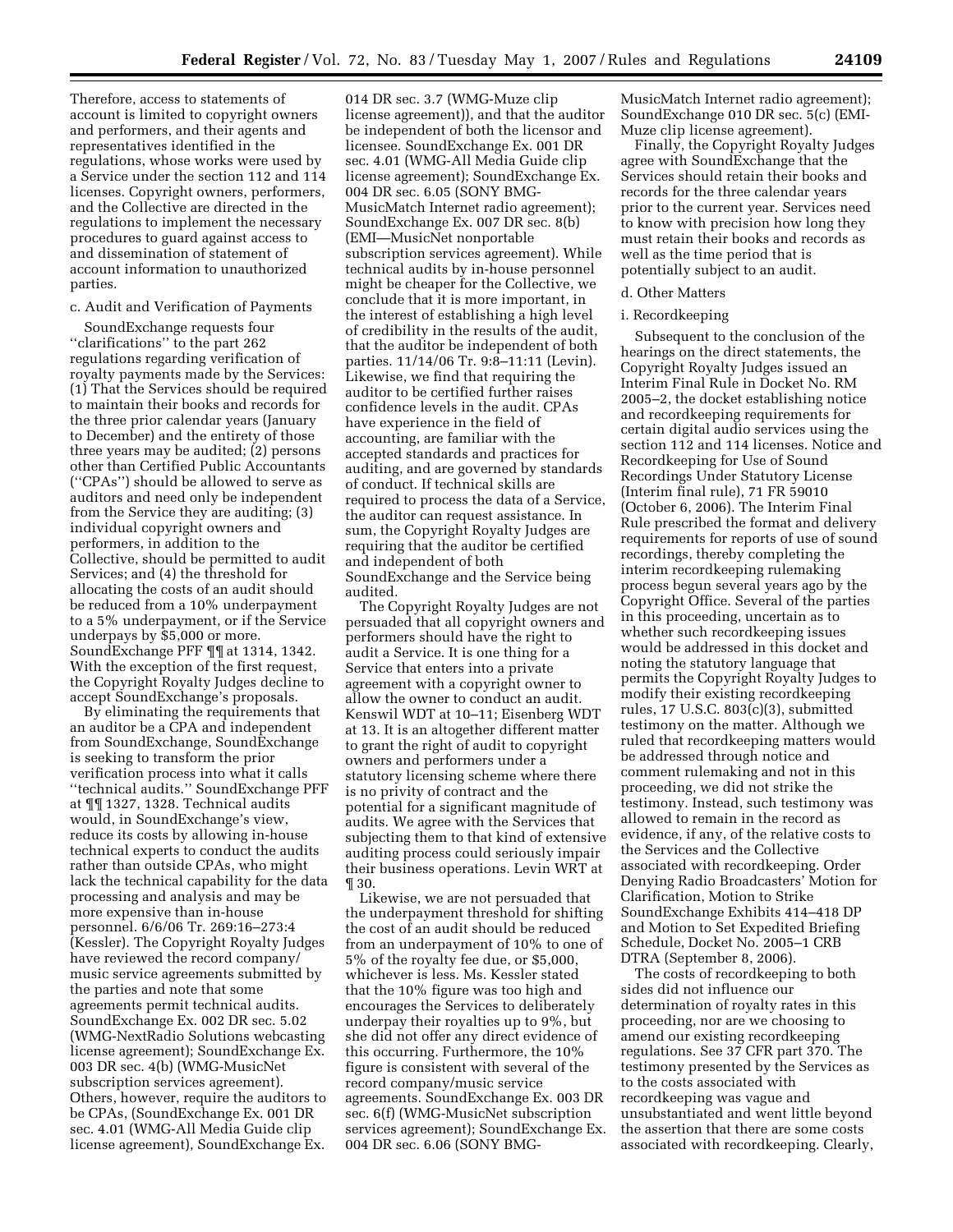any recordkeeping, no matter how modest, involves some costs. Nevertheless, the statute does require reporting. 17 U.S.C. 112(e)(4),  $114(f)(4)(A)$ . And despite the fact that most of the requirements for creating a report of use have been public since 2002, see Notice and Recordkeeping for Use of Sound Recordings Under Statutory Licenses (Notice requesting written proposals and announcement of status conference), 67 FR 59573 (September 23, 2002), the Services failed to quantify either the magnitude of the actual overall costs or the average costs to individual Services. In any event, because our recordkeeping regulations are interim and not final, there is ample opportunity to again address the Services' costs in a future rulemaking. The ability to influence and adjust the costs of recordkeeping is far more direct in that context than this rate determination proceeding and is more properly handled there.

Likewise, there was no persuasive testimony compelling an adjustment of the current recordkeeping regulations. SoundExchange presses for census reporting, but the record is incomplete as to effectiveness of the current periodic reporting requirement. Once again, the Copyright Royalty Judges conclude that this matter is more appropriate for a future recordkeeping rulemaking.

#### ii. Royalty Distribution

Having eschewed the Receiving Agent/Designated Agent model of the prior regulations in favor of a single Collective, we are adopting streamlined royalty distribution procedures. SoundExchange has the responsibility of collecting the royalties from the Services and distributing them to all eligible copyright owners and performers, including any agents designated by copyright owners and/or performers for their receipt. Deduction of costs by SoundExchange is governed by the statute, 17 U.S.C. 114(g)(3), and therefore we have no authority to address any resulting inequalities.

With respect to the distribution methodology, the Copyright Royalty Judges are retaining the requirement that all performances be valued equally by the Collective. SoundExchange is already familiar with and applies this requirement. 6/6/06 Tr. 171:2–172:10 (Kessler). Copyright owners and/or performers are certainly free to agree to subsequent distribution methodologies once they have received their distribution from the Collective.

#### **VI. Determination and Order**

Having fully considered the record, the Copyright Royalty Judges make the above Findings of Fact based on the record. Relying upon these Findings of Fact, the Copyright Royalty Judges unanimously adopt every portion of this Final Determination of the Rates and Terms of the Statutory Licenses for the digital audio transmission of sound recordings, pursuant to 17 U.S.C. 114, and for the making of ephemeral phonorecords, pursuant to 17 U.S.C. 112(e). The Copyright Royalty Judges exercise their authority under 17 U.S.C. 803(c), and transmit this Final Determination to the Librarian of Congress for publication in the **Federal Register**, pursuant to 17 U.S.C. 803(c)(6). So Ordered.

James Scott Sledge, *Chief Copyright Royalty Judge.*  William J. Roberts, *Copyright Royalty Judge.*  Stanley C. Wisniewski, *Copyright Royalty Judge.* 

### Dated: April 23, 2007.

**List of Subjects in 37 CFR Part 380** 

Copyright, Sound recordings.

#### **Final Regulation**

■ For the reasons set forth in the preamble, Chapter III of Title 37 of the Code of Federal Regulations is amended by adding new Subchapter E to read as follows:

**Subchapter E—Rates and Terms for Statutory Licenses** 

#### **PART 380—RATES AND TERMS FOR CERTAIN ELIGIBLE NONSUBSCRIPTION TRANSMISSIONS, NEW SUBSCRIPTION SERVICES AND THE MAKING OF EPHEMERAL REPRODUCTIONS**

Sec.<br>380.1

- General.
- 380.2 Definitions.
- 380.3 Royalty fees for the public performance of sound recordings and for ephemeral recordings.
- 380.4 Terms for making payment of royalty fees and statements of account.<br>380.5 Confidential information.
- Confidential information.
- 380.6 Verification of royalty payments.
- 380.7 Verification of royalty distributions. 380.8 Unclaimed funds.
- 

**Authority:** 17 U.S.C. 112(e), 114(f), 804(b)(3).

#### **§ 380.1 General.**

(a) *Scope.* This part 380 establishes rates and terms of royalty payments for the public performance of sound recordings in certain digital transmissions by Licensees in

accordance with the provisions of 17 U.S.C. 114, and the making of Ephemeral Recordings by Licensees in accordance with the provisions of 17 U.S.C. 112(e), during the period January 1, 2006, through December 31, 2010.

(b) *Legal compliance.* Licensees relying upon the statutory licenses set forth in 17 U.S.C. 112 and 114 shall comply with the requirements of those sections, the rates and terms of this part, and any other applicable regulations.

(c) *Relationship to voluntary agreements.* Notwithstanding the royalty rates and terms established in this part, the rates and terms of any license agreements entered into by Copyright Owners and digital audio services shall apply in lieu of the rates and terms of this part to transmission within the scope of such agreements.

#### **§ 380.2 Definitions.**

For purposes of this part, the following definitions shall apply:

(a) *Aggregate Tuning Hours* (ATH) means the total hours of programming that the Licensee has transmitted during the relevant period to all Listeners within the United States from all channels and stations that provide audio programming consisting, in whole or in part, of eligible nonsubscription transmissions or noninteractive digital audio transmissions as part of a new subscription service, less the actual running time of any sound recordings for which the Licensee has obtained direct licenses apart from 17 U.S.C. 114(d)(2) or which do not require a license under United States copyright law. By way of example, if a service transmitted one hour of programming to 10 simultaneous Listeners, the service's Aggregate Tuning Hours would equal 10. If 3 minutes of that hour consisted of transmission of a directly licensed recording, the service's Aggregate Tuning Hours would equal 9 hours and 30 minutes. As an additional example, if one Listener listened to a service for 10 hours (and none of the recordings transmitted during that time was directly licensed), the service's Aggregate Tuning Hours would equal 10.

(b) *Broadcaster* is a type of Commercial Webcaster or Noncommercial Webcaster that owns and operates a terrestial AM or FM radio station that is licensed by the Federal Communications Commission.

(c) *Collective* is the collection and distribution organization that is designated by the Copyright Royalty Judges. For the 2006–2010 license period, the Collective is SoundExchange, Inc.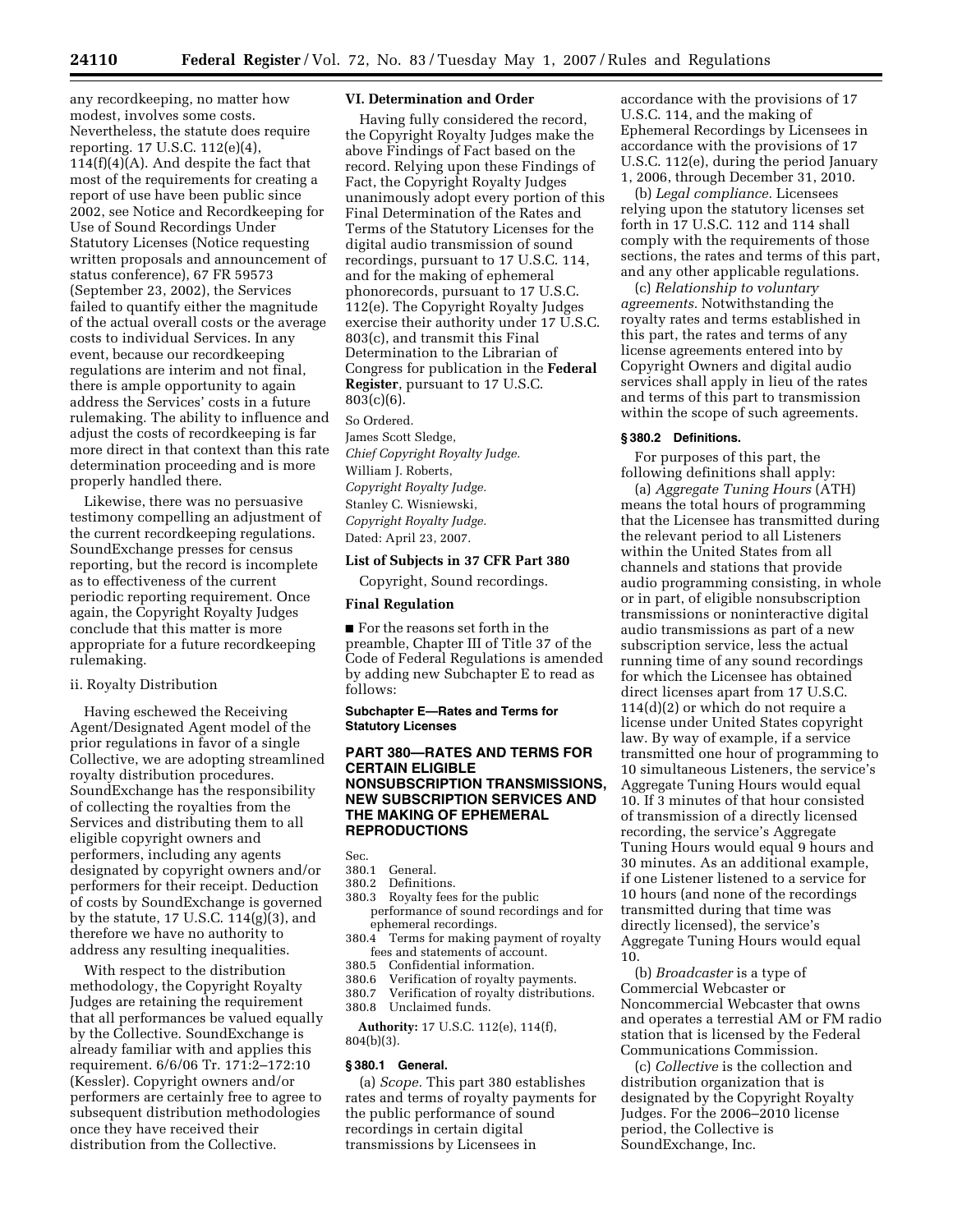(d) *Commercial Webcaster* is a Licensee, other than a Noncommercial Webcaster, that makes eligible digital audio transmissions.

(e) *Copyright Owners* are sound recording copyright owners who are entitled to royalty payments made under this part pursuant to the statutory licenses under 17 U.S.C. 112(e) and 114(f).

(f) *Ephemeral Recording* is a phonorecord created for the purpose of facilitating a transmission of a public performance of a sound recording under a statutory license in accordance with 17 U.S.C. 114(f), and subject to the limitations specified in 17 U.S.C.112(e).

(g) *Licensee* is a person that has obtained a statutory license under 17 U.S.C. 114, and the implementing regulations, to make eligible nonsubscription transmissions, or noninteractive digital audio transmissions as part of a new subscription service (as defined in 17 U.S.C. 114(j)(8)), or that has obtained a statutory license under 17 U.S.C. 112(e), and the implementing regulations, to make Ephemeral Recordings for use in facilitating such transmissions.

(h) *Noncommercial Webcaster* is a Licensee that makes eligible digital audio transmissions and:

(1) Is exempt from taxation under section 501 of the Internal Revenue Code of 1986 (26 U.S.C. 501),

(2) Has applied in good faith to the Internal Revenue Service for exemption from taxation under section 501 of the Internal Revenue Code and has a commercially reasonable expectation that such exemption shall be granted, or

(3) Is operated by a State or possession or any governmental entity or subordinate thereof, or by the United States or District of Columbia, for exclusively public purposes.

(i) *Performance* is each instance in which any portion of a sound recording is publicly performed to a Listener by means of a digital audio transmission (e.g., the delivery of any portion of a single track from a compact disc to one Listener) but excluding the following:

(1) A performance of a sound recording that does not require a license (e.g., a sound recording that is not copyrighted);

(2) A performance of a sound recording for which the service has previously obtained a license from the Copyright Owner of such sound recording; and

(3) An incidental performance that both:

(i) Makes no more than incidental use of sound recordings including, but not limited to, brief musical transitions in and out of commercials or program segments, brief performances during news, talk and sports programming, brief background performances during disk jockey announcements, brief performances during commercials of sixty seconds or less in duration, or brief performances during sporting or other public events and

(ii) Other than ambient music that is background at a public event, does not contain an entire sound recording and does not feature a particular sound recording of more than thirty seconds (as in the case of a sound recording used as a theme song).

(j) *Performers* means the independent administrators identified in 17 U.S.C.  $114(g)(2)(B)$  and  $(C)$  and the parties identified in 17 U.S.C. 114(g)(2)(D).

(k) *Qualified Auditor* is a Certified Public Accountant.

(l) *Side Channel* is a channel on the website of a broadcaster which channel transmits eligible transmissions that are not simultaneously transmitted over the air by the broadcaster.

#### **§ 380.3 Royalty fees for the public performance of sound recordings and for ephemeral recordings.**

(a) Royalty rates and fees for eligible digital transmissions of sound recordings made pursuant to 17 U.S.C. 114, and the making of ephemeral recordings pursuant to 17 U.S.C. 112 are as follows:

(1) *Commercial Webcasters:* (i) The per-performance fee for 2006–2010: For all digital audio transmissions, including simultaneous digital audio retransmissions of over-the-air AM or FM radio broadcasts, a Commercial Webcaster will pay a performance royalty of: \$.0008 per performance for 2006, \$.0011 per performance for 2007, \$.0014 per performance for 2008, \$.0018 per performance for 2009, and \$.0019 per performance for 2010. The royalty payable under 17 U.S.C. 112 for any reproduction of a phonorecord made by a Commercial Webcaster during this license period and used solely by the Commercial Webcaster to facilitate transmissions for which it pays royalties as and when provided in this section is deemed to be included within such royalty payments.

(ii) Optional transitional Aggregate Tuning Hour fee for 2006–2007: The following Aggregate Tuning Hours (ATH) usage rate calculation options, in lieu of the per-performance fee, are available for the transition period of 2006 and 2007:

| Other programming                           | Broadcast simulcast programming | Non-music<br>programming |
|---------------------------------------------|---------------------------------|--------------------------|
| │ \$0.0117 per ATH  │ \$0.0088 per ATH      | \$0.0092 per ATH                | \$0.0008 per ATH.        |
| \$0.0123 per ATH                            |                                 | \$0.0011 per ATH.        |
| │ \$0.0169 per ATH …… │ \$0.0127 per ATH …… |                                 | \$0.0014 per ATH.        |

(iii) ''Non-Music Programming'' is defined as Broadcaster programming reasonably classified as news, talk, sports or business programming; ''Broadcast Simulcast Programming'' is defined as Broadcaster simulcast programming not reasonably classified as news, talk, sports or business programming; and ''Other Programming'' is defined as programming other than either Broadcaster simulcast programming or Broadcaster programming reasonably classified as news, talk, sports or business programming.

(2) *Noncommercial Webcasters:* (i) For all digital audio transmissions totaling not more than 159,140 Aggregate Tuning Hours (ATH) in a month, including simultaneous digital audio retransmissions of over-the-air AM or FM radio broadcasts, a Noncommercial Webcaster will pay an annual per channel or per station performance royalty of \$500 in 2006, 2007, 2008, 2009 and 2010.

(ii) For all digital audio transmissions totaling in excess of 159,140 Aggregate Tuning Hours (ATH) in a month, including simultaneous digital audio

retransmissions of over-the-air AM or FM radio broadcasts, a Noncommercial Webcaster will pay a performance royalty of: \$.0008 per performance for 2006, \$.0011 per performance for 2007, \$.0014 per performance for 2008, \$.0018 per performance for 2009, and \$.0019 per performance for 2010.

(iii) The following Aggregate Tuning Hours (ATH) usage rate calculation options, in lieu of the per-performance fee, are available for the transition period of 2006 and 2007: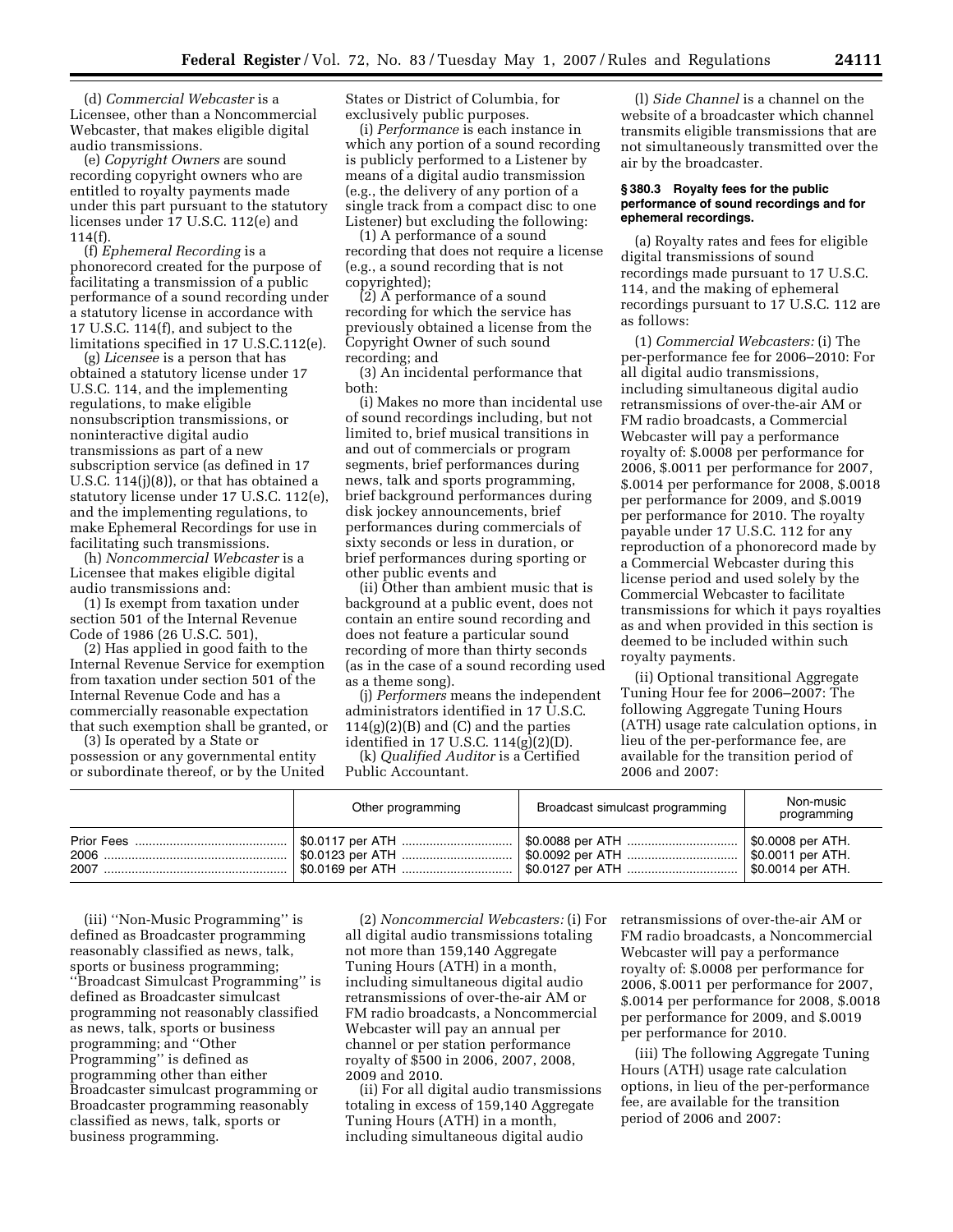| Other programming | Broadcast simulcast programming | Non-music<br>programming |
|-------------------|---------------------------------|--------------------------|
|                   |                                 |                          |

(iv) ''Non-Music Programming'' is defined as Broadcaster programming reasonably classified as news, talk, sports or business programming; ''Broadcast Simulcast Programming'' is defined as Broadcaster simulcast programming not reasonably classified as news, talk, sports or business programming; and ''Other Programming'' is defined as programming other than either Broadcaster simulcast programming or Broadcaster programming reasonably classified as news, talk, sports or business programming.

(v) The royalty payable under 17 U.S.C. 112 for any reproduction of a phonorecord made by a Noncommercial Webcaster during this license period and used solely by the Noncommercial Webcaster to facilitate transmissions for which it pays royalties as and when provided in this section is deemed to be included within such royalty payments.

(b) *Minimum fee.* Each Commercial Webcaster and Noncommercial Webcaster will pay an annual, nonrefundable minimum fee of \$500 for each calendar year or part of a calendar year of the license period during which they are Licensees pursuant to licenses under 17 U.S.C. 114. This annual minimum fee is payable for each individual channel and each individual station maintained by Commercial Webcasters and Noncommercial Webcasters and is also payable for each individual Side Channel maintained by Broadcasters who are Licensees. The minimum fee payable under 17 U.S.C. 112 is deemed to be included within the minimum fee payable under 17 U.S.C. 114. Upon payment of the minimum fee, the Licensee will receive a credit in the amount of the minimum fee against any additional royalty fees payable in the same calendar year.

#### **§ 380.4 Terms for making payment of royalty fees and statements of account.**

(a) *Payment to the Collective.* A Licensee shall make the royalty payments due under § 380.3 to the Collective.

(b) *Designation of the Collective.* (1) Until such time as a new designation is made, SoundExchange, Inc., is designated as the Collective to receive statements of account and royalty payments from Licensees due under § 380.3 and to distribute such royalty

payments to each Copyright Owner and Performer, or their designated agents, entitled to receive royalties under 17 U.S.C. 112(e) or 114(g).

(2) If SoundExchange, Inc. should dissolve or cease to be governed by a board consisting of equal numbers of representatives of Copyright Owners and Performers, then it shall be replaced by a successor Collective upon the fulfillment of the requirements set forth in paragraph (b)(2)(i) of this section.

(i) By a majority vote of the nine Copyright Owner representatives and the nine Performer representatives on the SoundExchange board as of the last day preceding the condition precedent in paragraph (b)(2) of this section, such representatives shall file a petition with the Copyright Royalty Board designating a successor to collect and distribute royalty payments to Copyright Owners and Performers entitled to receive royalties under 17 U.S.C. 112(e) or 114(g) that have themselves authorized such Collective.

(ii) The Copyright Royalty Judges shall publish in the **Federal Register**  within 30 days of receipt of a petition filed under paragraph (b)(2)(i) of this section an order designating the Collective named in such petition.

(c) *Monthly payments.* A Licensee shall make any payments due under § 380.3 by the 45th day after the end of each month for that month, except that payments due under § 380.3 for the period beginning January 1, 2006, through the last day of the month in which the Copyright Royalty Judges issue their final determination adopting these rates and terms shall be due 45 days after the end of such period. All monthly payments shall be rounded to the nearest cent.

(d) *Minimum payments.* A Licensee shall make any minimum payment due under § 380.3(b) by January 31 of the applicable calendar year, except that:

(1) Payment due under § 380.3(b) for 2006 and 2007 shall be due 45 days after the last day of the month in which the Copyright Royalty Judges issue their final determination adopting these rates and terms.

(2) Payment for a Licensee that has not previously made eligible nonsubscription transmissions, noninteractive digital audio transmissions as part of a new subscription service or Ephemeral

Recordings pursuant to the licenses in 17 U.S.C. 114 and/or 17 U.S.C. 112(e) shall be due by the 45th day after the end of the month in which the Licensee commences to do so.

(e) *Late payments and statements of account.* A Licensee shall pay a late fee of 1.5% per month, or the highest lawful rate, whichever is lower, for any payment and/or statement of account received by the Collective after the due date. Late fees shall accrue from the due date until payment is received by the Collective.

(f) *Statements of account.* Any payment due under § 380.3 shall be accompanied by a corresponding statement of account. A statement of account shall contain the following information:

(1) Such information as is necessary to calculate the accompanying royalty payment;

(2) The name, address, business title, telephone number, facsimile number (if any), electronic mail address and other contact information of the person to be contacted for information or questions concerning the content of the statement of account;

(3) The handwritten signature of:

(i) The owner of the Licensee or a duly authorized agent of the owner, if the Licensee is not a partnership or corporation;

(ii) A partner or delegee, if the Licensee is a partnership; or

(iii) An officer of the corporation, if the Licensee is a corporation.

(4) The printed or typewritten name of the person signing the statement of account;

(5) The date of signature;

(6) If the Licensee is a partnership or corporation, the title or official position held in the partnership or corporation by the person signing the statement of account;

(7) A certification of the capacity of the person signing; and

(8) A statement to the following effect:

I, the undersigned owner or agent of the Licensee, or officer or partner, have examined this statement of account and hereby state that it is true, accurate, and complete to my knowledge after reasonable due diligence.

(g) *Distribution of royalties.* (1) The Collective shall promptly distribute royalties received from Licensees to Copyright Owners and Performers, or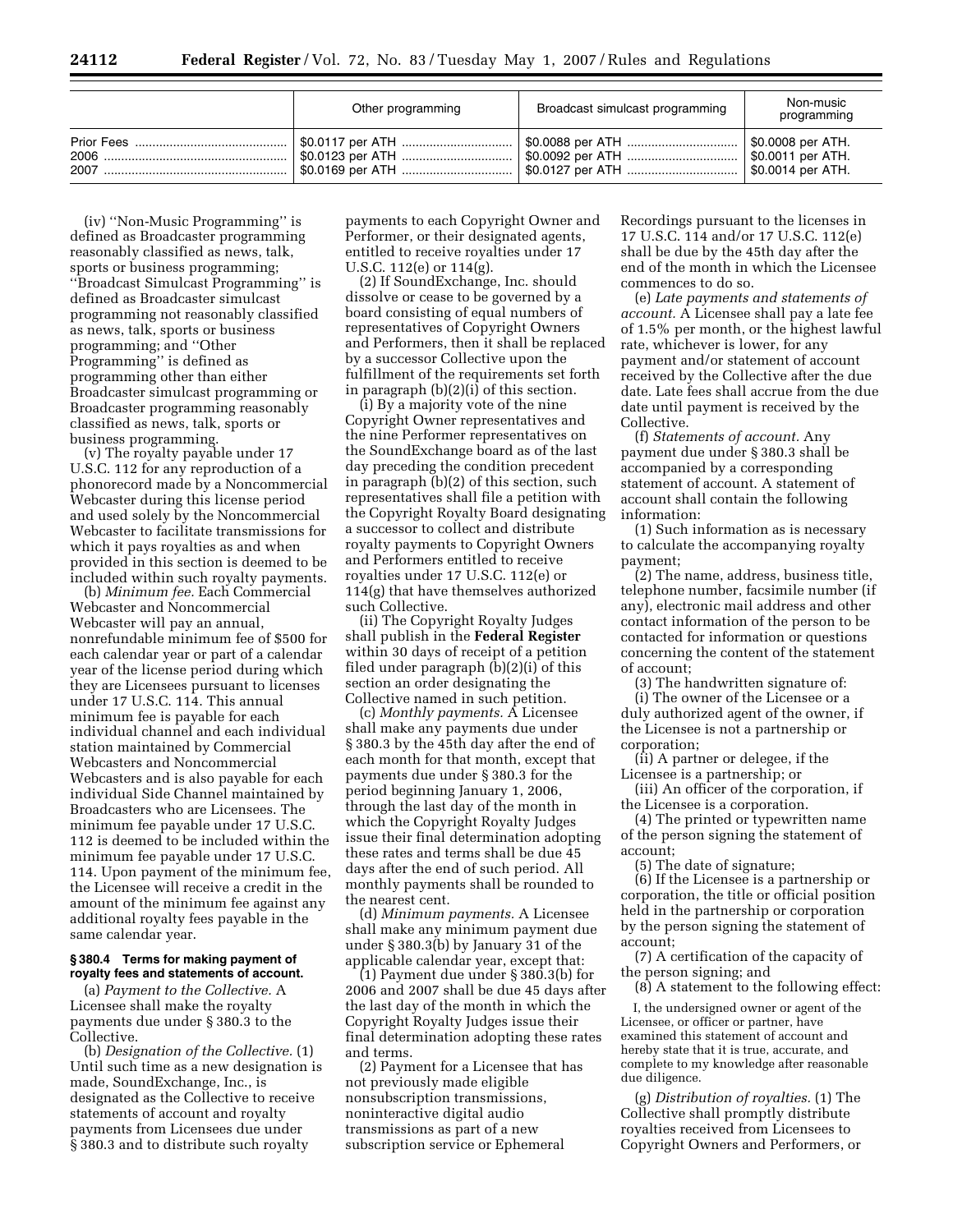their designated agents, that are entitled to such royalties. The Collective shall only be responsible for making distributions to those Copyright Owners, Performers, or their designated agents who provide the Collective with such information as is necessary to identify the correct recipient. The Collective shall distribute royalties on a basis that values all performances by a Licensee equally based upon the information provided under the reports of use requirements for Licensees contained in § 370.3 of this chapter.

(2) If the Collective is unable to locate a Copyright Owner or Performer entitled to a distribution of royalties under paragraph (g)(1) of this section within 3 years from the date of payment by a Licensee, such distribution may first be applied to the costs directly attributable to the administration of that distribution. The foregoing shall apply notwithstanding the common law or statutes of any State.

(h) *Retention of records.* Books and records of a Licensee and of the Collective relating to payments of and distributions of royalties shall be kept for a period of not less than the prior 3 calendar years.

#### **§ 380.5 Confidential information.**

(a) *Definition.* For purposes of this part, ''Confidential Information'' shall include the statements of account and any information contained therein, including the amount of royalty payments, and any information pertaining to the statements of account reasonably designated as confidential by the Licensee submitting the statement.

(b) *Exclusion.* Confidential Information shall not include documents or information that at the time of delivery to the Collective are public knowledge. The party claiming the benefit of this provision shall have the burden of proving that the disclosed information was public knowledge.

(c) *Use of Confidential Information.* In no event shall the Collective use any Confidential Information for any purpose other than royalty collection and distribution and activities related directly thereto.

(d) *Disclosure of Confidential Information.* Access to Confidential Information shall be limited to:

(1) Those employees, agents, attorneys, consultants and independent contractors of the Collective, subject to an appropriate confidentiality agreement, who are engaged in the collection and distribution of royalty payments hereunder and activities related thereto, for the purpose of performing such duties during the ordinary course of their work and who

require access to the Confidential Information;

(2) An independent and Qualified Auditor, subject to an appropriate confidentiality agreement, who is authorized to act on behalf of the Collective with respect to verification of a Licensee's statement of account pursuant to § 380.6 or on behalf of a Copyright Owner or Performer with respect to the verification of royalty distributions pursuant to § 380.7;

(3) Copyright Owners and Performers, including their designated agents, whose works have been used under the statutory licenses set forth in 17 U.S.C. 112(e) and 114(f) by the Licensee whose Confidential Information is being supplied, subject to an appropriate confidentiality agreement, and including those employees, agents, attorneys, consultants and independent contractors of such Copyright Owners and Performers and their designated agents, subject to an appropriate confidentiality agreement, for the purpose of performing their duties during the ordinary course of their work and who require access to the Confidential Information; and

(4) In connection with future proceedings under 17 U.S.C. 112(e) and 114(f) before the Copyright Royalty Judges, and under an appropriate protective order, attorneys, consultants and other authorized agents of the parties to the proceedings or the courts.

(e) *Safeguarding of Confidential Information.* The Collective and any person identified in paragraph (d) of this section shall implement procedures to safeguard against unauthorized access to or dissemination of any Confidential Information using a reasonable standard of care, but no less than the same degree of security used to protect Confidential Information or similarly sensitive information belonging to the Collective or person.

#### **§ 380.6 Verification of royalty payments.**

(a) *General.* This section prescribes procedures by which the Collective may verify the royalty payments made by a Licensee.

(b) *Frequency of verification.* The Collective may conduct a single audit of a Licensee, upon reasonable notice and during reasonable business hours, during any given calendar year, for any or all of the prior 3 calendar years, but no calendar year shall be subject to audit more than once.

(c) *Notice of intent to audit.* The Collective must file with the Copyright Royalty Board a notice of intent to audit a particular Licensee, which shall, within 30 days of the filing of the notice, publish in the **Federal Register** 

a notice announcing such filing. The notification of intent to audit shall be served at the same time on the Licensee to be audited. Any such audit shall be conducted by an independent and Qualified Auditor identified in the notice, and shall be binding on all parties.

(d) *Acquisition and retention of report.* The Licensee shall use commercially reasonable efforts to obtain or to provide access to any relevant books and records maintained by third parties for the purpose of the audit. The Collective shall retain the report of the verification for a period of not less than 3 years.

(e) *Acceptable verification procedure.*  An audit, including underlying paperwork, which was performed in the ordinary course of business according to generally accepted auditing standards by an independent and Qualified Auditor, shall serve as an acceptable verification procedure for all parties with respect to the information that is within the scope of the audit.

(f) *Consultation.* Before rendering a written report to the Collective, except where the auditor has a reasonable basis to suspect fraud and disclosure would, in the reasonable opinion of the auditor, prejudice the investigation of such suspected fraud, the auditor shall review the tentative written findings of the audit with the appropriate agent or employee of the Licensee being audited in order to remedy any factual errors and clarify any issues relating to the audit; Provided that an appropriate agent or employee of the Licensee reasonably cooperates with the auditor to remedy promptly any factual errors or clarify any issues raised by the audit.

(g) *Costs of the verification procedure.*  The Collective shall pay the cost of the verification procedure, unless it is finally determined that there was an underpayment of 10% or more, in which case the Licensee shall, in addition to paying the amount of any underpayment, bear the reasonable costs of the verification procedure.

#### **§ 380.7 Verification of royalty distributions.**

(a) *General.* This section prescribes procedures by which any Copyright Owner or Performer may verify the royalty distributions made by the Collective; Provided, however, that nothing contained in this section shall apply to situations where a Copyright Owner or Performer and the Collective have agreed as to proper verification methods.

(b) *Frequency of verification.* A Copyright Owner or Performer may conduct a single audit of the Collective